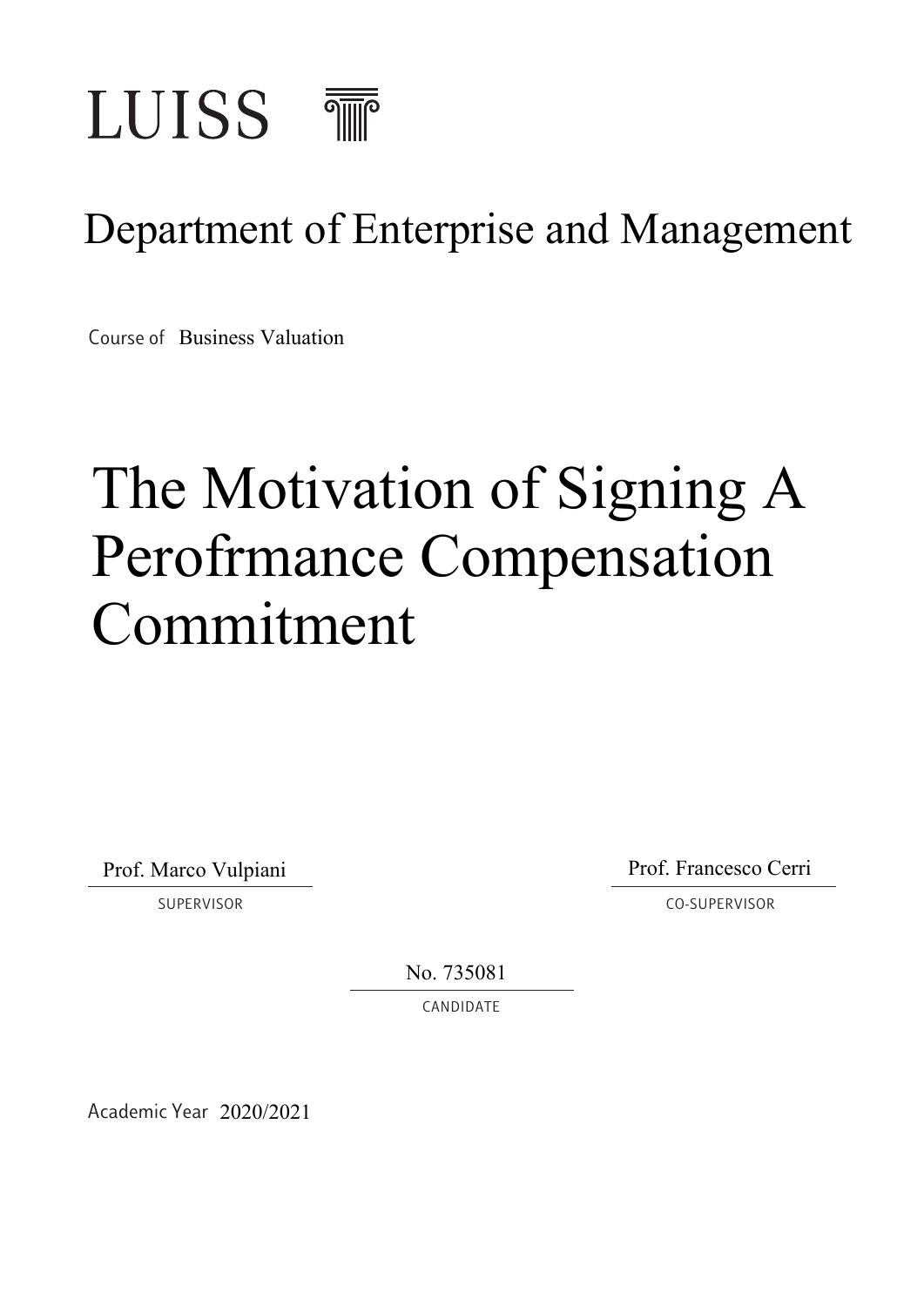### **Table of Contents**

| 4.1 Conclusion 1: Impact of industry risk on the signing of performance compensation commitment 30   |  |
|------------------------------------------------------------------------------------------------------|--|
| 4.2 Conclusion 2: Impact of company risk on signing of performance compensation commitment 30        |  |
| 4.3 Conclusion 3: Impact of transaction risk on the signing of performance compensation commitment31 |  |
|                                                                                                      |  |
|                                                                                                      |  |
|                                                                                                      |  |
|                                                                                                      |  |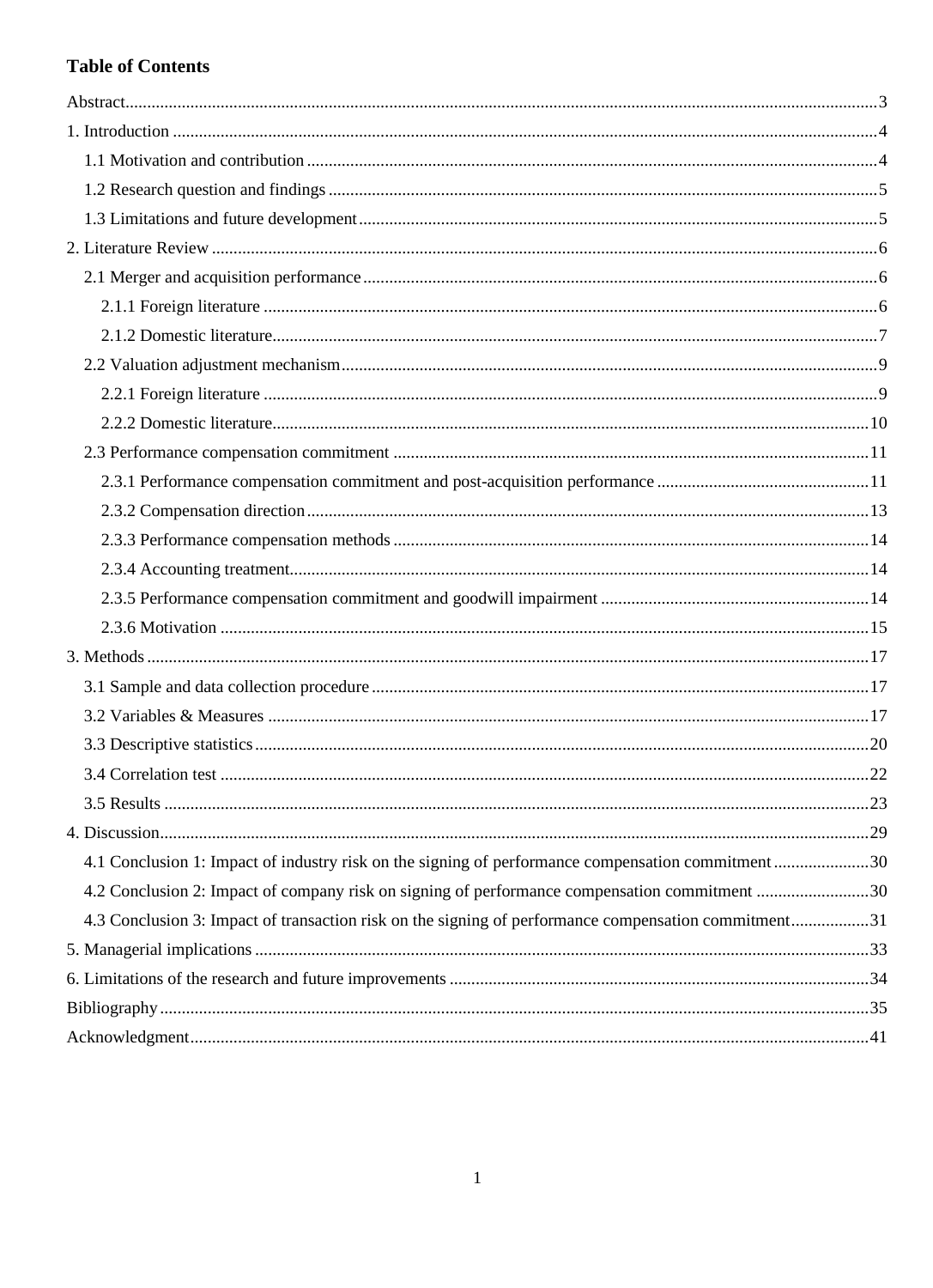#### **The Motivation of Signing A Performance Compensation Commitment**

#### 摘要

 本研究以风险规避理论为基础,从收购方的角度研究签订业绩补偿承诺的动机。在 2014 年《上市公司重大 资产重组管理办法》提出的背景下,业绩补偿承诺的签订越来越市场化。因此,对签订动机的研究将会更有 意义,同时能够为中小股东提供更多与交易相关的信息。

 本文主要研究了 3 个问题:1)目标公司的行业风险是否对业绩补偿承诺的签订有积极影响;2)目标公司 的财务风险、经营风险等公司风险是否对业绩补偿承诺的签订有正向影响;3)交易风险是否对业绩补偿承诺 的签订有正向影响?

 为了检验我们的假设,我们以 2018-2020 年的 180 起中国并购交易为样本,分析行业、公司和交易层面的风 险对业绩补偿承诺签订的作用。

 研究结果证明:1)行业风险越高,签订业绩补偿承诺的可能性越大;2)没有明显证据表明目标公司的风 险对业绩补偿承诺的签订有正向或负向影响;3)交易风险越高,签订业绩补偿承诺的可能性越大。

 最后,我们进行了稳健性检验来确认我们得到的结果,并从收购公司、中小股东和目标公司的角度讨论了 本研究可能具有的管理意义。

<span id="page-2-0"></span>关键词: 业绩补偿承诺;估值调整机制;并购重组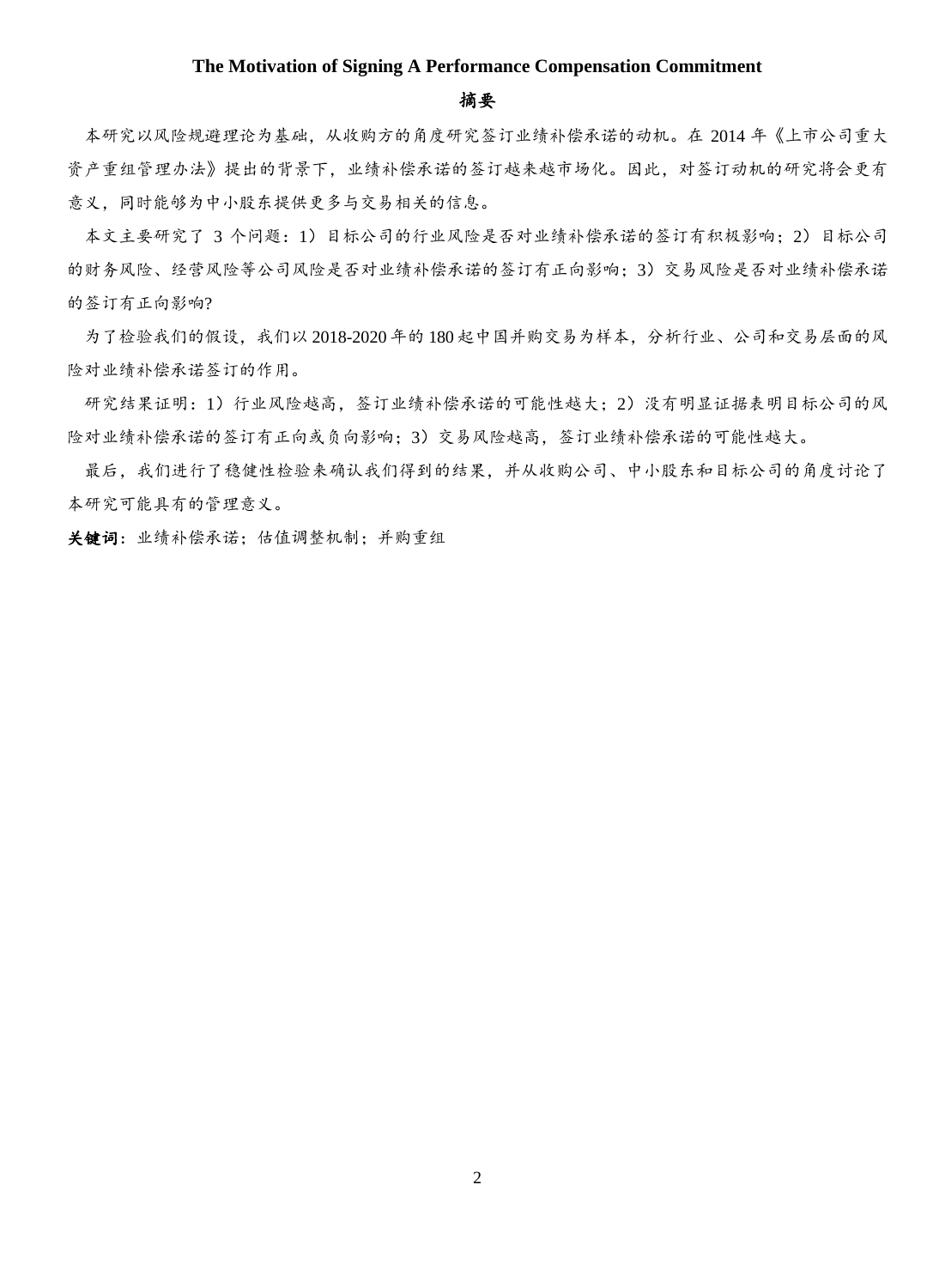#### **Abstract**

This study aims at researching the motivation of signing a performance compensation commitment from acquirers' perspective under the risk aversion theory. Under the background of Measures on merger and acquisition of listed companies put forward in 2014, the signing of performance compensation commitment became more and more market-oriented. Thus the research on the signing motivation would be more meaningful and can provide much more practical information.

We investigated three research questions: 1) does industry risk of the target company has a positive impact on the signing of performance compensation commitment; 2) does company risk of target company has a positive impact on the signing of performance compensation commitment; 3) does transaction risk has a positive impact on the signing of performance compensation commitment?

To test our hypotheses, we use a sample of 180 Chinese merger and acquisition transactions from 2018 to 2020, and we analyzed the impact of risk from industry, company, and transaction levels on the signing of performance compensation commitment.

The results of the study prove empirical evidence that: 1) the higher the industry risk, the more likely it is to sign the performance compensation commitment; 2) there is no significant evidence that the target company's risk has a positive or negative impact on the signing of performance compensation commitment; 3) the higher the transaction risk, the more likely it is to sign the performance compensation commitment.

Finally, we conducted three robust checks to confirm the results we have gotten and discussed the managerial implication the study may have from the acquiring company, young shareholder, and target company's points of view.

**Keywords:** performance compensation commitment; valuation adjustment mechanism; merger and acquisition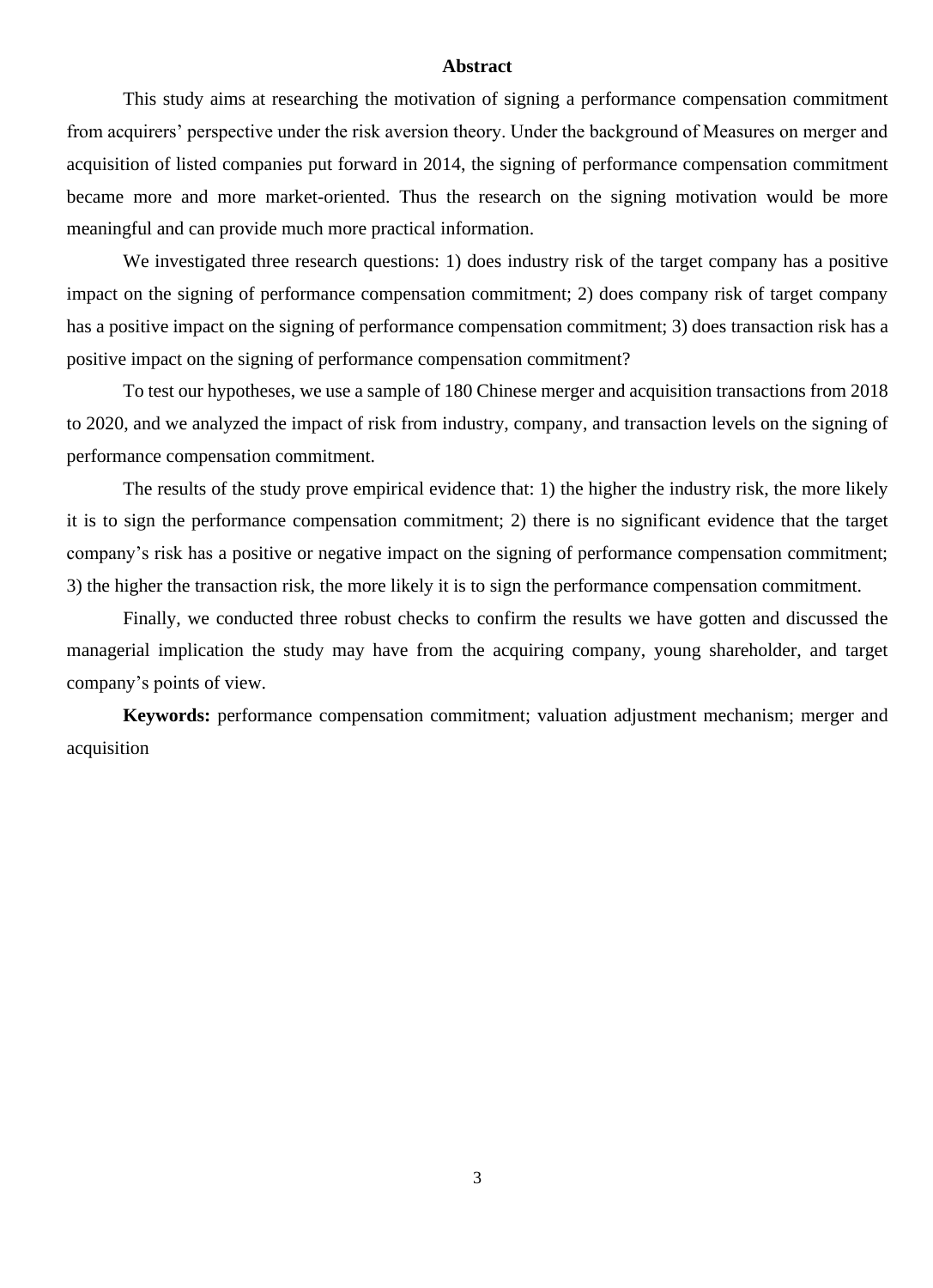#### <span id="page-4-0"></span>**1. Introduction**

#### <span id="page-4-1"></span>**1.1 Motivation and contribution**

This study aims at deepening our understanding of performance compensation commitment, which was put forward by the China Securities Regulatory Commission (hereafter as CSRC) in 2008 under the background of equity division reform<sup>i</sup>. We analyzed the signing motivation of performance compensation commitment based on risk aversion perspective. Moreover, this paper tries to split the risk into three different levels: industry, company, and transaction, enriching the analysis of performance compensation commitment and providing some hints to practical applications.

There has been abundant literature about mergers and acquisitions, covering topics like postacquisition performance (Healy, Palepu and Ruback (1992); Franks, Harris, and Titman (1991); Feng et al. (2001); Li et al. (2004), etc.), valuation adjustment mechanism (Datar, Frankel, and Wolfson (2001); Barbopoulos, Paudyal, and Sudarsanam (2012, 2017); Cadman et al. (2014); Lv and Han (2014); etc.) and performance compensation commitment (Pan, Qiu, and Yang (2017); Yin and Wu et al. (2019); etc.). In terms of performance compensation commitment, the current kinds of literature mainly cover the signal and incentivization effect of performance compensation commitment (Lv and Han (2014); Pan, Qiu and Yang (2017); etc.), performance compensation direction and methods (Pan, Qiu and Yang (2017); Wang (2018); etc.), accounting treatment of different methods (Xie (2016); Yu and Xue (2015); etc.), and related goodwill impairment (Zhang (2021); Wang (2021); etc.). However, few pieces of research have focused on the analysis of motivation for signing performance compensation commitment (Zhou and Chen (2020); Rao and Zhou (2020); etc.). More importantly, few studies cover the influence of financial risk and operational risk at the company level on performance compensation commitment signing. Therefore, this study, to some degree, can fill this gap in the existing literature.

The performance compensation commitment mechanism has been widely used in China's capital market since it was proposed in 2008. It requires that for transactions of underlying assets valued based on future earnings expectations, the listed companies should sign the performance compensation agreements with their counterparties. However, in the concrete implementation process, it failed to give play to protect the interests of young investors. The signing of the agreement more or less became formalistic, leading to the occurrence of major shareholders arbitrage away from the market while young shareholders beard the loss ultimately. After introducing the new regulations in 2014, listed companies can negotiate whether to sign the performance compensation commitment according to market-oriented principles. The signing of performance compensation commitment has become more of a market-oriented behavior. Under this background, the research on why acquirers would actively propel to sign performance compensation commitment is more practical. Moreover, the signing behavior can also send some valuable signals to the market.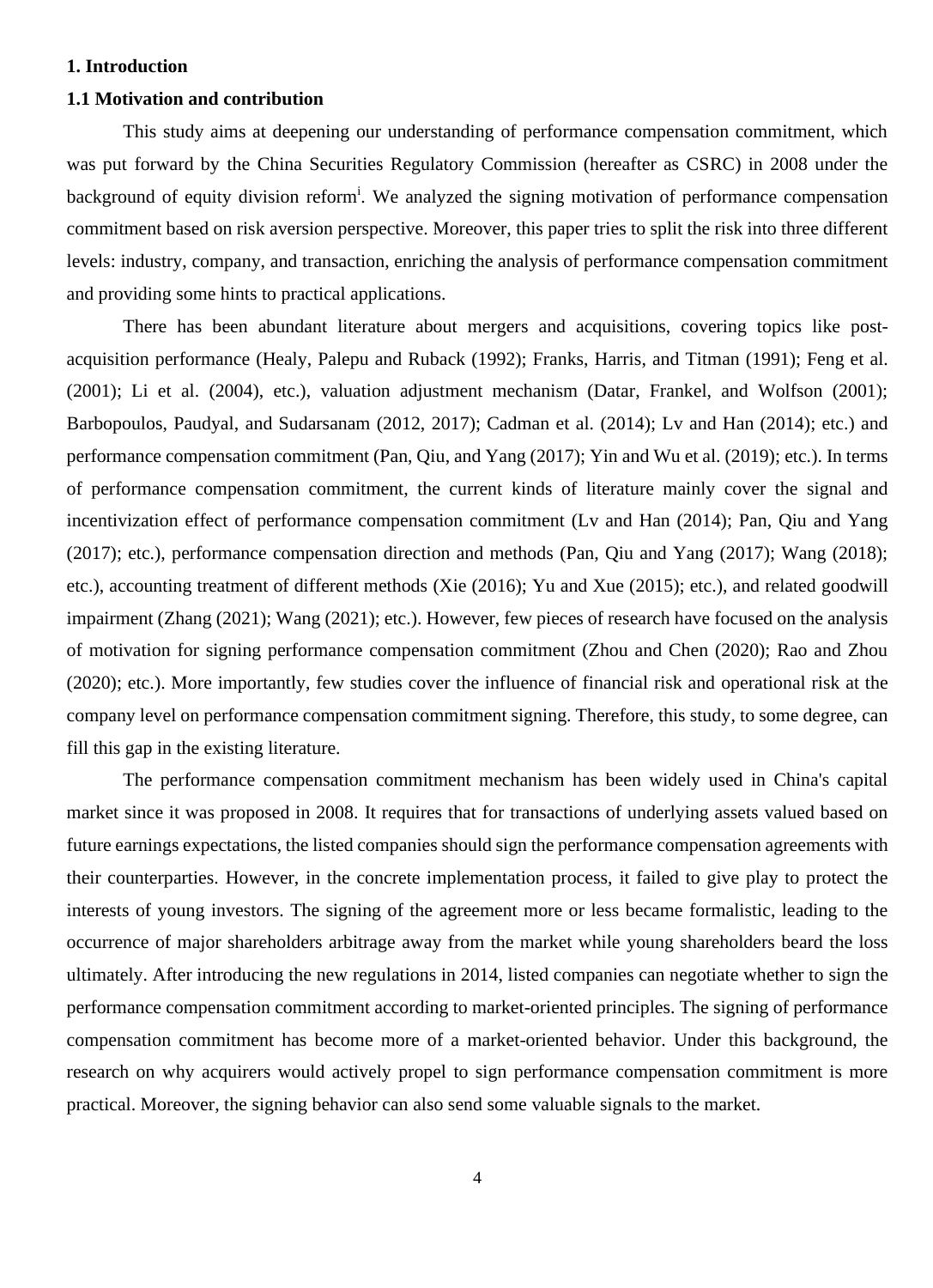#### <span id="page-5-0"></span>**1.2 Research question and findings**

Based on the perspective of risk aversion, this paper studies factors that affect the signing of performance compensation commitment from three levels, including industry, company, and transaction. The paper puts forward three hypotheses, respectively: 1) the higher the industry risk, the greater the possibility of signing performance compensation commitment; 2) the higher the company risk, the more likely it is to sign the performance compensation commitment; 3) the higher the acquisition premium, the greater the possibility of signing performance compensation. The risk at the company level is measured from two aspects: financial risk and operational risk. Due to the nature of the independent variable being a binary variable, the paper uses Probit regression to carry on empirical analysis. It is found that: 1) there is a significant positive correlation between industry risk and performance compensation commitment; 2) there is no significant correlation between company risk and commitment at the level of corporate risk, no matter financial or operational; 3) the higher the acquisition premium, the more likely the performance compensation commitment to be signed. In conclusion, hypothesis 1 and hypothesis 3 are both confirmed, and there is no sufficient evidence supporting hypothesis 2.

#### <span id="page-5-1"></span>**1.3 Limitations and future development**

<span id="page-5-2"></span>This paper still has some limitations on the research on motivation of performance compensation commitment. Firstly, there is a robust reverse causality between acquisition premium and performance compensation commitment signing. The paper failed to find an appropriate instrumental variable to test the corresponding two-way causality in robustness test. Secondly, the problem of sample selection has the possibility of leading to wrong conclusions. After a series of screening, the sample size of the paper is generally tiny, and most of the data were collected manually, so the selection of samples and corresponding indicators would be limited due to the availability of data. Finally, this paper failed to consider all the factors that affect the commitment signing. In the context of the gradual marketization of performance compensation commitment mechanism, there is still room for further exploration of other relevant motivations in the future.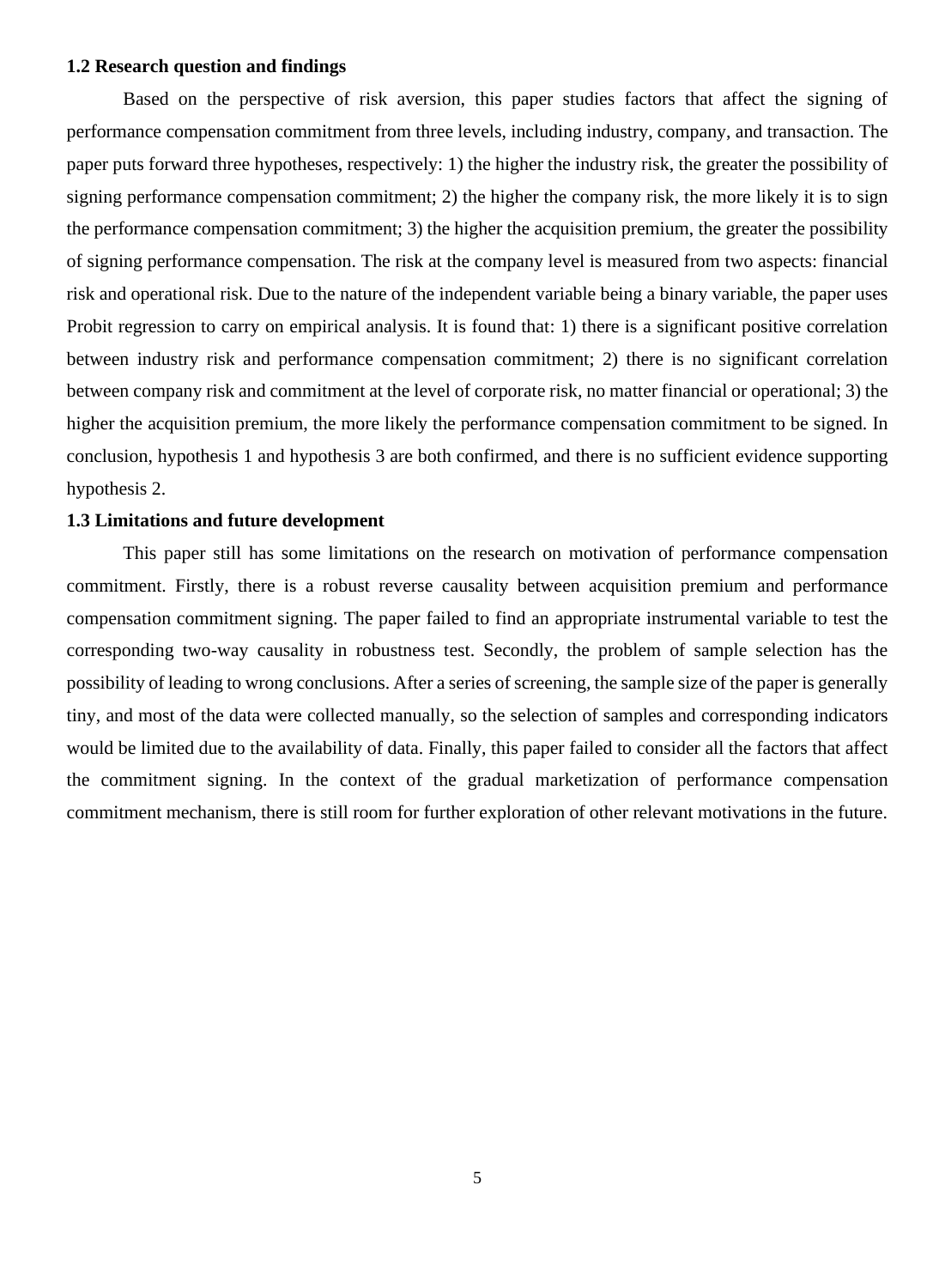#### **2. Literature Review**

In this section, the study will focus on reviewing kinds of literature in terms of merger and acquisition performance, valuation adjustment mechanism, and performance compensation commitment, which is unique to China. Then the study puts forward three hypotheses based on the accurate review of the available related kinds of literature.

#### <span id="page-6-0"></span>**2.1 Merger and acquisition performance**

#### <span id="page-6-1"></span>**2.1.1 Foreign literature**

Merger and acquisition (M&A) is a hot topic in the capital market, an efficient tool for optimizing resource allocation as acquirers are more willing to take over targets that have a high possibility of generating synergies after combination. Meantime, mergers and acquisitions also arouse heated discussion in the academic arena. Many scholars devoted to the analysis of post-acquisition performance and found out different empirical shreds of evidence. Post-acquisition performance is the most well-researched topic scholars devoted to. The way to measure post-acquisition performance can be divided to two categories: operation performance and share price performance.

For operation performance, some held the view that mergers and acquisitions could significantly increase acquirers' operation performance by creating synergies through resource sharing and complementarity. Healy, Palepu, and Ruback (1992) examined the post-acquisition performance of 50 American mergers and discovered that, relative to industry asset productivity, the productivity of companies involved in mergers and acquisitions has been significantly improved post acquisition, leading to higher operating cash flow returns. Based on Healy et al.'s (1992) research, Switzer (1996) used 324 samples between 1967 to 1987 and found that the operation performance of acquiring companies improved. Bradley, Desai, and Kim (1988) quantified the synergistic gains and found that the combined value could be increased by an average of 7.4% for a successful tender offer. Jensen and Ruback (1983) also believed that mergers and acquisitions generated positive gains and target shareholders benefited while acquiring firm shareholders did not lose. However, Ghosh (2001) found no evidence that operation performance improved post acquisition by using firms matching performance and size as a benchmark. Shantanu and Vijay (2009) examined 1,300 acquisitions in Canada and found no significant changes in long-term operation performance. Sharma and Ho (2010) also found no significant improvements in post-acquisition operation performance in Australia. Jakobsen, Jan, Voetmann, and Torben (2000) investigated the short-run and long-run post-acquisition performance by applying Geometric Brownian Motion model and they found that the long-horizon abnormal return after three years is insignificant different from zero. King, Dan, and Covin (2010) employed the metaanalytic techniques to study the impact of some variables on post-acquisition performance and found that acquiring companies' performance did not improve along with the acquisition. Even worse the performance was affected by the acquisition negatively.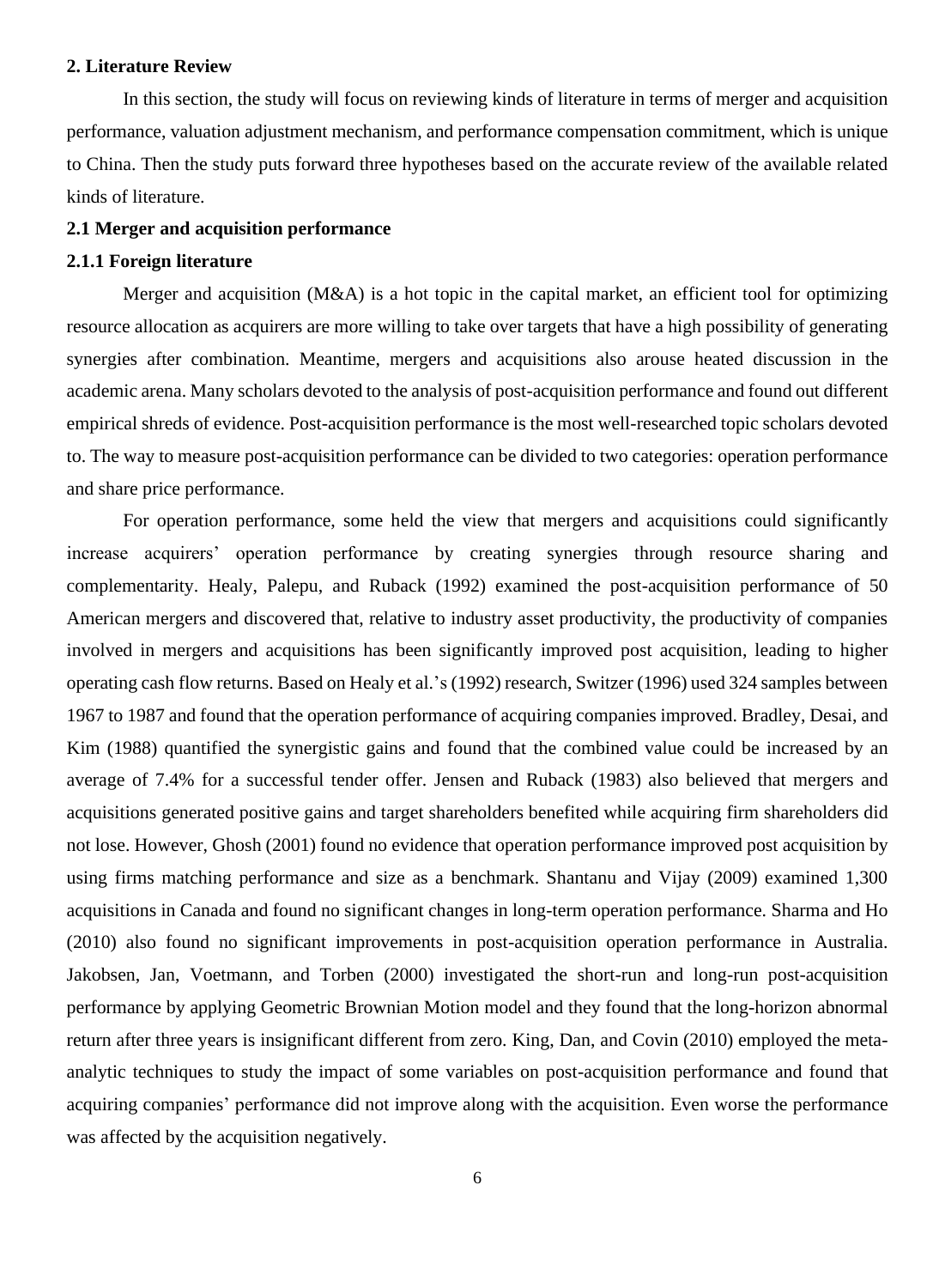For share price performance, Franks, Harris and Titman (1991) concluded that share price performance improved materially. Furthermore, Dennis and Mcconnel (1986) found statistically reliable evidence that acquiring companies' ordinary stockholder gained. However, Agrawal, Jaffe, and Mandelker (1992) found that the shareholders of acquiring firms beard a loss of nearly 10% over the 5-year post-acquisition period for companies listed in NYSE. N D'Souza (2006) found the share price was underperformed in the 3-year postacquisition period by using Buy and Hold Abnormal Return methodology based on the study of 29 mergers and acquisitions of UK targets.

In conclusion, post-acquisition performance is a hot topic researched by scholars in western countries, but opinions vary in different papers. Furthermore, many scholars tried to find out intermediate factors influencing the performance, including acquisition experience (Hu, Li, Li and Wang (2020)), culture difference (Bereskin, Byun, Office and Oh (2018)), target companies' operation efficiency (Kim, Na, and Kim (2018)), the organizational difference (Datta (1991)), etc. Hu, Li, Li, and Wang (2020) found that mega-deals with acquirers having former acquisition experience (at least 12 transactions before) would perform better post-acquisition. Bereskin, Byun, Office, and Oh (2018) found that cultural similarity positively impacted the success rate of mergers and acquisitions, and counterparties with higher cultural similarity would perform better after acquisition. Kim, Na, and Kim (2018) claimed that the target firm's operational efficiency determined the post-acquisition performance in addition to financial factors. Datta (1991) found that the difference of top management style has a negative impact on acquisition performance, which is reflected in the level of post-acquisition integration. However, no such relationship was observed between the difference of reward and evaluation system and post-acquisition performance in either high integration or low integration subgroups.

#### <span id="page-7-0"></span>**2.1.2 Domestic literature**

Since the establishment of the securities market in 1990, asset restructuring has developed at an alarming speed, among which corporate mergers and acquisitions account for the most significant proportion. And after 1998, the number of mergers and acquisitions of listed companies has soared, and domestic academic research on post-acquisition performance began to carry out.

Unlike western countries' capital markets, the development stage and efficiency of the Chinese stock market left much to be desired, and share price was unable to reflect the true value of listed companies. In consideration of this, scholars preferred to use financial indicators to reflect the post-acquisition performance. Feng et al. (2001) found out post-acquisition performance overall experienced an up-and-down process. Basically, after three years, the performance of acquirers began to decline. Li et al. (2004) also confirmed Feng et al.'s (2001) analysis. A significant increase of listed companies' post-acquisition performance could be witnessed only after the first year of acquisition, and the later-on performance declined to the degree that can even offset the increase of the first year. That is to say, mergers and acquisitions failed to increase the operation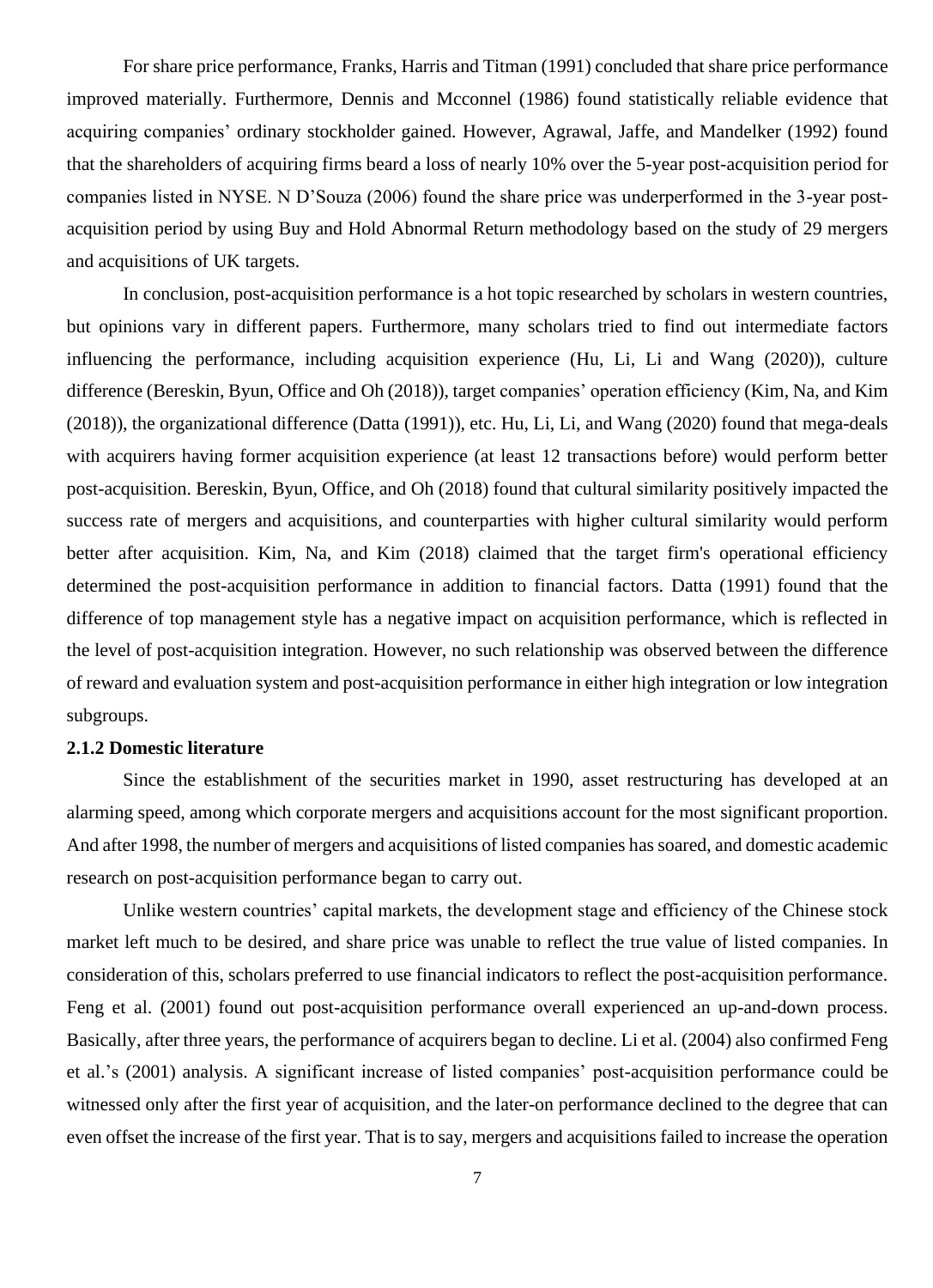performance of acquirers substantially. More importantly, Li et al. (2014) also analyzed the combined postacquisition performance by pairing the acquiring company and target company. They found that postacquisition performance of the acquiring company and the target company shows prominent "strong and weak" matching characteristics. Wu (2008) and Li (2008) found that post-acquisition operation performance lacked sustainability. Zhang, Qiao and He (2015) claimed that from a long-run perspective, the mergers and acquisitions of listed companies in China at present were inefficient, which did not achieve the effect of resource integration and value creation.

Chen and Xing (2018), however, held the exact opposite opinion. They found that most listed companies failed to have performance improvement until three years after acquisition. Lu (2012) calculated acquirers' EVA and analyzed their variation trend. He found that most companies experienced damage of shareholders' benefits after two years post-acquisition and a slight improvement could be seen after three years.

Li et al. (2003), based on the DEA analysis method, calculated the related performance indicator before and after acquisition and found out that acquisitions increased listed companies' operation management efficiency. The upward trend was kept for several years after acquisition.

Research on the factors affecting the performance of mergers and acquisitions is also emerging, including payment methods (Ge (2015)), related transactions (Zhang, Qiao, and He (2015)), corporate culture (Wang and Gan (2014)), government intervention (Pan, Xia, and Yu (2008)), merger types (Li and Zhu (2006)), industry life cycle (Fan and Yuan (2002)), etc. In terms of payment method, Ge (2015) found that cash payment and the combination of cash and asset payment showed no significant relations to improve the post-acquisition performance. However, the asset payment method showed a good start but declined later, and the combination of cash and assumed debt payment also showed a trend of rising first and then declining. As for related transactions, Zhou (2012) found that unrelated transactions showed better performance than related transactions since related transactions in China were not in seeking profit or synergies but for some political reason. In terms of corporate culture, Wang and Gan (2014) claimed that the stronger the acquirer's culture was, the long-term performance would be worse for acquirers. Pan, Xia, and Yu (2008) found that the postacquisition performance of companies who had made a profit in the sample set had a positive correlation with government relevance. Li and Zhu (2006) believed that diversified merger and acquisition could lead to the loss of acquirers and the loss could be 6.5% to 9.6% in one to three years after acquisition. Fan and Yuan (2002) found that companies in different industries had different performances after different types of mergers and acquisitions. They claimed that companies in growing industries had the best performance in horizontal mergers and acquisitions; companies in mature industries had the best performance in vertical mergers and acquisitions; companies in declining industries did the worst in horizontal mergers and acquisitions.

In general, scholars generally believed that mergers and acquisitions failed to give full play to due synergies and failed to improve performance as expected.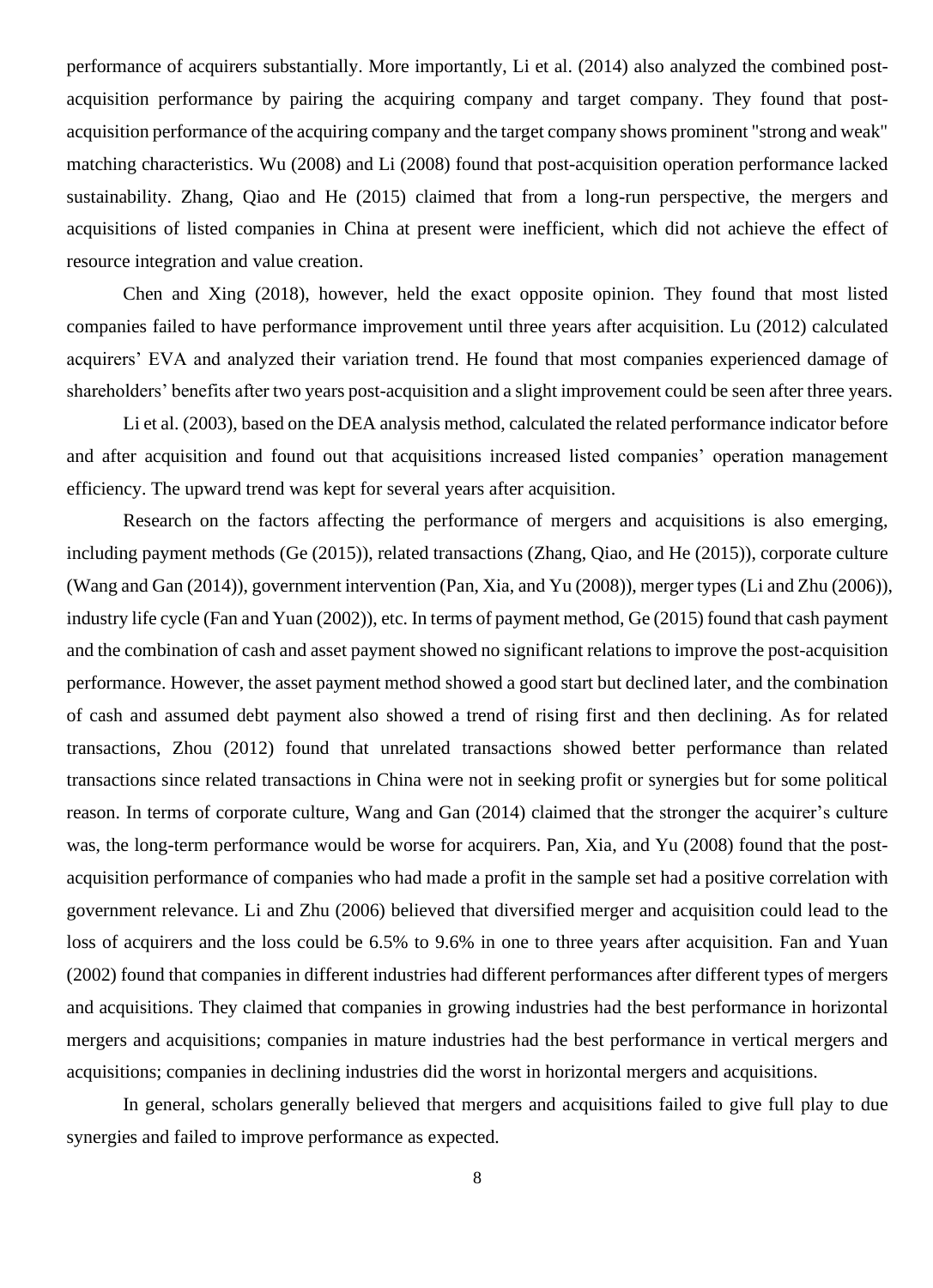#### <span id="page-9-0"></span>**2.2 Valuation adjustment mechanism**

Most companies conduct mergers and acquisitions to achieve synergies and improve the overall profitability and efficiency of return on asset investment. However, when a company acquires a potential acquisition target, it will incur high acquisition risk due to the information asymmetry between the two parties and the uncertainty of future operation, especially when the acquiring company needs to pay a high acquisition premium for the possible synergies. The acquiring company essentially bears the risk. In order to reduce the risk caused by operation uncertainty, the valuation adjustment mechanism in the investment field is applied to merger and acquisition transactions.

#### <span id="page-9-1"></span>**2.2.1 Foreign literature**

The valuation adjustment mechanism appears more as earnouts on merger and acquisition transactions in western countries. Earnouts (contingent considerations) provide sellers with future payments conditional on meeting certain commitment. In essence, earnouts enable less-informed bidders to shift the risk of misvaluation of the more informed targets under the background that acquiring companies and target companies have different expectations to the target value (Kohers, Ninon, Ang, James (2000).

An earnout is more likely to be used in acquisitions if the target company is a smaller and private company in a different industry from the acquiring company. There is more severe information asymmetry (Datar, Frankel, and Wolfson (2001)). Ragozzino and Reuer (2009) also confirmed that the usage of contracts like earnouts increased with information asymmetries surrounding mergers and acquisitions, in particular when privately-held targets were young or possessed knowledge bases that were dissimilar from acquiring companies'. Cain, Denis, and Denis (2011) confirmed that earnouts could significantly minimize the costs of valuation uncertainty and moral hazard in acquisition negotiations by analyzing determinants including earnout size, performance measure, period, form of payment, etc.. Choi (2015) examined how earnouts could facilitate merger and acquisition transactions; under the background of information asymmetry between acquiring companies and target companies and different expectations towards target values, earnouts could mitigate the problems of private information and non-convergent priors.

Barbopoulos and Sudarsanam (2012) found out that acquiring companies using earnouts generated significantly higher announcement and post-acquisition value gains than acquiring companies using nonearnout currencies, as earnouts were a valuable tool to mitigate the risk. Generally, earnout deals outperformed non-earnout deals (Barbopoulos, Paudyal, and Sudarsanam (2017); Datar, Frankel, and Wolfson (2001)) in the pre-SFAS 141R period.

Cadman et al. (2014) believed earnouts could produce incentive effect. However, it also had risks, which may easily lead to the short-sighted behavior of the company management that only focused on achieving the promised performance and neglecting the long-term development of the company in post-SFAS 141R period. Craig and Smith (2003) stated that earnouts were a head-in-the-sand approach to valuation. The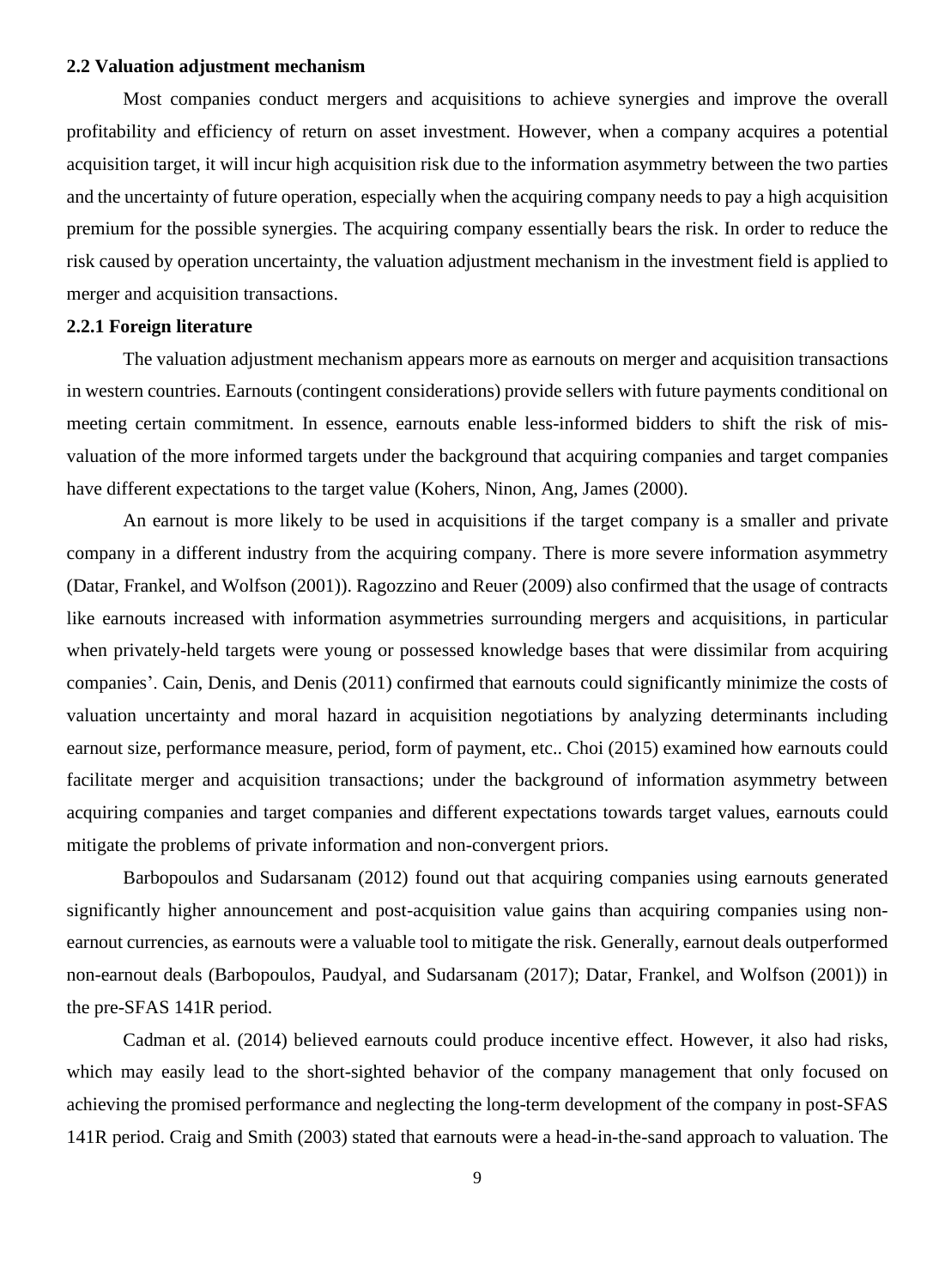lack of legislation at the beginning of the 21<sup>st</sup> century led to the wildly use, and more importantly, earnouts failed to align personal interest and company profitability. Elmar, Lukas, Jeffrey, J., Reuer, Andreas, and Welling (2012) analyzed the earnouts structure, which was the balance between the initial payment and the variable payment. They found that an earnout was not costless to acquiring companies and the cost was highly related to the uncertainty of the target companies' future cash flows.

Battauz, Gatti, Prencipe, and Viarengo (2021) developed an option pricing model to value earnouts. The model encompasses two peculiar sources of risk: bidder default before the earnout expiration and potential litigation associated with earnouts. That is to say, default risk and litigation risk had a great impact on the earnouts.

Recently, earnouts are becoming a financing source of financially constrained acquirers (Bates, Neyland, and Wang (2018).

#### <span id="page-10-0"></span>**2.2.2 Domestic literature**

Unlike valuation adjusting mechanism in western countries, domestic valuation adjusting mechanism includes two parts: performance commitments, an investing agreement between acquiring companies and target companies and the latter promise to achieve a particular growth of the business, and performance compensation commitment. The two are usually used together. A typical example valuation adjusting mechanism in listed company acquisition can be "proposed net profit (deducting non-recurring gains and losses) per year from 2013 to 2016 should be 140.95 mn RMB, 181.88 mn RMB, 236.94 mn RMB, and 242.98 mn RMB respectively. If the actual net profit fails to meet the promised level, then the target company should compensate by stock" (Huace Media in the acquisition of Croton media, 2012)

In recent years, earnouts, which are popular in the western merger and acquisition market, have also started to make a mark in China, such as Luoyang Molybdenum Group's acquisition of Freeport Macmillan (Chen (2017)). But there are still few transactions using earnouts overall in China, mainly because the legal and institutional environment for earnouts have not been established yet. In transactions where earnouts were used, their features were consistent with international design practices. The payment scheme was relatively flexible, enabling transactions to be completed smoothly and reducing the risk of overpayment by the acquiring company (Chen and Li (2015)). Compared with earnouts, performance commitment and performance compensation commitment were the mechanisms designed by CSRC in consideration of particular circumstances of the Chinese market.

Zhang (2014) believed that the valuation adjusting mechanism could effectively solve the valuation difference between the two parties to facilitate the completion of transactions and improve the success rate of merger and acquisition integration. Research of valuation adjusting mechanisms in China mainly lied in legal and managerial arenas. From a legal perspective, scholars focused more on the legitimacy of the valuation adjusting mechanism in China's capital market and the legal risks faced by the investors and the financiers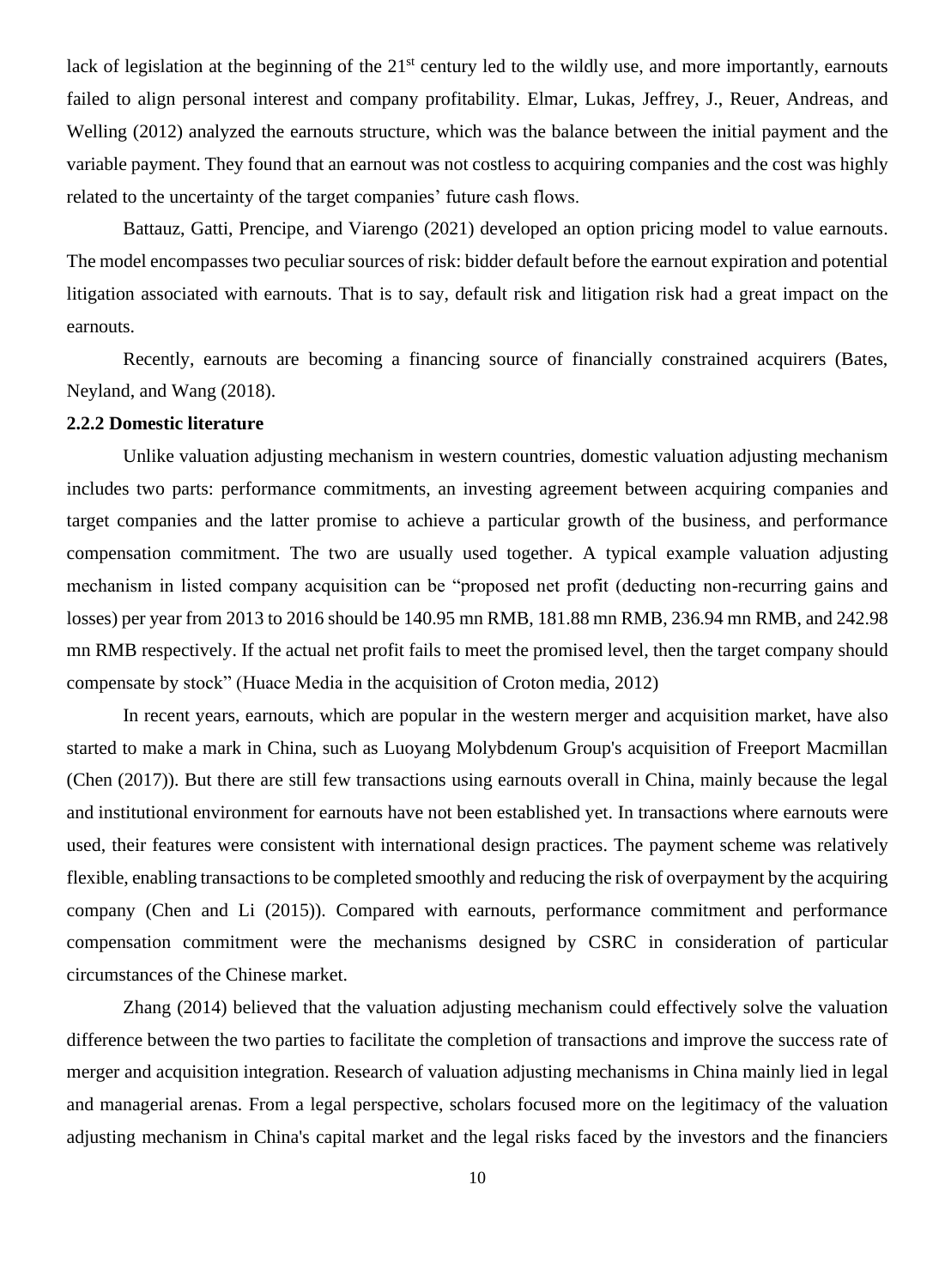when they sign the agreements. From a managerial perspective, research was more related to the operation mechanism and management incentive of valuation adjusting mechanisms (Lv and Han (2014)).

In terms of legislation, Li and Feng (2014) believed the existence of a valuation adjusting mechanism was highly related to the difficulty of enterprise valuation, the imperfection of investment law, and the poor environment of the capital market in China. Liu and Wang (2015) claimed that the preferred equity arrangement in the valuation adjusting mechanism violated the provisions of Contract Law.

In terms of management, Xiao (2011) analyzed the case of Mengniu (Dairy milk company) in commitment with Morgan Stanly. They found that the valuation adjusting mechanism could be classified as external financial performance incentives, especially when a company's internal incentive mechanism was missing. However, the seller might be overly optimistic about the target's future performance and get a high valuation. They might lack prediction of the external environment and tended to ignore the problems within the enterprise. At the same time, in order to achieve the performance commitment, targets might take some short-term actions rather than unconventional development, which would essentially disrupt the development rhythm of the enterprise and increase the operational risk (Xiao (2011); Liu and Wang (2015)).

#### <span id="page-11-0"></span>**2.3 Performance compensation commitment**

#### <span id="page-11-1"></span>**2.3.1 Performance compensation commitment and post-acquisition performance**

To some extent, the incentive effect of the performance commitment agreement is beneficial to improve the performance of mergers and acquisitions and reduce the merger and acquisition risk for acquiring companies. Given the characteristics of the Chinese market, CSRC put forward the performance compensation commitment to protect young investors and conform to the Equity division reform in 2008. *The Measures for the Management of Material Assets Reorganization of Listed Companies (hereafter as "The Measure(2008)")* published in 2008 requires that, for transactions of underlying assets valued based on future earnings expectations, counterparties of the transaction should sign performance compensation agreements with the listed companies. Performance compensation commitment is a kind of valuation adjusting mechanism in essence, which is a negotiation and compensation mechanism used by both parties due to the uncertainty of future risks and performance.

Lv and Han (2014) believed that the introduction of performance compensation commitment could provide signal value for the acquiring companies, reduce the transaction costs of mergers and acquisitions, improve the chances of high-quality companies being acquired, and improve the synergistic effect of mergers and acquisitions. At the same time, the pressure of performance compensation commitment could motivate management to promote integration further. Pan, Qiu, and Yang (2017) tested the empirical data of the listed companies on SME and GEM. They found that the performance compensation commitment did indeed have an incentive effect on the improvement of the target companies' performance after mergers and acquisitions. However, the incentive effect was affected by the promised performance growth rate, showing an inverted U-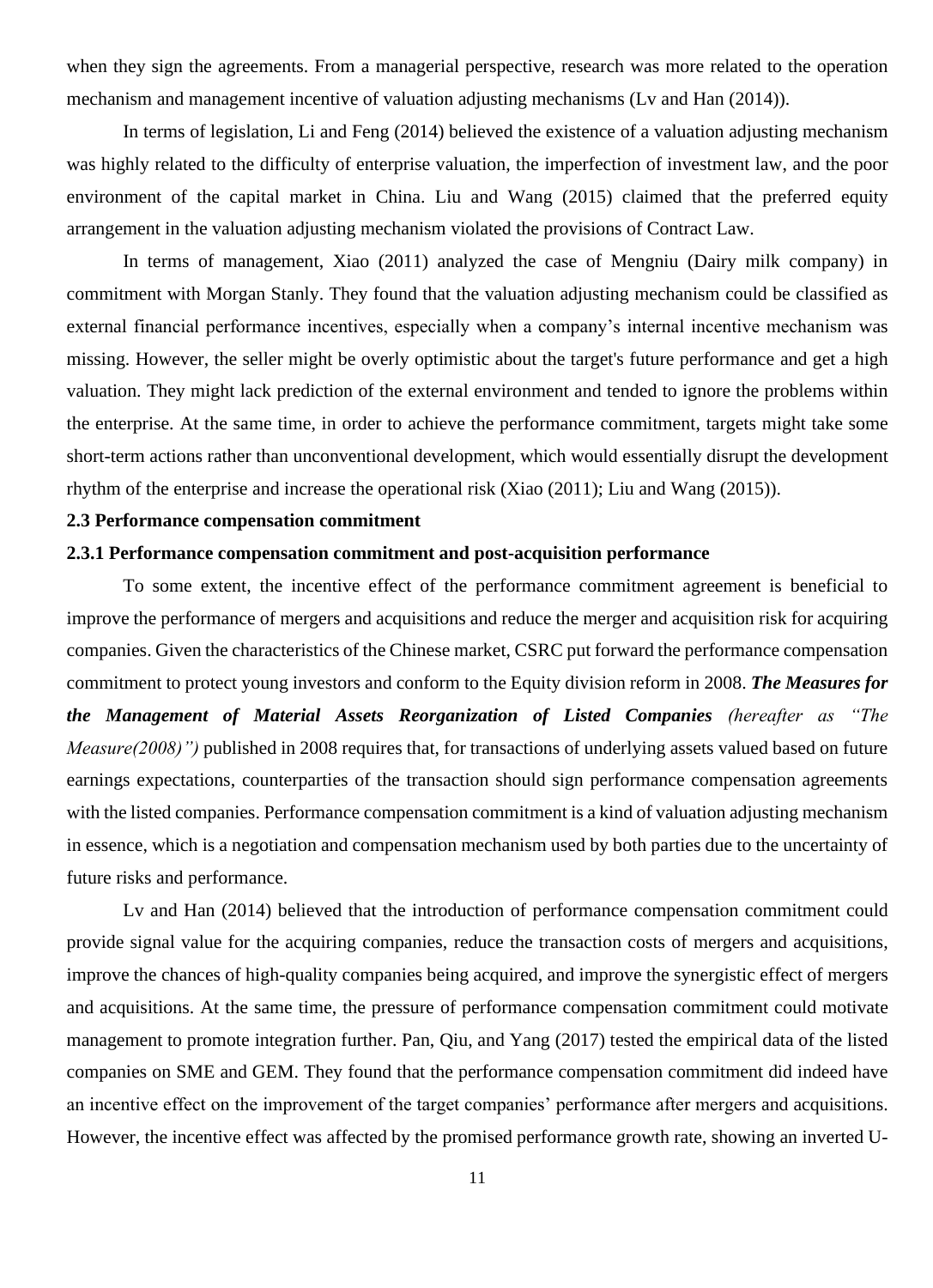shaped relationship between the two. The corresponding high-performance commitment rate would face a higher risk of impairment of consolidated goodwill in the future, which was more evident in the media industry, where earnings management was widespread (Ye (2021)). Yan and Zhang (2019) believed that the signing of the performance compensation commitment sent a positive signal to the market. In the short term, the cumulative excess return of transaction with performance compensation commitment was significantly higher than that without the commitment. Yang and Cao (2017), based on the empirical evidence of significant mergers and acquisitions of state-owned listed companies, found that performance compensation commitment helped promote the synergistic effect of mixed-ownership reform. Yin et al. (2019) found that the introduction of performance compensation commitment agreement in merger and acquisition transactions could reveal the value of companies, effectively reduce the information asymmetry between target companies and acquiring companies, and significantly improve merger and acquisition performance.

However, some scholars held different ideas. Based on the empirical data of significant mergers and acquisitions, Yang et al. (2019) found that the signing of a performance compensation commitment was significantly positively correlated with the short-term post-acquisition performance of acquiring companies but negatively correlated with the long-term performance. Although performance compensation commitment could reduce the transaction cost and improve the efficiency of mergers and acquisitions, it would also inhibit enterprise R&D and affect long-term performance. Rong et al. (2019) also found that performance compensation commitment affected short-term share price performance positively. Rao et al. (2017) analyzed from the perspective of performance commitment expiration. They found that after the expiration of performance commitment, the operating performance of listed companies would decline significantly.

The problem that the performance compensation commitment cannot improve the long-term performance is constantly appearing in concrete implementation process, and *The Measures* (2008) issued to protect the interests of young shareholders also fails to meet that expectations. In the implementation process, the phenomenon of high-performance commitment is commonplace, and the final performance compensation is just a formality, which damages the interests of a large number of young shareholders. In effect, small and medium-sized investors in a weak position have to pay for the loss deriving from the formality of performance compensation (Liu and Huang (2018)) .

Zhao et al. (2014) studied this phenomenon. They found that forced unilateral performance compensation commitment had increasingly prominent drawbacks in distorting transaction pricing, harming transaction fairness, and impeding integration. Hence, it was urgent to start the system revision. Zhou et al. (2019) took the merger and acquisition of Shanghai Mingjiang by Huanghe Xuanfeng as an example, showing that performance compensation commitment could minimize the possible losses caused by the merger failure. However, performance compensation commitment still exposes merger and acquisition risks such as highperformance commitment, under-performance, earnings management, performance compensation, etc. Taking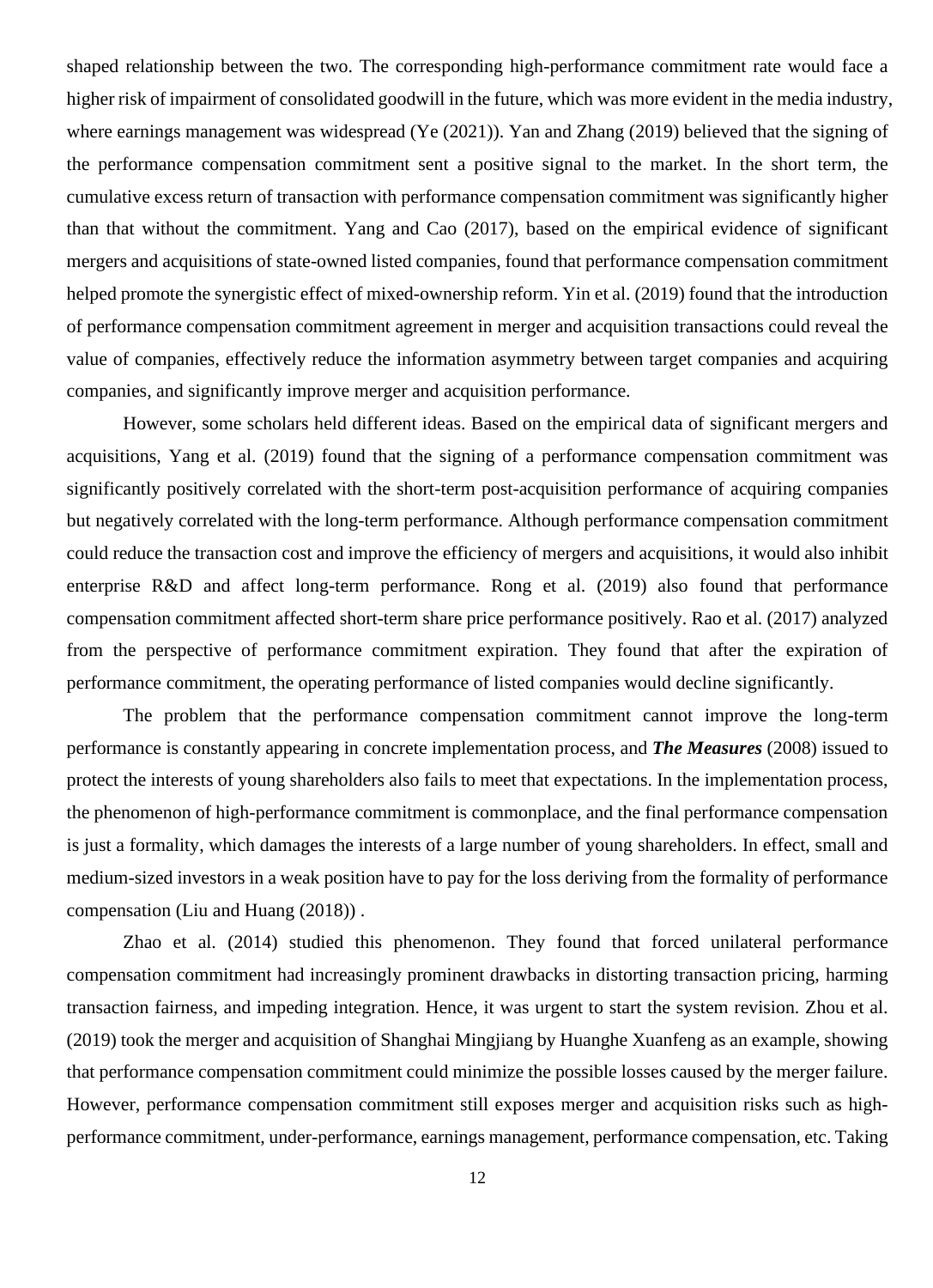the acquisition of Upstream Information Technology by Ourpalm as an example, Huang et al. (2018) found that it could protect investors in the short term when the company announced the signing of performance commitment. When the target company's performance was announced to be below the standard, the stock price often fell, which caused a great loss to the interests of small and medium shareholders. Moreover, this negative effect cannot be effectively compensated when the target company typically fulfilled the performance compensation commitment because the major shareholders have arbitraged away. In contrast, the young shareholders were locked in. Liu (2018) also reached the same conclusion.

Liu et al. (2014) studied the restructuring of ST Shenlong and Hareun Photovoltaic. They found that when the target company's performance was not up to standard, in order to pay compensation, the major shareholders would improve the dividend policy of the listed company and pay compensation with the dividends they received to protect themselves from the loss. But using performance compensation commitment to carry out benefit transmission would bring very big loss to the young shareholders.

In 2014, CSRC announced the *New Restructuring Measures (hereafter as "New Measures(2014)")*: in transactions that do not result in a change of control, listed companies can negotiate whether to sign performance compensation commitment according to market-oriented principles. Under the *New Measures (2014)* background, the degree of marketization is deepening, and the signal function of performance compensation commitment is more obvious. When signing performance compensation commitment, the factors considered will be more comprehensive, and the two counterparties will be more cautious about risks. Based on this background, this study, starting from three dimensions of industry, company, and transaction, studies the motivation to sign performance compensation commitment in mergers and acquisitions.

At present, there are still few studies on the motivation of performance compensation commitment signing. In addition to the relationship between performance compensation commitment and post-acquisition performance, the research on performance compensation commitment mainly focuses on compensation direction, compensation method, accounting treatment, and goodwill impairment.

#### <span id="page-13-0"></span>**2.3.2 Compensation direction**

From compensation direction points of view, performance compensation commitment can be divided into: one-way performance compensation and two-way performance compensation. One-way compensation means that the target should compensate for the loss if they fail to meet the performance targets agreed on the prior contract. Two-way compensation includes the clause in one-way compensation and requires the acquirer to award the targets if they achieved high performance beyond expectations. Zhang (2018) found that twoway performance compensation had a much more significant positive effect than one-way performance compensation.

However, Pan, Qiu, and Yang (2017) and Wang (2018) found that two-way performance compensation commitment did not show a more significant incentive effect. Nevertheless, the two-way performance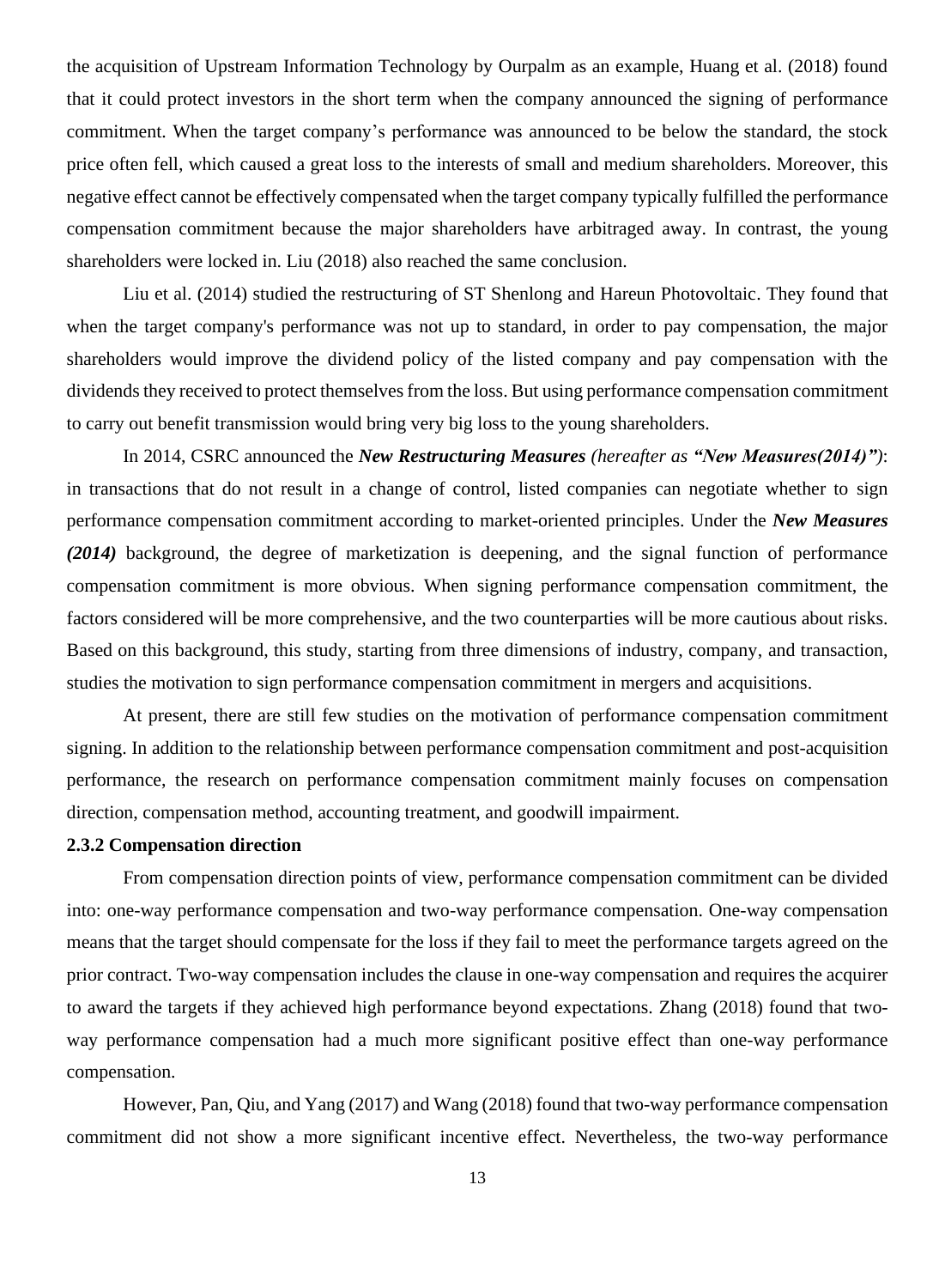compensation commitment did require more auditing efforts than one-way performance compensation commitment (Wang, Zhang, and Wang (2021)).

#### <span id="page-14-0"></span>**2.3.3 Performance compensation methods**

Performance compensation methods are mainly divided to: cash compensation, stock compensation, and mixed compensation. Over 70% of performance compensation agreements chose cash compensation as it is more direct and has less uncertainty, but share-based payment had a more significant incentive effect on companies (Pan et al. (2017)). Gao et al. (2010) found that stock compensation played a better role than cash compensation in improving listed companies' financial situation and business performance. Jiang (2020) found that stock compensation was better than that of cash compensation in manufacturing industry. Rao et al. (2017) found that the operating performance of listed companies that received stock compensation was better than companies that received cash compensation. Yin et al. (2019) studied further and found that the signal effect of stock compensation was more evident than that of cash compensation. The performance of companies that received stock compensation was higher than companies that received cash compensation.

#### <span id="page-14-1"></span>**2.3.4 Accounting treatment**

As for the accounting treatment of performance compensation commitment, scholars' research concentrates on two aspects: cash compensation and stock compensation.

Generally, scholars reached a consensus that performance compensation commitment can be classified as contingent consideration based on China Accounting Standards (CAS), and it is essentially a kind of financial asset. However, they hold different opinions in its specific categorization (Xie (2016)). For example, Xie et al. (2016) believed that the accounting of performance compensation commitment should be distinguished between cash compensation and stock compensation. The cash compensation should be booked into the current profit and loss, while the stock compensation should be booked into capital reserves (equity premium). Yu and Xue (2015) also claimed that the performance compensation could be classified as either equity transaction or profit and loss transaction for cash compensation. The categorization should base on consideration of the status of merger and acquisition transactions and the relationship between the parties involved. For stock compensation, most companies chose the way of share repurchase to conduct performance compensation.

#### <span id="page-14-2"></span>**2.3.5 Performance compensation commitment and goodwill impairment**

As for goodwill impairment under the background of performance compensation commitment, goodwill impairment was highly related to the realization of performance commitment. When the performance commitment was realized well, the acquirer did not withdraw or withdraw a small amount of goodwill impairment; when the performance commitment was realized poor, the acquirer would set aside a large or total amount of goodwill impairment (Zhang (2021)). Wang (2021) analyzed Lianjian Guangdian in the acquisition of Fenshi Media. The unrealized performance commitment led to high goodwill impairment and caused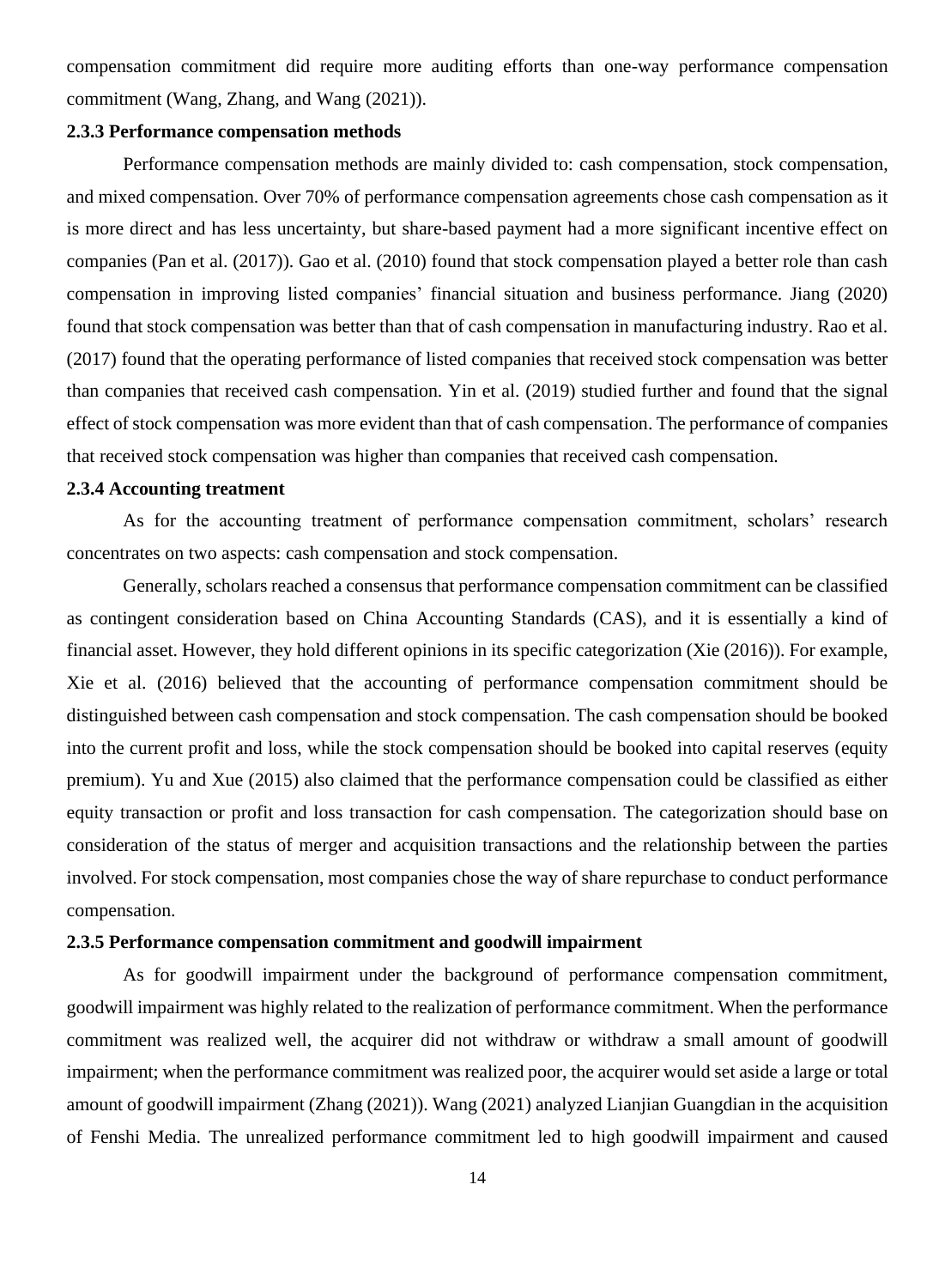significant loss to the acquiring company. The prominent impairment mainly originated from high acquisition premium, low restriction to shares prescribed to performance compensation and lack of supervision to the target company.

Zhang (2021) also insisted that performance compensation commitment could effectively lower the possibility of goodwill impairment provision. However, Cao (2020) believed, on the one hand, performance commitment would lead to the problem of high valuation; on the other hand, performance commitment would /have adverse effects on the company's production and operation. All of these were not conducive to the prevention of goodwill impairment risk. Therefore, performance commitment played a minimal role in the avoidance of goodwill impairment risk.

Deng and Xin (2021) found that the probability and amount of goodwill impairment accrued by managers during the performance compensation commitment period were significantly higher than that after the performance compensation commitment expires.

#### <span id="page-15-0"></span>**2.3.6 Motivation**

In terms of motivation to sign performance compensation commitment, Zhou and Chen (2020) analyzed the impact of industry risk, acquisition premium, and payment method on the signing of performance compensation commitment. They found that high premium and stock payment could lead to a high possibility of signing the commitment. While under the background of horizontal mergers and acquisitions prevailing, high industry risk led to lower possibility in signing the commitment. Yin et al. (2019), from the perspective of agency theory, found that the higher the excess cash holdings and the more concentrated the equity, the less likely the target company to adopt performance compensation commitment. The larger the merger and acquisition scale was, the more likely the performance compensation commitment might be signed.

Rao and Zhou (2020) divided the motivation of introducing the valuation adjusting mechanism to two aspects. From the acquirer's point of view, performance compensation commitment could effectively boost acquisition, lower acquisition risk, and incentivize target companies' management team. As for targets, the valuation adjusting mechanism could facilitate the equity financing process while retain the control for managing the company.

Based on the literature review, this paper proposes the following three hypotheses related to performance compensation commitment motivation from the perspectives of industry, company, and transaction:

Under the theory of information asymmetry, acquiring companies, to some degree, can judge targets' future operating risks by using industry risk information. The higher the industry risk is, the higher the uncertainty and volatility of target companies' profitability. A company's development, especially its performance growth, is highly influenced by industry and market change (Zhang (2017)). In order to ease the risk brought by industry, acquiring companies would have higher motivation to urge targets to sign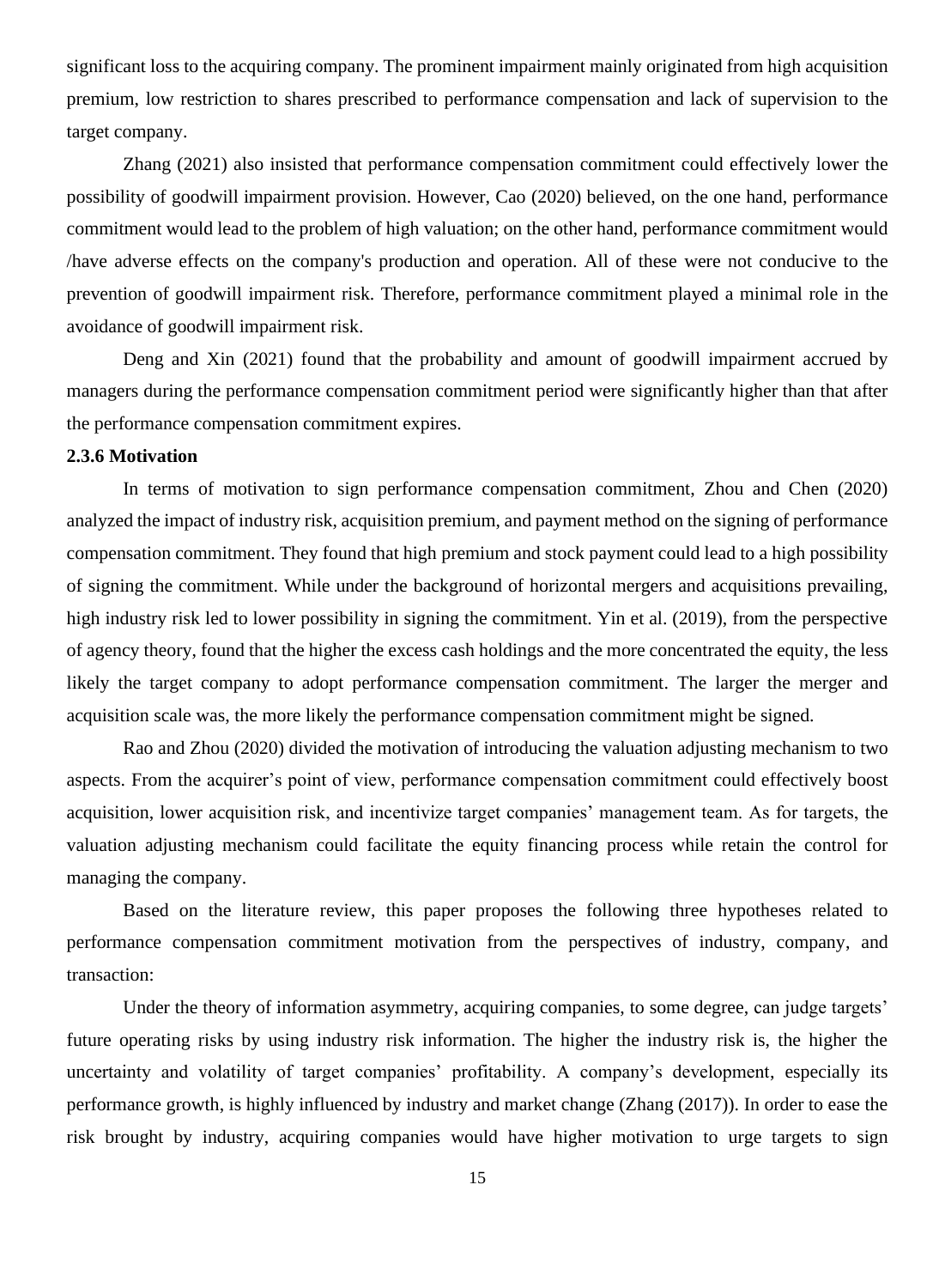performance compensation commitment. Therefore, the first hypothesis is proposed:

# *H1: The higher the industry risk, the more likely it is to sign the performance compensation commitment*

Whether the performance commitment can be fulfilled is highly related to the enterprise's financial situation and operational situation. When an enterprise's capital structure is unreasonable, it would lead to high financial risk and face high financial pressure in the future. If there were better investment opportunities, it could only choose to give up, which will eventually lead to the decline of the overall return on investment. When the operating risk of the enterprise is significant, the acquirer will face the greater risk of substandard performance after acquisition (Zhang (2017)), and the stronger the incentive to sign performance compensation commitment will be. Based on this, the second hypothesis is proposed:

*H2a: The higher the company's financial risk, the more likely it is to sign the performance compensation commitment*

*H2b: The higher the company's operational risk, the more likely it is to sign a performance compensation commitment*

In essence, merger and acquisition is a process of optimal allocation of resources, and the acquisition premium contains expectations of the benefits by acquiring companies. However, the study found a significant negative correlation between the merger premium and the efficiency of the acquisition (Wen (2015)). Meanwhile, a high premium was often accompanied by undesirable phenomena such as arbitrage, corruption and earnings management (Huang et al. (2018)). That is to say, high risks accompany high premium. In cases where performance commitment is failed to be met, the acquirer will suffer more significant losses. Based on this, a third hypothesis is proposed:

<span id="page-16-0"></span>*H3: The higher the M&A premium rate is, the more likely it is to sign the performance compensation commitment*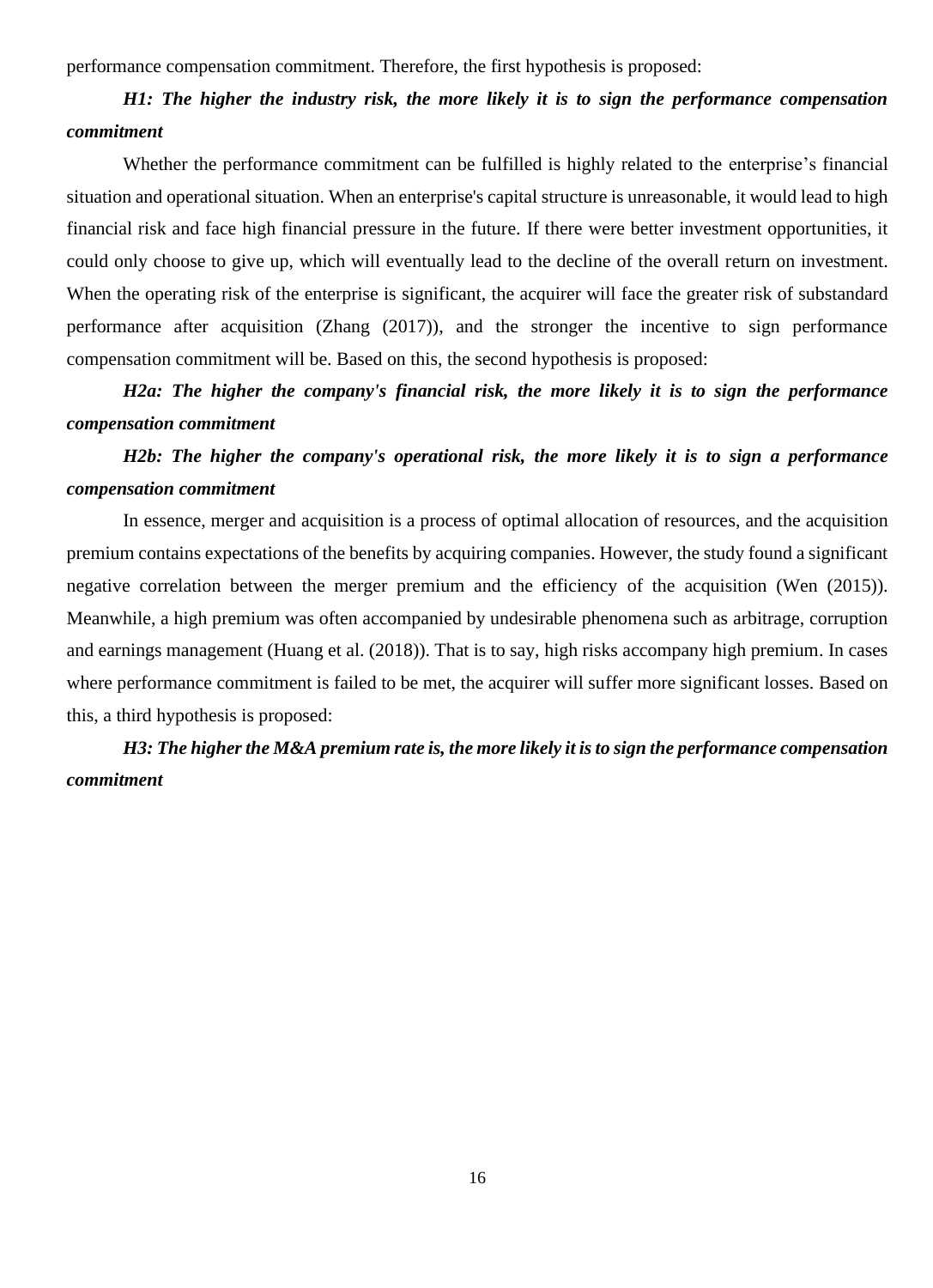#### **3. Methods**

#### <span id="page-17-0"></span>**3.1 Sample and data collection procedure**

The sample of this study was drawn from CSMAR and Wind databases, which include the information of all merger and acquisition transactions and primary financial and operational data of un-listed companies.

Since the performance commitment period is generally three years, and to maintain data freshness, this paper selected transaction samples from the merger and acquisition database in CSMAR from January 1, 2018 to December 31, 2020.

Considering the availability of data, we set the criterion that acquirers should be listed companies. The transaction samples with acquiring companies of abnormal operating conditions such as ST and delisting of the acquirer were also removed. More importantly, the evaluation method of target companies was defined as the income method (valuation method based on future earnings expectation) in order to fit the new policy (*New Measure (2014)*).

We also set the standard that all transactions should have already been closed successfully. In consideration that information asymmetry of non-affiliated transactions is relatively significant and that *New Measure (2014)* mainly targets non-affiliated deals, affiliated transactions in the data samples were cut out in this paper. As transactions such as backdoor listing do not conform to merger and acquisition's economic nature, this paper also eliminated these transactions. Considering the stability of data, this paper set the transaction amount threshold as RMB 1 million.

| <b>Criterion</b>    | <b>Standards</b>                     |
|---------------------|--------------------------------------|
| Time period         | January 1, 2018 to December 31, 2020 |
| Acquirer nature     | Listed companies                     |
| Acquirer status     | Non ST, non-delisting companies      |
| Valuation method    | Income method                        |
| Deal status         | Closed                               |
| Deal nature         | Non-affiliated transactions          |
| Deal size threshold | 1 mn RMB                             |

**Table 1: Criterion for sample selection**

After the above selection, we retained 180 pierces of data.

Since target companies in the selected sample were mostly non-listed companies, indicating the difficulty of data collection. We had to process them manually for variables related to target companies' industry risk, target companies' financial and operational risk. For industry risk, firstly, we used Wind Global Enterprise Database to locate the industry target companies are in, then matched related industry code, and extracted data from CSMAR. Data related to target companies' financial and operational risk could be collected from Wind Global Enterprise Database and Skycheck.

#### <span id="page-17-1"></span>**3.2 Variables & Measures**

In order to examine the three hypotheses we raised above, we had one dependent variable and four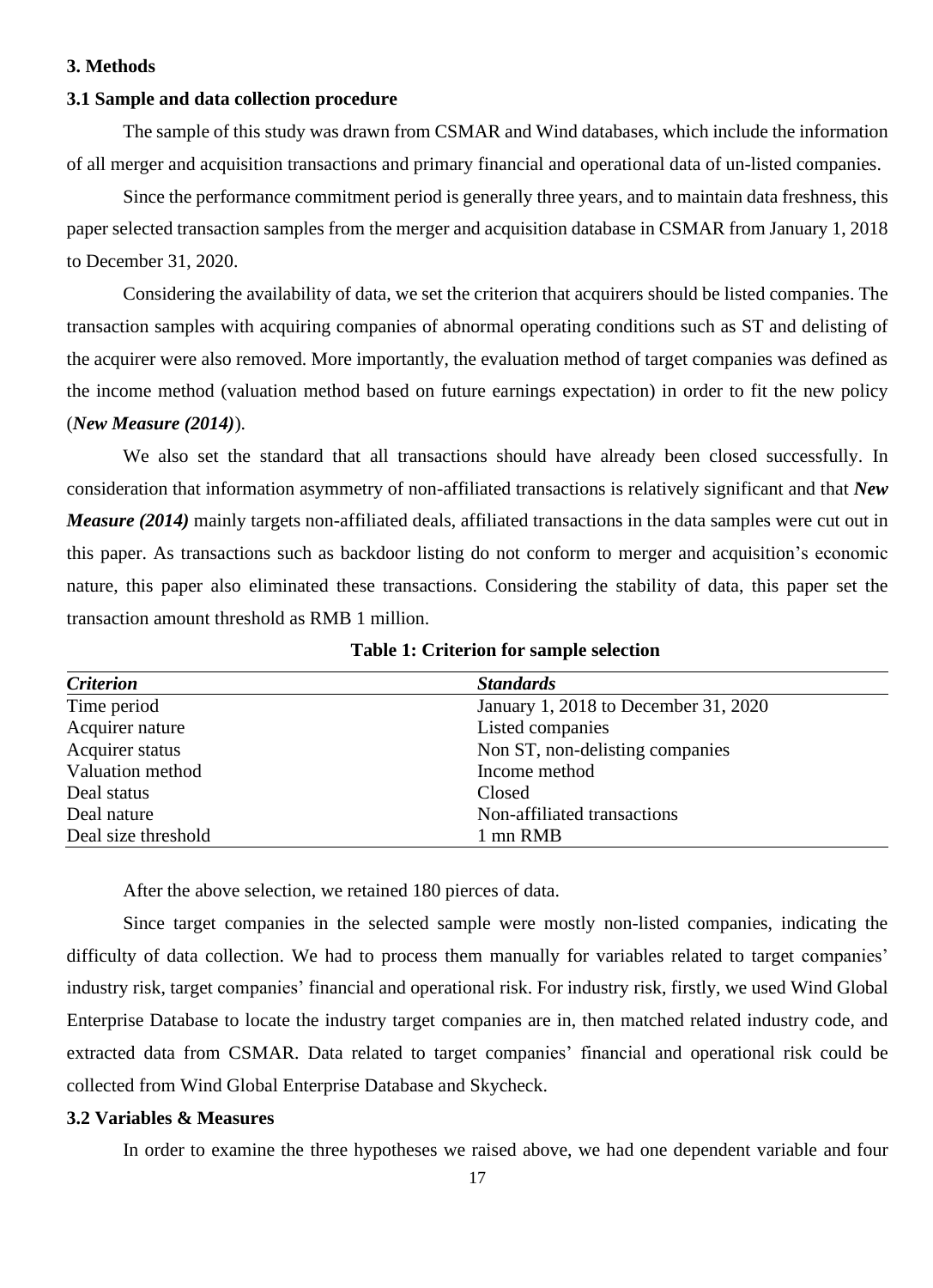independent variables in total.

The dependent variable of this analysis is whether to sign a performance compensation commitment *(\*PCC).* Data regarding the signing of performance compensation commitment were collected from CSMAR with the criteria that if there existed performance compensation commitment clause, the value of the index would be 1, other than it would be assigned 0.

In the first analysis of this study, aimed to test hypothesis 1, the independent variable is industry risk *(\*IndRisk),* which is designed to measure the industry risk of target companies. In consideration of data accessibility, we were unable to get the industry risk of target companies directly. Therefore, we used the industry risk (β) of listed companies corresponding to the target industry as the proxy to measure the target company's industry risk. The time interval was limited to one year before the date of first announcement of the transaction. In the calculation of target companies' industry risk, we used data from the last 365 trading days before the first deal announcement date. According to the capital asset pricing model, we adopted the daily market return average method considering the reinvestment of cash dividends and adopted the daily riskfree rate as parameter.

This paper adopted two different independent variables in order to measure financial risk *(\*TarLev)* and operational risk *(\*OpeRisk)* of target companies to verify the second hypothesis. As for financial risk, since the company's financial risk is highly related to the capital structure, this paper used the asset-to-liability ratio to measure the financial risk of the target enterprise. Due to the lag of the financial report, the data available to the acquiring company at the time of actual transaction is not current data. Therefore, the reporting period of assets and liabilities was set at the end of the previous year nearest to the first announcement date of the transaction. The operational risk data were obtained from the Wind database and Skycheck. The operational risk of the corresponding target company was determined by the number of operating risk items displayed in the database. Due to the inconsistencies in the data structure of Wind and Skycheck, we processed the variable into a dummy variable (if there exists any risk item, the value would be 1 or it would be 0). The items showing "no risk" in the routine check part were not included in the risk calculation.

In the third model of the study, designed to prove hypothesis 3, the independent variable is acquisition premium *(\*AcqPremium).* The index is calculated by the formula (Acquirer's Expenditure/Book value of the underlying transaction -1). Furthermore, the data could be collected from CSMAR directly.

In all the three analyses, we included control variables in terms of acquiring company's features and transaction features: acquiring companies' leverage *(\*AcqLev)*, percentage of shares held by the first shareholder of acquiring companies *(\*ShProp1st)*, asset size comparison between acquiring and target companies *(\*SizeComp)*, payment methods *(\*PayMethod)*, and share transferred to acquiring companies *(\*ShareTrans)*.

The asset-liability ratio of the acquirer *(\*AcqLev)* reflects the degree of financing constraints of the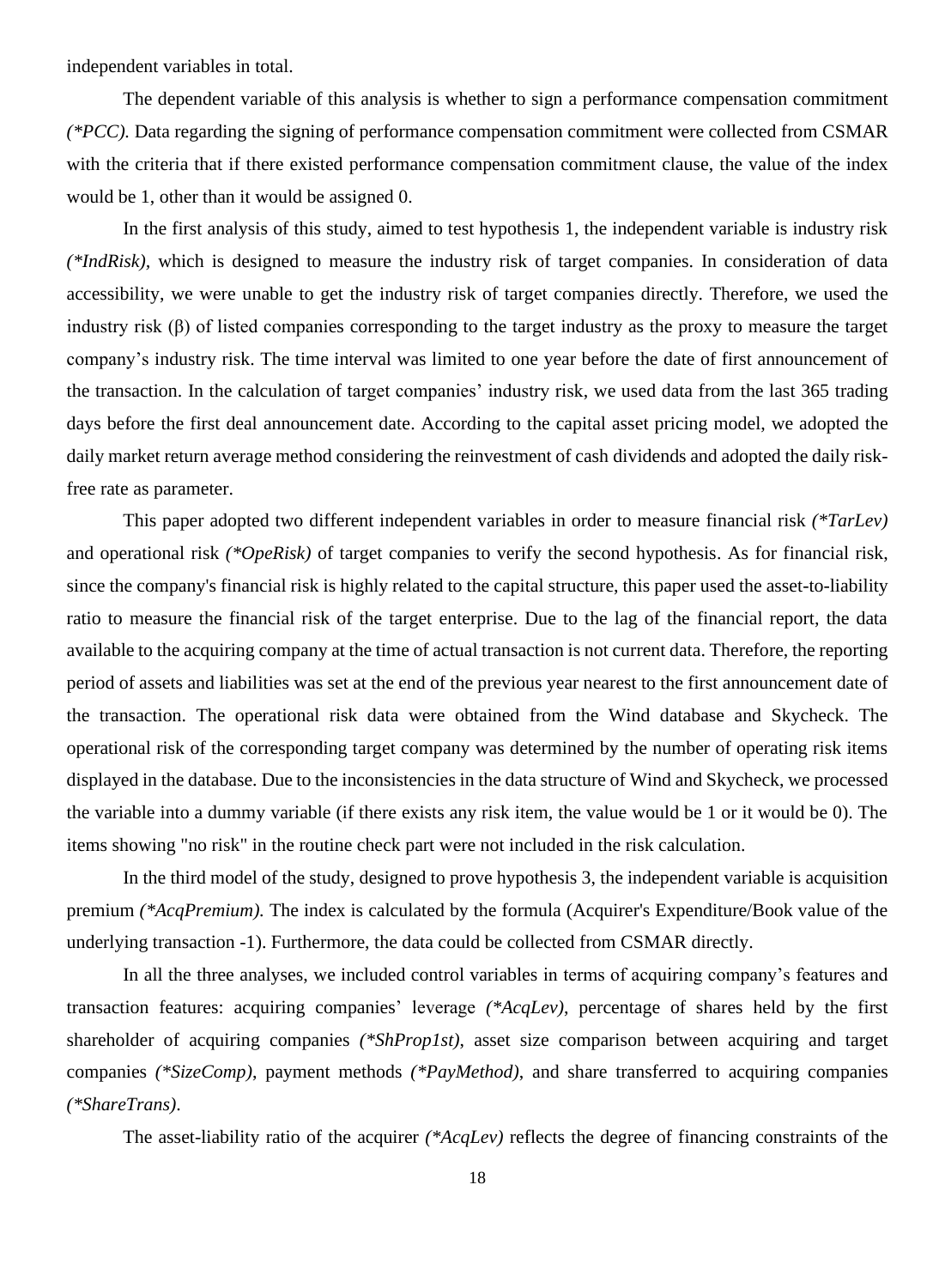acquirer. The higher the debt level of the acquirer is, the greater the financial risk it will face, and the control of the potential risk of the acquisition will be more cautious. Therefore, the asset-liability ratio of the acquirer was set as the control variable in this paper.

According to the research of Yin et al.(2019), the higher the ownership concentration, the major shareholders will have the absolute right to vote when making strategic decisions, and the stronger the motivation to infringe the interests of small and medium shareholders to obtain their interests. The signing of performance compensation commitment to some extent inhives the transfer of interests of major shareholders, so they tend not to sign performance compensation commitment. In this paper, the ownership concentration of the largest shareholder *(\*ShProp1st)* was set as the control variable.

In Zhou's (2020) research, the comparison of net asset size between acquirers and targets *(\*SizeComp)* has been set as control variables. We followed this routine and control the variable in our regression as we believe the size difference would have specific effects on the signing of performance compensation commitment through the market influence brought by company size.

When the acquirer uses stock for payment, on the one hand, it reduces the large outflow of cash and reduces the financing constraint; on the other hand, it also enables both parties to share risks and benefits. The acquirer chooses to adopt share-based payment rather than cash because the potential risk of the acquisition event is observed under the condition of misinformation, and thus has an impact on the willingness to sign performance compensation commitment. (Zhou and Chen (2020)) Thus, we included payment method *(\*PayMethod)* as one of our control variables in our study.

The percentage of share transferred *(\*ShareTrans)* is the main aspect of transaction features. Most kinds of literature have included this point as a control variable (Zhou (2020); Yin and Wu (2019); Lv and Han (2014), etc.). The percentage of shares transferred can determine the control ability that acquirers would have after acquisition, and the risk acquirers bear in the business.

| <b>Variables</b>      | Variable name                             | Variable types                             |                         | <b>Calculation</b>                                                                                  |  |
|-----------------------|-------------------------------------------|--------------------------------------------|-------------------------|-----------------------------------------------------------------------------------------------------|--|
| <b>PCC</b>            | Performance<br>compensation<br>commitment | Dependent<br>Dummy<br>variable<br>variable |                         | 1 is assigned if PCC was signed; or<br>$\overline{0}$                                               |  |
| <b>IndRisk</b>        | Industry risk                             | Continuous<br>variable                     | Independent<br>variable | $\beta$ calculated from CAPM                                                                        |  |
| TarLev                | Target leverage                           | Continuous<br>variable                     | Independent<br>variable | Debt/Asset of target at the nearest<br>365<br>trading days<br>before<br>first<br>announcement date  |  |
| <i><b>OpeRisk</b></i> | Operating risk                            | Dummy<br>variable                          | Independent<br>variable | 1 is assigned if there is operating<br>risk reporting in SkyCheck before<br>first announcement date |  |
| AcqPremium            | Acquisition<br>premium                    | Continuous<br>variable                     | Independent<br>variable | Acquirer payment/Book value of<br>$target -1$                                                       |  |

**Table 2: Variable list**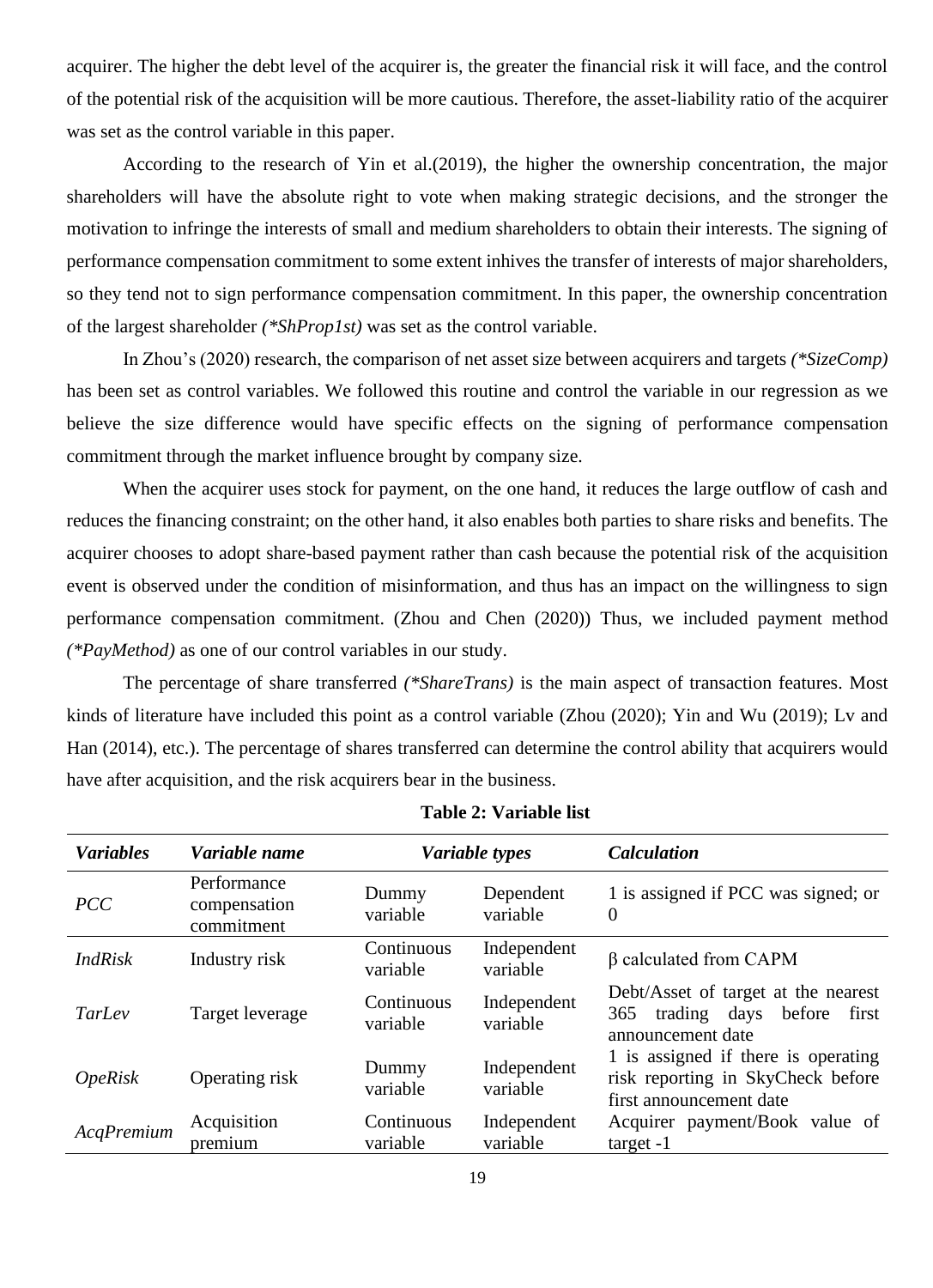| AcqLev            | Acquirer leverage                                       | Continuous<br>variable | Control<br>variable | Debt/Asset of acquirer at the nearest<br>before<br>reporting<br>first<br>year<br>announcement date                     |
|-------------------|---------------------------------------------------------|------------------------|---------------------|------------------------------------------------------------------------------------------------------------------------|
| <i>ShProp1st</i>  | Share proportion of<br>1 <sup>st</sup> shareholder      | Continuous<br>variable | Control<br>variable | % of shares held<br>the first<br>by<br>shareholder                                                                     |
| <i>SizeComp</i>   | Size<br>comparison<br>between<br>acquirer<br>and target | Continuous<br>variable | Control<br>variable | Net asset size of acquirer/net asset<br>size of target at the nearest reporting<br>year before first announcement date |
| PayMethod         | Payment method                                          | Dummy<br>variable      | Control<br>variable | 1 is assigned if stock payment is<br>included                                                                          |
| <b>ShareTrans</b> | of<br>%<br>share<br>transferred                         | Continuous<br>variable | Control<br>variable | % of shares purchased by acquirers                                                                                     |

#### <span id="page-20-0"></span>**3.3 Descriptive statistics**

As shown in Table 3, among 180 deals, over 50% of deals include a performance compensation clause in the acquisition, indicating the wide use of this valuation adjusting mechanism.

| Year         | Num. of deals |    | Num. of Deals with signing PCC Num. of Deals without signing PCC |
|--------------|---------------|----|------------------------------------------------------------------|
| 2018         | 80            | 53 | 27                                                               |
| 2019         | 57            | 31 | 26                                                               |
| 2020         | 43            | 14 | 29                                                               |
| <b>Total</b> | 180           | 98 | 82                                                               |

|  |  | Table 3: Year distribution of sample deals |  |  |  |
|--|--|--------------------------------------------|--|--|--|
|--|--|--------------------------------------------|--|--|--|

By year, the number of deals in 2018 was 80 (44.4% as of total), among which 53 deals signed performance compensation commitments, accounting for 66.25% as of deals in 2018. In 2019, we have 57 deals (31.7% as of total), among which 31 deals signed performance compensation commitments, accounting for 54.38% as of deals in 2019. In 2020, there were 43 transactions, among which 14 transactions signed performance compensation commitments, accounting for about 32.56% as of deals in 2020. Performance compensation commitment agreement is wildly used each year. However, counterparties are more cautious in signing the commitment concluded from the declined trend in the deal proportion of signing the commitment.

**Table 4: Descriptive statistics for variables**

|      |                 |       |                  |                  | Variables PCC IndRisk TarLev OpeRisk AcqPremium PayMethod AcqLev ShProp1st SizeComp ShareTrans |          |        |        |          |        |
|------|-----------------|-------|------------------|------------------|------------------------------------------------------------------------------------------------|----------|--------|--------|----------|--------|
| N    | 180             | 180   | 180              | 180              | 180                                                                                            | 180      | 180    | 180    | 180      | 180    |
| mean | 0.544 1.118     |       | 0.608            | 0.272            | 4.569                                                                                          | 0.111    | 0.368  | 0.317  | 15.89    | 0.627  |
| sd   | $0.499$ $0.262$ |       | 0.441            | 0.446            | 13.32                                                                                          | 0.315    | 0.203  | 0.140  | 62.01    | 0.282  |
| min  | $\Omega$        | 0.411 | $0.0323 \quad 0$ |                  | -88.98                                                                                         | $\Omega$ | 0.0411 | 0.0900 | $\Omega$ | 0.0400 |
| p25  | $\theta$        | 1.041 | 0.340            | $\left( \right)$ | 0.901                                                                                          | $\Omega$ | 0.198  | 0.203  | 2.298    | 0.469  |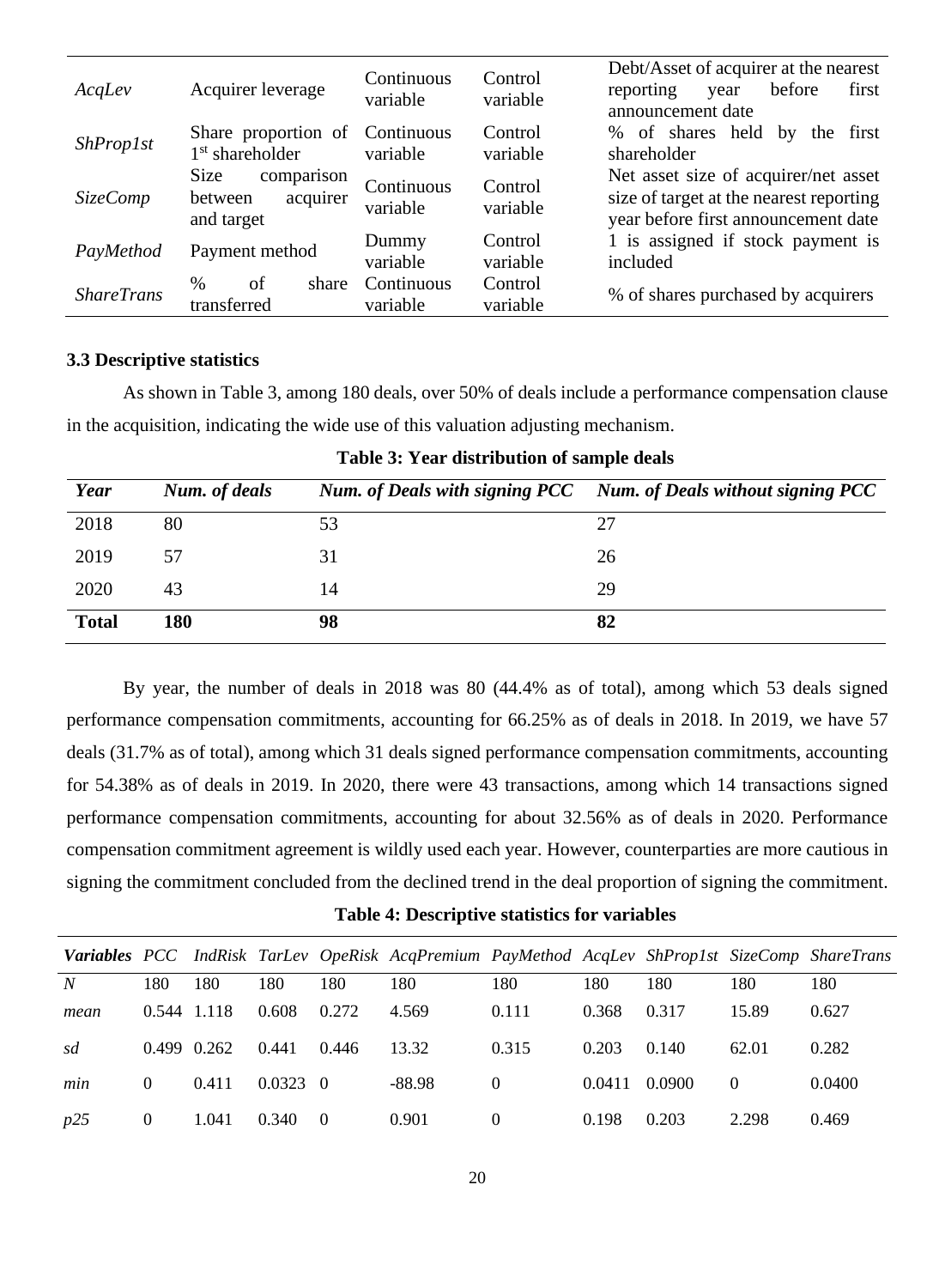|  |  | p50 1 1.132 0.548 0 2.631 0 0.351 0.292 4.530 0.552 |  |  |  |
|--|--|-----------------------------------------------------|--|--|--|
|  |  | max 1 2.277 3.464 1 107.8 1 1.285 0.856 736.6 1     |  |  |  |

In terms of industry risk, the variation spans from 0.411 to 2.277. There exist industries whose industry risk is less than 1, reflecting lower risk and volatility of these industries relative to market and almost 25% targets in our sample located in industries with lower risks relative to industries. On the whole, the median and mean are both greater than 1, indicating that the asset fluctuation range of the industry in which the target enterprise is located is greater than the overall market. The risk level is slightly higher than the market. The mean and median are the same, and the overall data is distributed symmetrically.

The variation of financial risk (target leverage, measured by asset-to-liability ratio) spans from 0.0323 to 3.464. The mean asset-to-liability ratio is slightly above 0.5, and 98% of targets in our sample have an assetto-liability ratio lower than 1. There is little difference between the median and the mean, and the overall data is distributed symmetrically.

For operational risks, which are processed as dummy variables, there are only 34 deals in which the target company is not classified as having operational risks, accounting for about 18.9%. The mean is much higher than the median, and the data is skewed to the right.

In terms of acquirer premium, the sample data were scattered on the whole. The largest acquirer premium transaction is the acquisition of Beijing Right Service Tech. Co., Ltd. and happened in the information and technology service industry. The premium rate of some deals is less than 0, indicating that the target sold on discount, mainly distributed in manufacturing industry, mining industry, commercial service industry, science and technology extension and application services, etc. The mean is higher than the median, and the data are skewed to the right.

For control variables, generally, the acquirer's leverage is lower than that of targets. The variation of acquirers' leverage spans from 0.0411 to 1.285. There is little difference between the median and the mean, and the overall data is distributed symmetrically. Furthermore, the medium leverage level of acquirers is around 0.35 (vs. 0.608 of targets), indicating low financial constraints faced by acquirers.

Share concentration has a great impact on acquirers' willingness to sign performance compensation commitment. Overall, the concentration level is relatively high as they all exceed 9% of shares held by the first shareholder, and the highest level can reach 85.6%.

In terms of size comparison, there are mainly large institutions buying small ones in the sample, and the difference in size between the two parties is about 5 times. There have also been cases of mega-firms acquiring smaller ones, with the difference in deal size between the two is more than 700x.

There are mainly three payment methods, including cash payment, stock payment, mixed payment. In order to reflect the stock payment penetration situation, we set the payment method with stock as value 1, no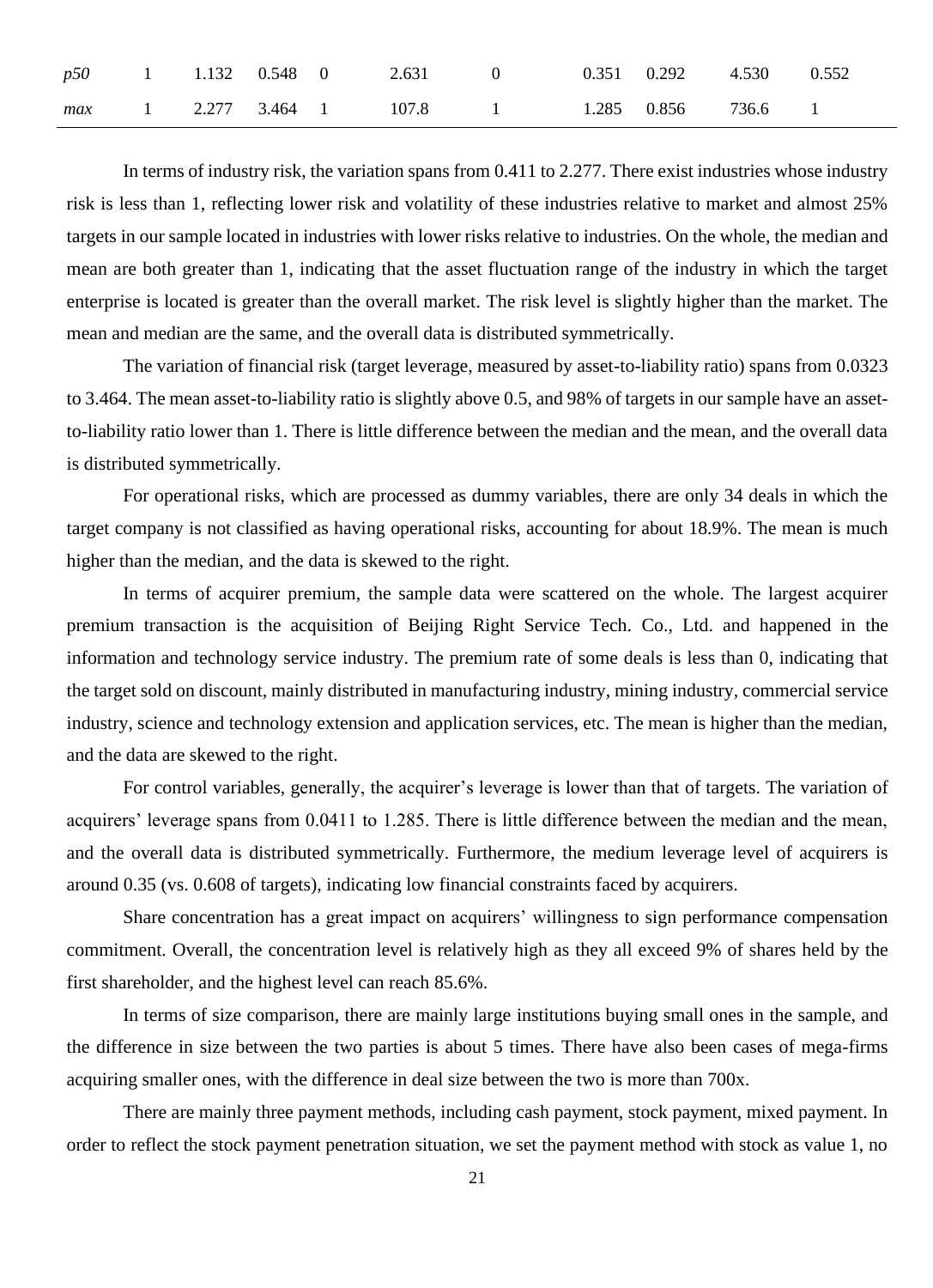matter it is a pure stock payment or a mixed payment that includes a stock payment. Among them, 20 out of 180 deals were paid with stock, accounting for about 11%. The higher the proportion of cash payment is, the greater the risk of merger and acquisition is due to the lack of risk-sharing effect under stock payment.

The share transferred variation spans from 0.04 to 1, but over 50% targets have been sold more than 50% of shares to acquirers. Around 6% of deals in our sample are 100% shares acquisition.

#### <span id="page-22-0"></span>**3.4 Correlation test**

Before the regression test, we carried out Pearson correlation analysis on the variables in the study. We preliminarily found the correlation between variables and the degree of collinearity among independent variables through correlation analysis.

|                       | PCC         | <b>IndRisk</b> | TarLev      | <i>OpeRisk</i> | AcgPremium Paymethod AcgLey |           |           |           |        | ShProp1st SizeComp ShareTrans |
|-----------------------|-------------|----------------|-------------|----------------|-----------------------------|-----------|-----------|-----------|--------|-------------------------------|
| PCC                   |             |                |             |                |                             |           |           |           |        |                               |
| <b>IndRisk</b>        | $0.2381***$ |                |             |                |                             |           |           |           |        |                               |
| TarLev                | $-0.109$    | 0.0136         |             |                |                             |           |           |           |        |                               |
| <i><b>OpeRisk</b></i> | $-0.117$    | $-0.115$       | $0.127*$    |                |                             |           |           |           |        |                               |
| $Acq$ Premium         | $0.2306***$ | 0.0874         | $-0.0986$   | $-0.0806$      |                             |           |           |           |        |                               |
| PayMethod             | 0.110       | 0.00110        | $0.2209***$ | 0.0618         | 0.00660                     |           |           |           |        |                               |
| AcqLev                |             | ۰              | $0.2624***$ | $0.2091***$    | $-0.143*$                   | 0.0626    |           |           |        |                               |
|                       | $0.3267***$ | $0.190**$      |             |                |                             |           |           |           |        |                               |
| <i>ShProp1st</i>      | $-0.135**$  | 0.0836         | $-0.0425$   | 0.114          | $-0.0399$                   | 0.0598    | 0.00920   |           |        |                               |
| <i>SizeComp</i>       | $-0.178**$  | ۰              | $-0.0422$   | 0.0219         | $-0.0548$                   | $-0.0719$ | 0.0513    | 0.104     |        |                               |
|                       |             | 0.00890        |             |                |                             |           |           |           |        |                               |
| <i>ShareTrans</i>     | 0.0802      | $-0.0480$      | 0.0384      | $-0.0451$      | 0.0116                      | $0.136*$  | $-0.0955$ | $-0.0395$ | 0.0356 |                               |

**Table 5: Correlation test**

*\*, \*\*, \*\*\* stands for significant at the 10%, 5% and 1% level*

According to Table 5, the correlation coefficient between industry risk and performance commitment compensation signing is significantly positive at the level of 1%. The result indicates that the higher the industry risk coefficient is, the higher the possibility of signing a performance compensation commitment, consistent with Hypothesis 1. No apparent correlation is found for the company's financial risk, which contradicts Hypothesis 2a. the correlation coefficient between operational risk and whether the company has signed a performance compensation commitment is also not significant, which is not consistent with Hypothesis 2b. It still needs to be further analyzed with empirical results. The acquisition premium rate is significantly positively correlated with whether the performance compensation commitment is signed at the level of 1%, which is consistent with Hypothesis 3.

Among independent variables, the correlation coefficients between every two variables are not significant except for target leverage and operation risk (significant at 10% level).

In control variables, the correlation coefficient between acquirer leverage and performance compensation signing is significantly negative at the level of 1%. The share concentration and size comparison are significantly correlated with the signing of performance compensation commitment at the level of 5%, respectively. The payment method is not significantly correlated with the signing of performance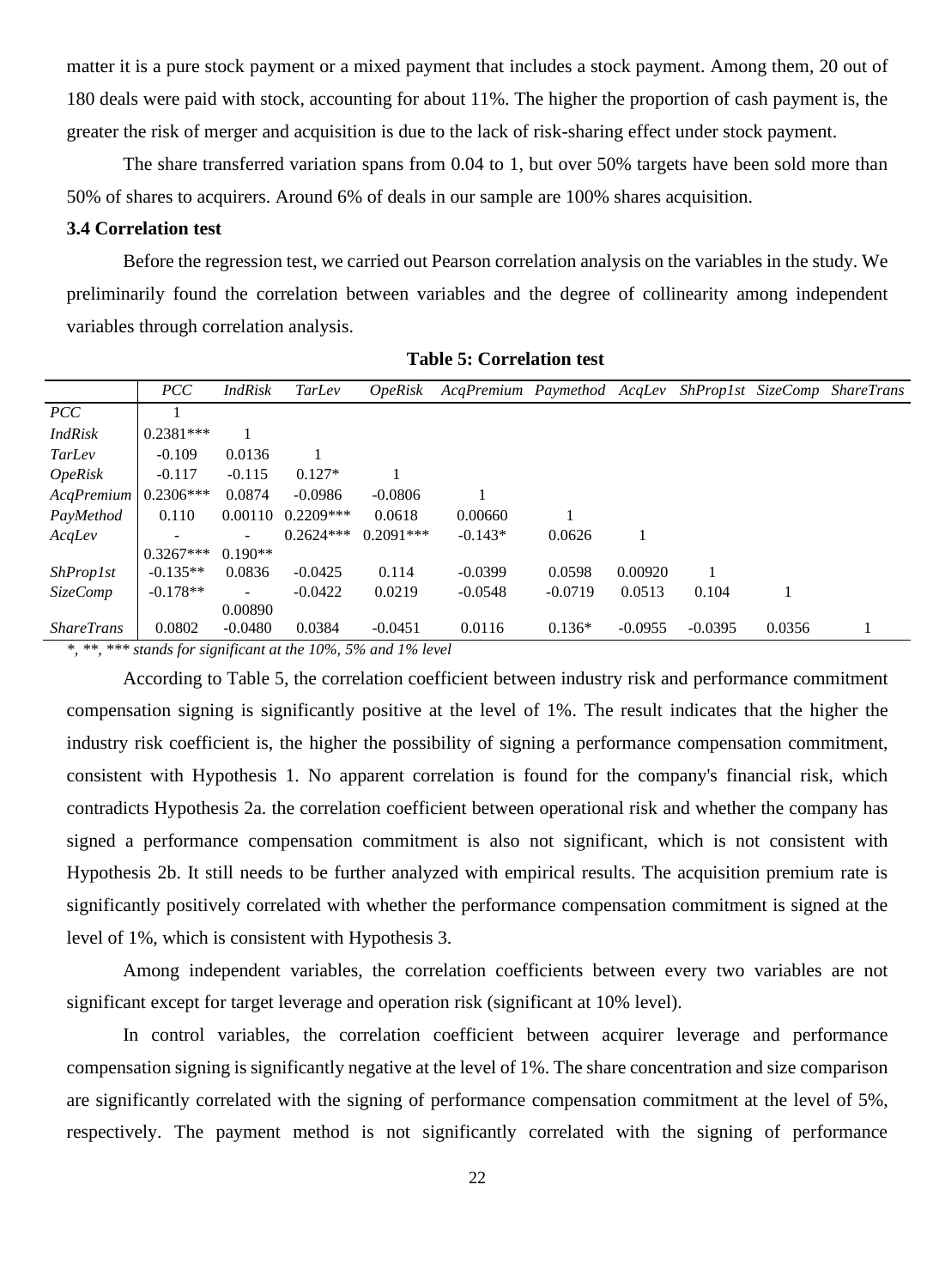compensation commitment. However, share transferred shows no significant correlations with signing of performance compensation commitment.

In order to better verify the hypothesis, further empirical analysis is needed.

#### <span id="page-23-0"></span>**3.5 Results**

We tested four models to perform our analysis.

Model 1 used the 180 sample of merger and acquisition deals after screening from 2018 to 2020. It aims to test the impact of industry risk to the signing of performance compensation commitment. (Hypothesis 1)

Model 2 focuses on the analysis of the impact of company risk on performance compensation commitment, and it measures the company risk from two aspects, including financial risk and operating risk, and analyzes whether the two kinds of risk influence the signing of performance compensation commitment. (Hypothesis 2a and Hypothesis 2b)

Models 3 uses to test the impact of transaction risk on the signing of performance compensation commitment. (Hypothesis 3)

Model 4 is based on the former three models and results, including all the independent variables that are significant in 5% level, and test whether they all significant or not. (Hypothesis 1 and 3)

#### **3.5.1 Model 1**

This study uses a Probit regression to test hypothesis 1.

$$
P(PCC = 1) = \beta_1 IndRisk + \beta_2 PayMethod + \beta_3 AcqLev + \beta_4 ShProp1st + \beta_5 SizeComp
$$
  
+  $\beta_6 SharerTrans + \varepsilon$ 

Since the independent variable signing of performance compensation commitment is a dummy variable, a Probit regression would be more appropriate.

| PCC                     | Coef.     | Std.Err. | $\overline{z}$ | P >  z     | 95% Conf. | <i>Interval</i> |  |  |  |
|-------------------------|-----------|----------|----------------|------------|-----------|-----------------|--|--|--|
| <b>IndRisk</b>          | 1.209     | 0.427    | 2.830          | $0.00500*$ | 0.371     | 2.046           |  |  |  |
| PaymentMet~d            | 0.455     | 0.350    | 1.300          | 0.194      | $-0.231$  | 1.141           |  |  |  |
| AcqLev                  | $-2.035$  | 0.574    | $-3.550$       | $\theta$   | $-3.160$  | $-0.910$        |  |  |  |
| <i>ShProp1st</i>        | $-1.352$  | 0.763    | $-1.770$       | 0.0760     | $-2.846$  | 0.143           |  |  |  |
| <i>SizeComp</i>         | $-0.0222$ | 0.00903  | $-2.460$       | $0.0140*$  | $-0.0399$ | $-0.00455$      |  |  |  |
| <b>ShareTrans</b>       | 0.314     | 0.379    | 0.830          | 0.407      | $-0.429$  | 1.057           |  |  |  |
| cons                    | $-0.0770$ | 0.651    | $-0.120$       | 0.906      | $-1.353$  | 1.199           |  |  |  |
| Number of $obs = 180$   |           |          |                |            |           |                 |  |  |  |
| LR chi2 $(7) = 41.10$   |           |          |                |            |           |                 |  |  |  |
| Prob > chi $2 = 0.0000$ |           |          |                |            |           |                 |  |  |  |
| Pseudo $R2 = 0.1656$    |           |          |                |            |           |                 |  |  |  |

|  |  |  |  | Table 6: Probit regression result of Model 1 |  |  |  |  |
|--|--|--|--|----------------------------------------------|--|--|--|--|
|--|--|--|--|----------------------------------------------|--|--|--|--|

*\* stands for the result is significant*

In Table 6, column 2 signifies the direction of correlations between industry risk and signing of performance compensation commitment. The result is positive, and the p-value is lower than the threshold of 0.05. Therefore, the analysis confirms Hypothesis 1: the higher the industry risk is, the higher possibility the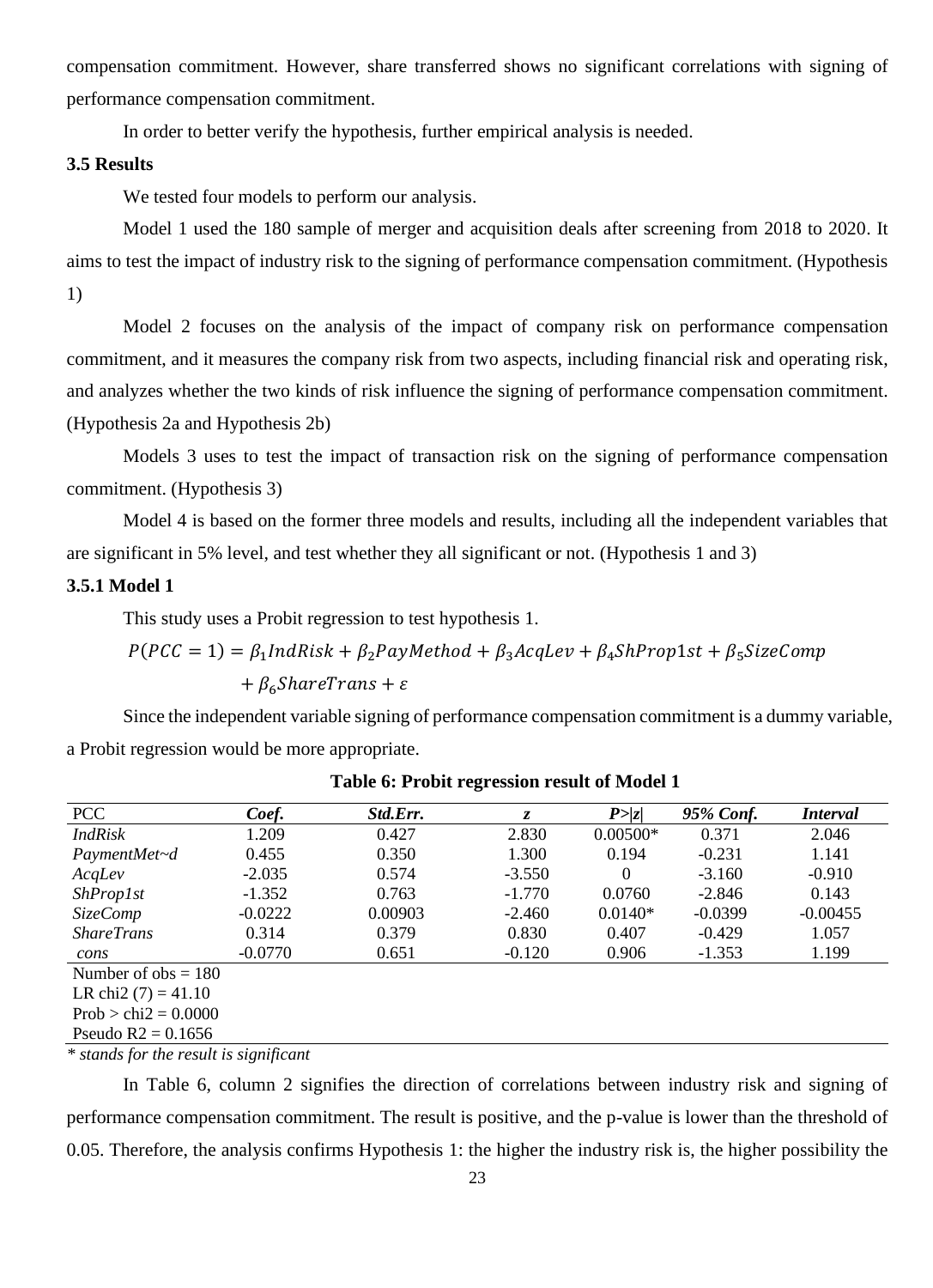company would sign the performance compensation commitment. Higher risk in the industry, the operation of companies in this industry would face much more uncertainties. In order to control the risk in merger and acquisition, acquirers would have stronger motivation to urge targets to sign the performance compensation commitment.

#### **3.5.2 Model 2**

Since the independent variable signing of performance compensation commitment is a dummy variable, to test hypothesis 2, the study also uses the Probit regression:

 $P(PCC = 1) = \beta_1 TarLev + \beta_2 OpeRisk + \beta_3 PayMethod + \beta_4 AcqLev + \beta_5 ShProp1st + \beta_6 SizeComp$  $+ \beta_7$ *ShareTrans* +  $\varepsilon$ 

| PCC                    | Coef.     | Std.Err. | Z.       | P >  z    | 95% Conf. | <i>Interval</i> |
|------------------------|-----------|----------|----------|-----------|-----------|-----------------|
| TarLev                 | $-0.227$  | 0.243    | $-0.930$ | 0.351     | $-0.703$  | 0.250           |
| <i>OpeRisk</i>         | $-0.122$  | 0.233    | $-0.520$ | 0.600     | $-0.578$  | 0.334           |
| PaymentMet~d           | 0.559     | 0.368    | 1.520    | 0.129     | $-0.162$  | 1.280           |
| AcqLev                 | $-2.069$  | 0.578    | $-3.580$ | $\theta$  | $-3.201$  | $-0.936$        |
| <b>ShProp1st</b>       | $-1.076$  | 0.756    | $-1.420$ | 0.155     | $-2.559$  | 0.407           |
| <i>SizeComp</i>        | $-0.0231$ | 0.00982  | $-2.350$ | $0.0190*$ | $-0.0424$ | $-0.00388$      |
| <b>ShareTrans</b>      | 0.202     | 0.368    | 0.550    | 0.583     | $-0.520$  | 0.924           |
| cons                   | 1.427     | 0.428    | 3.330    | 0.00100   | 0.588     | 2.267           |
| Number of $obs = 180$  |           |          |          |           |           |                 |
| LR chi2 $(7) = 41.10$  |           |          |          |           |           |                 |
| $Prob > chi2 = 0.0000$ |           |          |          |           |           |                 |
| Pseudo $R2 = 0.1656$   |           |          |          |           |           |                 |

**Table 7: Probit regression result of Model 2**

In Table 7, column 2 shows the coefficient between target leverage and signing of performance compensation commitment, which is -0.269, but the p-value is higher than the threshold of 0.05 in column 4. Hypothesis 2a is failed to be proved. We cannot conclude that when the financial risk of the target is higher, the acquirer would have higher motivation to ask the target company to sign compensation commitment out of risk aversion.

The same results happened on operation risk. The results cannot support hypothesis 2b, and we cannot prove that the higher the operation risk is, the higher the possibility to sign a performance compensation commitment.

Possible explanations for the insignificance are that 1) the information to measure company risk is not enough. Thus we would have some bias in the results, and we would solve this problem in robust check by changing the data set; 2) from targets' point of view, they have a better understanding of their companies' risk, and out of consideration to their ability to achieve the performance commitment, they would be more conservative about the signing of performance compensation commitment if they have high financial and operating risk.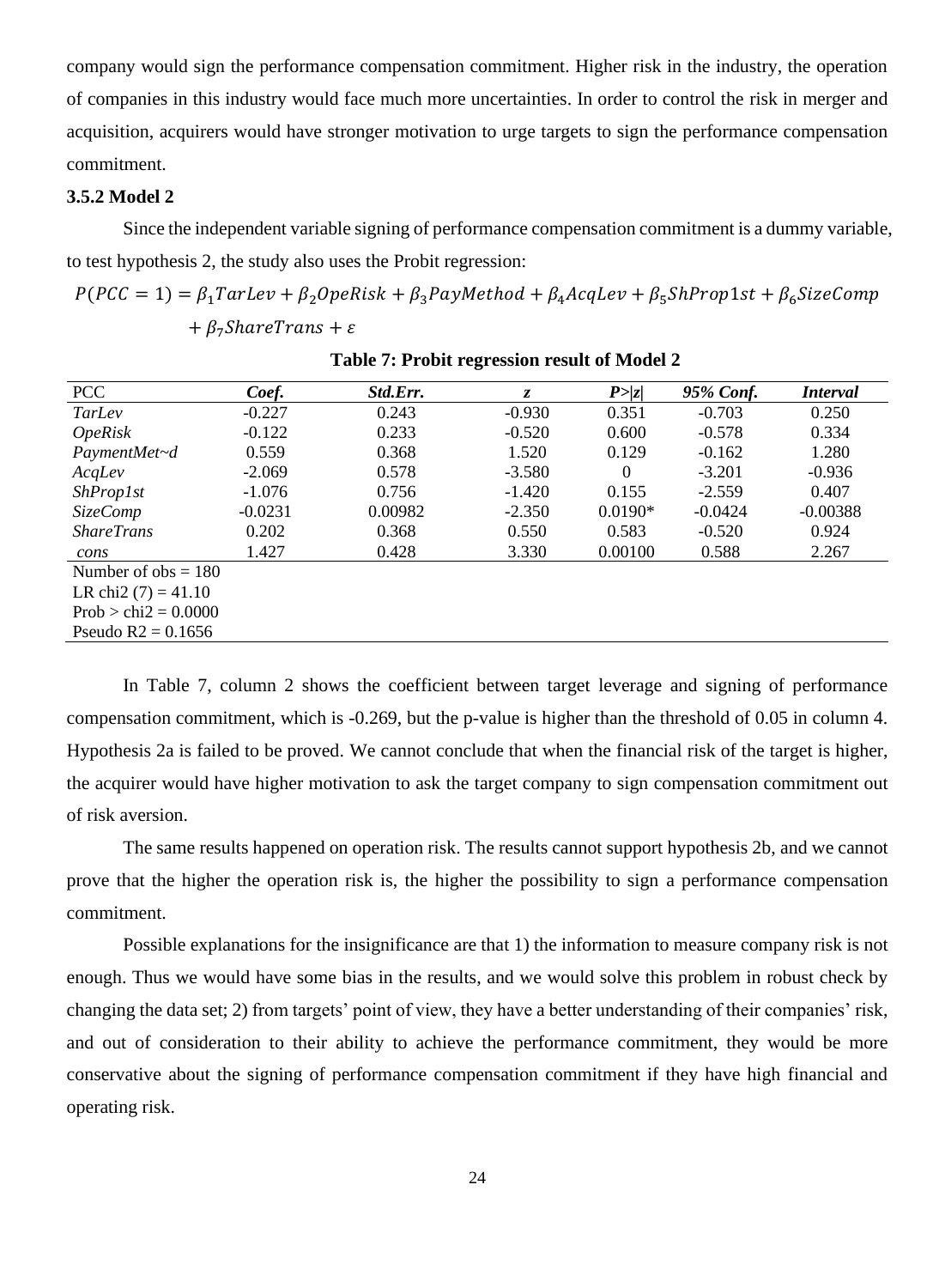A Probit regression also applies to model 3:

 $P(PCC = 1) = \beta_1 AcqPremium + \beta_2 PayMethod + \beta_3 AcqLev + \beta_4 ShProp1st + \beta_5 SizeComp$  $+ \beta_6$ ShareTrans +  $\varepsilon$ 

| <b>PCC</b>             | Coef.     | Std.Err. | Z.       | P >  z    | 95% Conf. | <i>Interval</i> |
|------------------------|-----------|----------|----------|-----------|-----------|-----------------|
| AcqPremium             | 0.0311    | 0.0137   | 2.270    | $0.0230*$ | 0.00423   | 0.0580          |
| PaymentMet~d           | 0.468     | 0.346    | 1.350    | 0.177     | $-0.211$  | 1.147           |
| AcqLev                 | $-2.146$  | 0.563    | $-3.810$ | 0         | $-3.249$  | $-1.044$        |
| <i>ShProp1st</i>       | $-1.047$  | 0.762    | $-1.370$ | 0.169     | $-2.541$  | 0.447           |
| <i>SizeComp</i>        | $-0.0193$ | 0.00925  | $-2.090$ | $0.0370*$ | $-0.0375$ | $-0.00120$      |
| <i>ShareTrans</i>      | 0.0997    | 0.378    | 0.260    | 0.792     | $-0.641$  | 0.840           |
| cons                   | 1.176     | 0.429    | 2.740    | 0.00600   | 0.336     | 2.017           |
| Number of $obs = 180$  |           |          |          |           |           |                 |
| LR chi2 $(7) = 46.86$  |           |          |          |           |           |                 |
| $Prob > chi2 = 0.0000$ |           |          |          |           |           |                 |
| Pseudo $R2 = 0.1889$   |           |          |          |           |           |                 |

**Table 8: Probit regression result of Model 3**

In Table 8, column 2 shows the coefficient between acquiring premium and signing of performance compensation commitment, which is 0.0311, and the p-value is lower than the threshold of 0.05, as we can see from column 4 in table 8. The result proved hypothesis 3, indicating that the higher the transaction risk is, the higher the possibility to sign performance compensation commitment as all the acquirers are risk-averse.

#### **3.5.4 Model 4**

Based on Model 1, 2, 3, industry risk and transaction risk significantly influence the signing of performance compensation commitment. In model 4, we overall considerate the impact of industry risk and transaction risk in Probit regression:

 $P(PCC = 1) = \beta_1 IndRisk + \beta_2 AcqPremium + \beta_3 PayMethod + \beta_4 AcqLev + \beta_5 ShProp1st$ +  $\beta_6$ SizeComp +  $\beta_7$ ShareTrans +  $\varepsilon$ 

| <b>PCC</b>             | Coef.     | Std.Err. | Z.       | P >  z     | 95% Conf. | <i>Interval</i> |
|------------------------|-----------|----------|----------|------------|-----------|-----------------|
| <b>IndRisk</b>         | 1.247     | 0.433    | 2.880    | $0.00400*$ | 0.398     | 2.096           |
| AcqPremium             | 0.0354    | 0.0144   | 2.460    | $0.0140*$  | 0.00714   | 0.0637          |
| PayMethod              | 0.461     | 0.355    | 1.300    | 0.194      | $-0.235$  | 1.158           |
| AcqLev                 | $-1.951$  | 0.581    | $-3.360$ | $0.00100*$ | $-3.089$  | $-0.812$        |
| <i>ShProp1st</i>       | $-1.269$  | 0.784    | $-1.620$ | 0.105      | $-2.805$  | 0.267           |
| <b>SizeComp</b>        | $-0.0188$ | 0.00878  | $-2.150$ | $0.0320*$  | $-0.0360$ | $-0.00164$      |
| <b>ShareTrans</b>      | 0.229     | 0.390    | 0.590    | 0.557      | $-0.535$  | 0.992           |
| cons                   | $-0.307$  | 0.672    | $-0.460$ | 0.648      | $-1.624$  | 1.010           |
| Number of $obs = 180$  |           |          |          |            |           |                 |
| LR chi2 $(7) = 55.77$  |           |          |          |            |           |                 |
| Prob $>$ chi2 = 0.0000 |           |          |          |            |           |                 |
| Pseudo $R2 = 0.2248$   |           |          |          |            |           |                 |
|                        |           |          |          |            |           |                 |

**Table 9: Probit regression result of Model 4**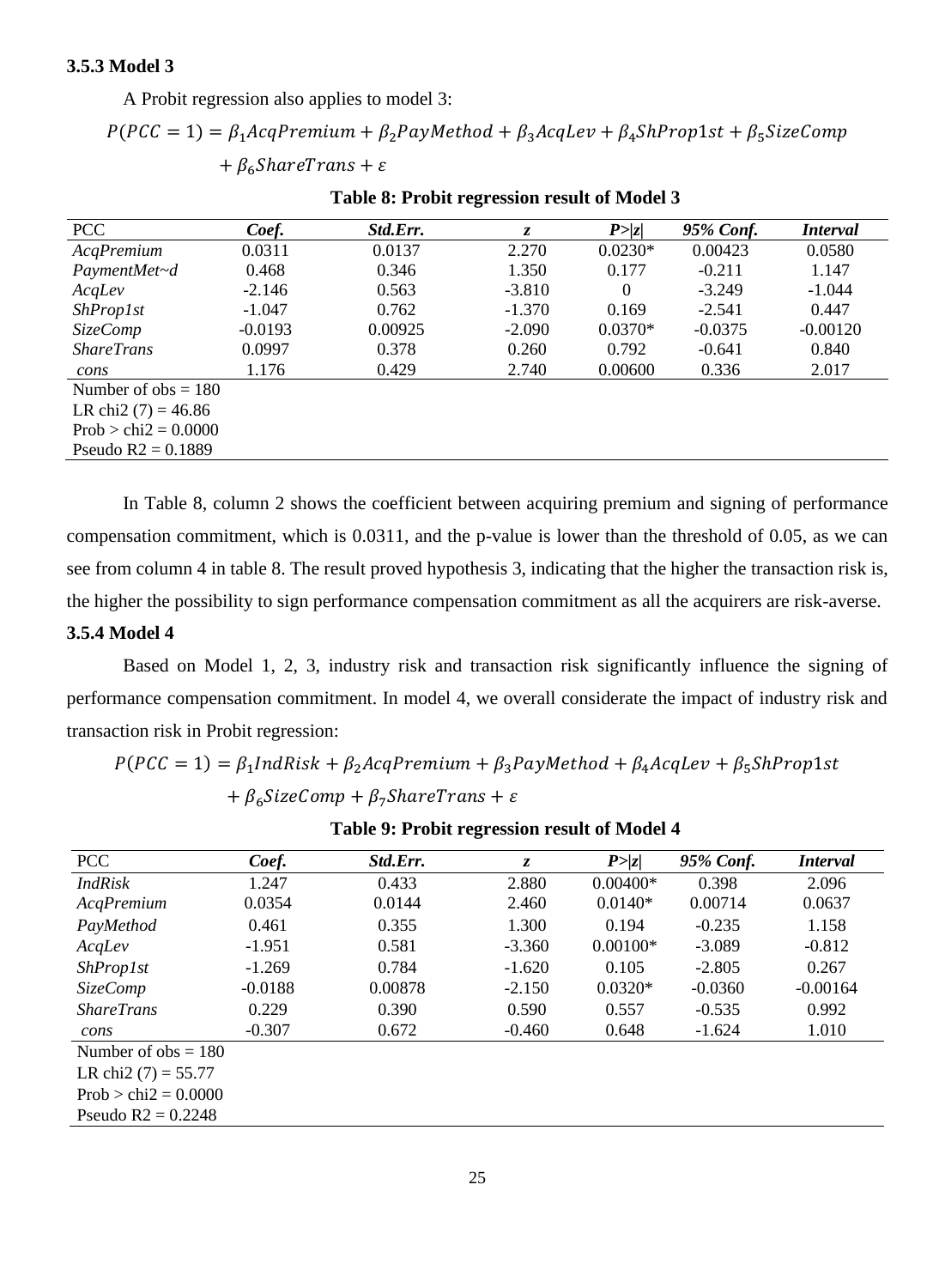In table 9, the results still prove hypothesis 1 and hypothesis 3.

#### **3.5.5 Robust check**

#### **1) Addition of control variables - Acquirer's profitability and growth ability**

When discussing the relationship between independent variables and dependent variables, we would have the problem of omission of variables, which is a problem encountered in most of our studies. We can only add as many variables studied in previous kinds of literature that may have an impact on our results as possible to the model. In the first robustness test, we added indicators of the acquirer's profitability and growth ability.

Suppose the acquirer has better profitability and growth potential. In that case, it will have a stronger ability to deal with future uncertain risks, and the motivation to control the future risks of the acquisition is relatively weak. In consideration of this, we put acquirer's ROE and growth rate of net asset per share as newly added control variables into our Probit regression model.

| stats            | AcqROE   | Growth rate |  |  |
|------------------|----------|-------------|--|--|
| $\boldsymbol{N}$ | 180      | 180         |  |  |
| mean             | 8.423    | $-0.2524$   |  |  |
| sd               | 15.39    | 4.041       |  |  |
| $min$            | $-148.2$ | $-35.12$    |  |  |
|                  | 4.135    | $-0.1805$   |  |  |
| $p25 \ p50$      | 9.060    | 0.1017      |  |  |
| max              | 45.98    | 25.59       |  |  |

#### **Table 10: Descriptive statistics of newly added control variables**

From Table 10, we can see acquirer's ROE varies from -148.2 to 45.98, but most acquirers have a positive return on equity. The variation of the growth rate of net income spans from -35.12 to 25.59. Nearly 75% of the acquirers have positive growth rate.

Putting the two new variables into Probit regression, we got the regression results as shown in Table 11.

| <b>PCC</b>             | Coef.       | Std.Err. | $\mathcal{Z}$ | P >  z     | 95% Conf.   | <i>Interval</i> |
|------------------------|-------------|----------|---------------|------------|-------------|-----------------|
| <b>IndRisk</b>         | 1.281       | 0.438    | 2.920         | $0.00300*$ | 0.422       | 2.139           |
| AcqPremium             | 0.0368      | 0.0146   | 2.520         | $0.0120*$  | 0.00816     | 0.0654          |
| PayMethod              | 0.454       | 0.356    | 1.270         | 0.202      | $-0.244$    | 1.151           |
| AcqLev                 | $-2.067$    | 0.595    | $-3.470$      | $0.00100*$ | $-3.233$    | $-0.901$        |
| <b>ShProp1st</b>       | $-1.156$    | 0.791    | $-1.460$      | 0.144      | $-2.706$    | 0.395           |
| <b>SizeComp</b>        | $-0.0188$   | 0.00887  | $-2.120$      | $0.0340*$  | $-0.0362$   | $-0.00146$      |
| <i>ShareTrans</i>      | 0.247       | 0.395    | 0.630         | 0.531      | $-0.527$    | 1.022           |
| AcqROE                 | $-0.00798$  | 0.00767  | $-1.040$      | 0.299      | $-0.0230$   | 0.00707         |
| <b>GrowthRate</b>      | $-2.28e-05$ | 0.000375 | $-0.0600$     | 0.952      | $-0.000758$ | 0.000712        |
| cons                   | $-0.285$    | 0.676    | $-0.420$      | 0.674      | $-1.609$    | 1.040           |
| Number of $obs = 180$  |             |          |               |            |             |                 |
| LR chi2 $(7) = 57.00$  |             |          |               |            |             |                 |
| $Prob > chi2 = 0.0000$ |             |          |               |            |             |                 |

**Table 11: Probit regression result of Robust check 1)**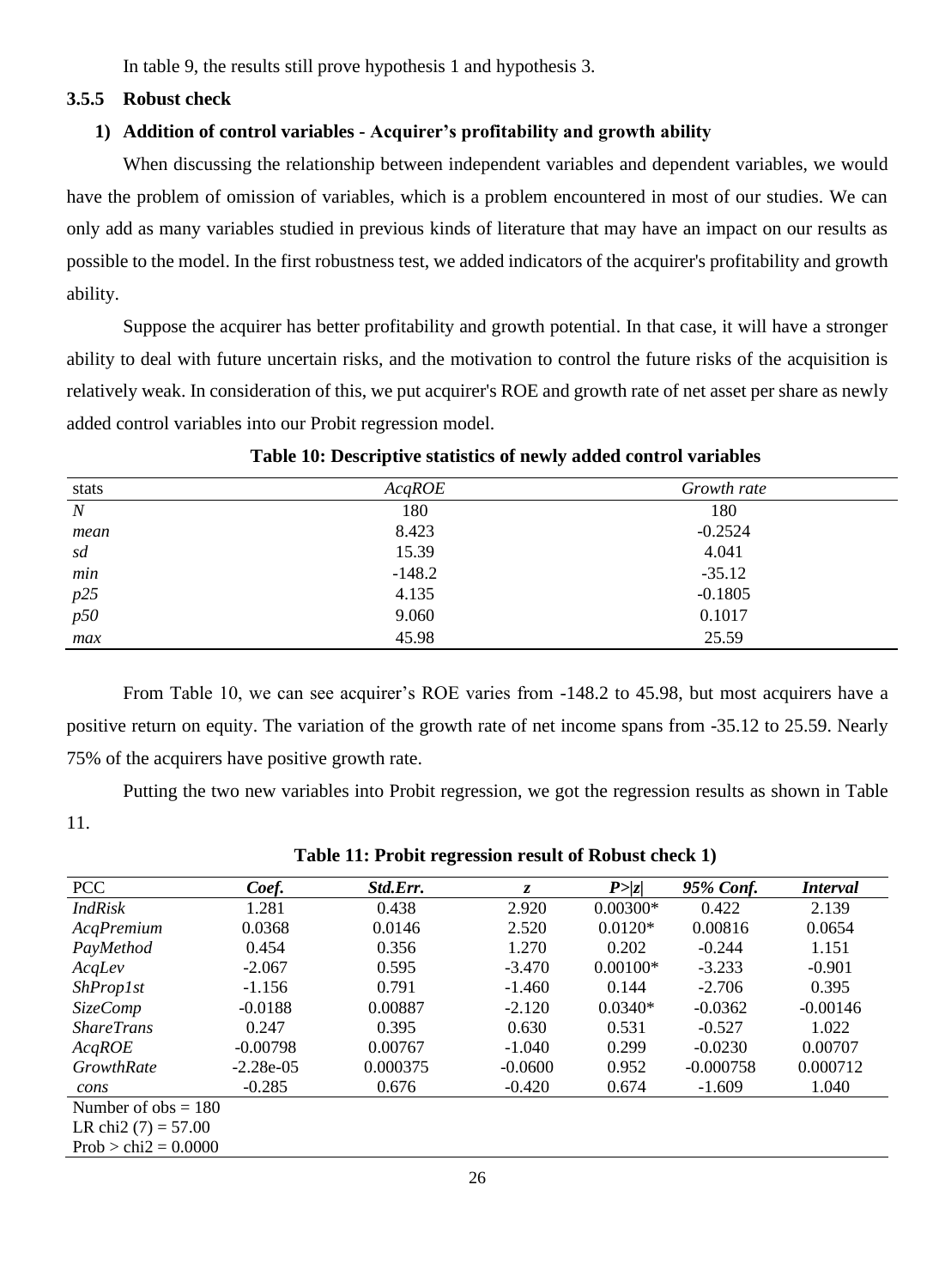In Table 11, for industry risk, the coefficient between industry risk and signing of performance compensation commitment is significantly positive, and the p-value is lower than 5%, indicating that the result of model 1 and model 4 is robust. The result of acquisition premium also signifies the robustness of model 2 and model 4. The coefficient between acquiring premium and signing of performance compensation commitment is 0.0368, and the p-value is lower than the threshold of 0.05 as we can see from column 4.

#### **2) Heckman two-stage test**

The Heckman correction is a statistical technique to correct bias from non-randomly selected samples or otherwise incidentally truncated dependent variables, a pervasive issue in quantitative social sciences when using observational data. (Winship, Christopher, Mare, Robert D (1992)) To solve the endogenous problem of sample selection bias, we used the Heckman Two-stage model to fix unobservable variables and check for bias in sample selection. Firstly, we constructed a Probit model related to factors influencing the signing of performance compensation commitment. The independent variable is the signing of performance compensation commitment, which is a dummy variable. Moreover, the dependent variables include industry risk, acquisition premium, payment method, acquirer's leverage, the share proportion held by the first shareholder, size comparison, share transferred in the deal. Then based on the regression result, we calculated the Inverse Mills index (imr). We included the imr in the second stage of regression, and results are shown in the below table.

| <b>PCC</b>               | Coef.      | Std.Err. |          | P >  t     | 95% Conf. | <i>Interval</i> |
|--------------------------|------------|----------|----------|------------|-----------|-----------------|
| <i>IndRisk</i>           | 0.491      | 0.188    | 2.620    | $0.0100*$  | 0.120     | 0.861           |
| AcqPremium               | 0.00906    | 0.00386  | 2.350    | $0.0200*$  | 0.00144   | 0.0167          |
| PayMethod                | 0.234      | 0.118    | 1.990    | $0.0490*$  | 0.00148   | 0.467           |
| AcqLev                   | $-0.874$   | 0.280    | $-3.120$ | $0.00200*$ | $-1.428$  | $-0.321$        |
| <i>ShProp1st</i>         | $-0.635$   | 0.288    | $-2.200$ | $0.0290*$  | $-1.203$  | $-0.0662$       |
| <i>SizeComp</i>          | $-0.00430$ | 0.00320  | $-1.340$ | 0.182      | $-0.0106$ | 0.00203         |
| <i>ShareTrans</i>        | 0.105      | 0.124    | 0.850    | 0.397      | $-0.139$  | 0.349           |
| <i>unr</i>               | 0.185      | 0.182    | 1.020    | 0.309      | $-0.173$  | 0.544           |
| cons                     | 0.286      | 0.265    | 1.080    | 0.282      | $-0.238$  | 0.810           |
| Number of $obs = 180$    |            |          |          |            |           |                 |
| $F(7,172) = 6.38$        |            |          |          |            |           |                 |
| $Prob > F = 0.0000$      |            |          |          |            |           |                 |
| $R$ -squared = 0.2063    |            |          |          |            |           |                 |
| Adj R-squared $= 0.1740$ |            |          |          |            |           |                 |
| Root $MSE = 0.4539$      |            |          |          |            |           |                 |

**Table 12: Heckman two-stage result of Robust check 2)**

As we can see in Table 12, the coefficient of imr is 0.185, and failed to pass the p-value test (p-value is over the threshold of 0.05), indicating there is no self-selection problem. After controlling the imr, industry risk and acquisition premiums are still significant, and their coefficients are positive, supporting hypotheses 1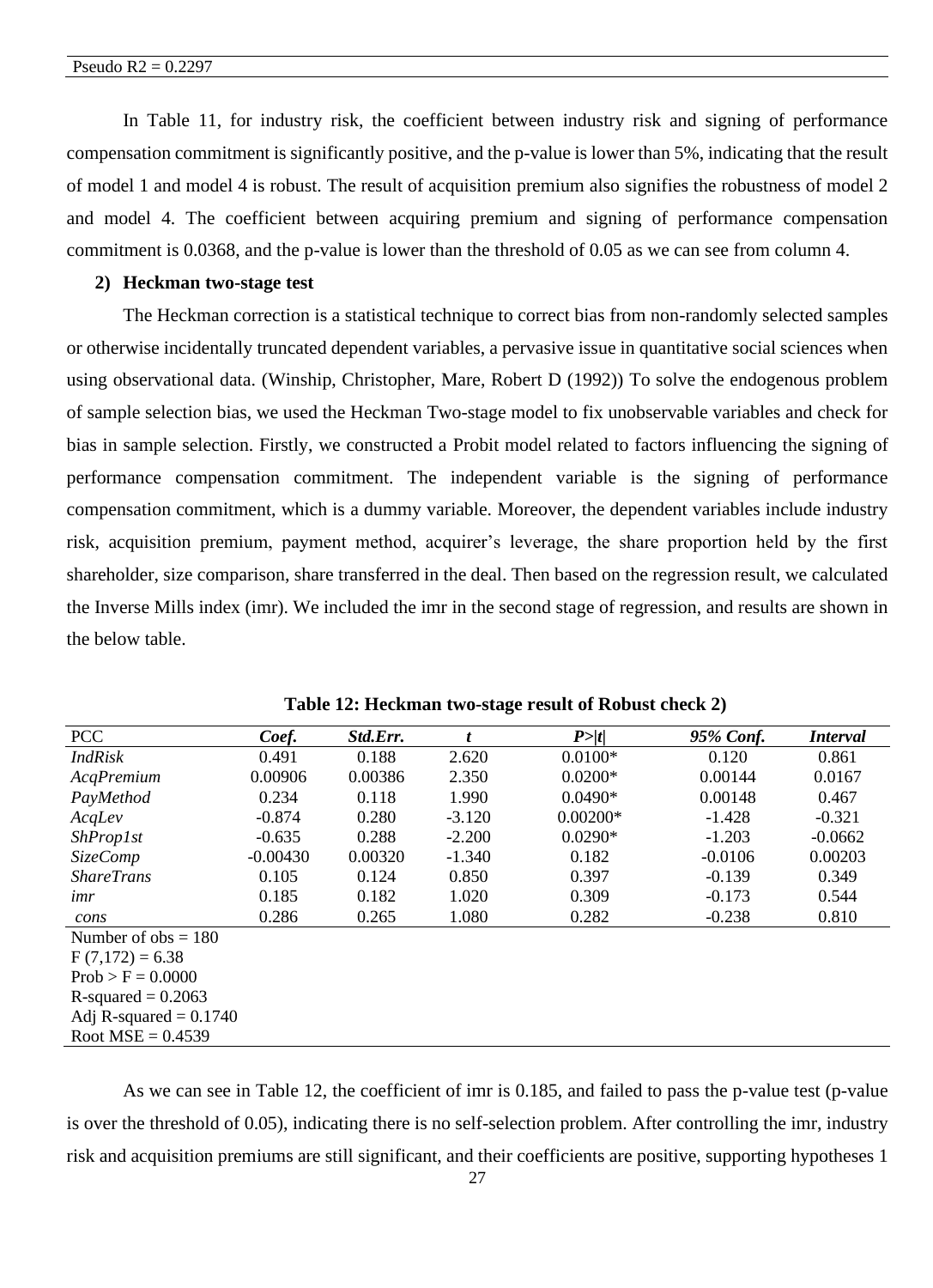and 3. Our study is robust.

#### **3) Change of data set**

In former research, in dealing with the company risk (including financial risk and operational risk), we have met data scarcity because that those targets are mainly private companies. In robust check, we have changed the selection rules of setting acquirers as listed companies and set the targets as listed companies. Moreover, in consideration of data quantity, we set the period time from 2015 to 2020. Then we follow the same procedures to regress.

| stats          | z-score  | Yield Volatility |
|----------------|----------|------------------|
| $\overline{N}$ | 83       | 83               |
| mean           | 11.33    | 0.5106           |
| sd             | 33.10    | 24.03            |
| min            | $-1.289$ |                  |
| $p25$<br>$p50$ | 1.478    | 0.3502           |
|                | 3.361    | 0.4872           |
| max            | 288.3    | 1.341            |

**Table 13: Descriptive statistics of new independent variables**

To measure the financial risk of the target company, we used a z-score as the new independent variable. As for operational risk, we used annualized yield volatility to a proxy. The variation of z-score spans from - 1.289 to 288.3, signifying the significant difference of financial risks among targets. The yield volatility ranges from 0 to 1.34. Almost all the companies' net income is in an upward trend, which is consistent with the acquisition intention of finding a target with growing potential.

| <b>PCC</b>      | Coef.   | Std.Err. |       | P >  z | 95% Conf.  | Interval |
|-----------------|---------|----------|-------|--------|------------|----------|
| <i>Zscore</i>   | ).00659 | 0.00922  | 0.710 | 0.475  | $-0.0115$  | 0.0247   |
| YieldVolatility | 0.00550 | 0.00634  | 0.870 | 0.386  | $-0.00693$ | 0.0179   |
| cons            | 0.116   | 0.351    | 0.330 | 0.741  | $-0.572$   | 0.804    |

#### **Table 14: Probit regression result of Robust check 3)**

<span id="page-28-0"></span>As we can see from Table 14, the coefficient of z-score and annualized yield volatility are neither significant and the p-values are both higher than the threshold of 0.05, which are consistent with what we have found out before. Hypothesis 2 cannot be approved. Our result is robust.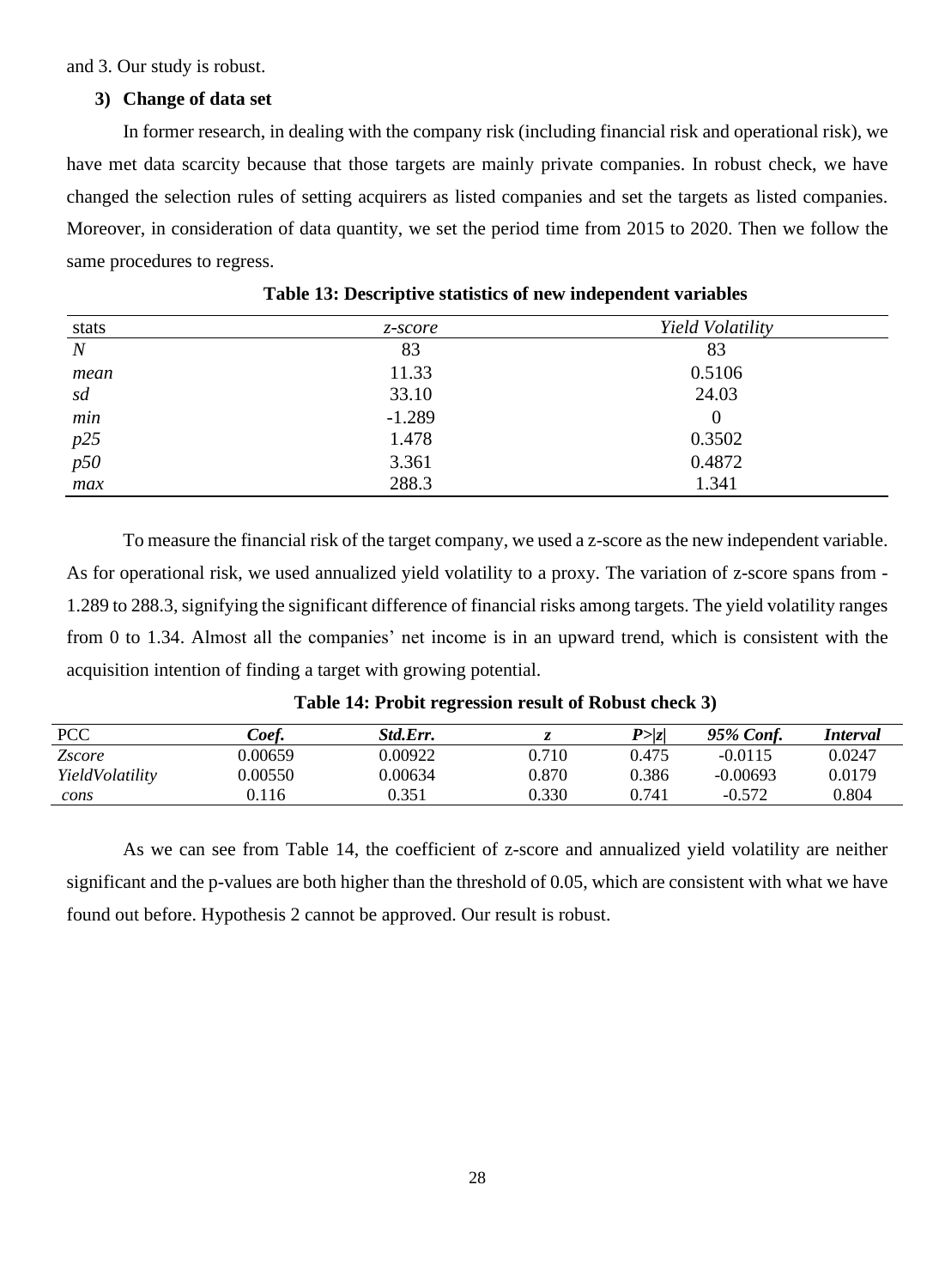#### **4. Discussion**

Merger and acquisition is a kind of widely used tool of inorganic growth for a company. Synergy is the lasting benefit that all the acquirers are seeking for, and it is an essential ingredient for value creation in the integration process (Harrison and J. S. (1991)). It can be displayed in several forms like revenue synergy, cost synergy, operation synergy, market synergy, etc. In a nutshell, mergers and acquisitions are valuable ways to optimize resource allocation and improve the investment return. In western countries, the fifth merger and acquisition tide happened during the 1990s and is more related to the international acquisition. After this tide, more and more scholars focus on merger and acquisition research, including post-merger performance, merger influencing factors, and earnouts. Moreover, at the same time, mergers and acquisitions began to happen in China. From 1997 to 2002 in China, the number of acquisition deals for listed companies reached 577. However, these deals are not market-oriented but more related to state-owned enterprise reform. In 2002, China joined WTO, which marked the beginning of the Chinese market-oriented merger and acquisition.

During the development of merger tides, the counterparties of the deal seek some new tools or mechanisms to maximize their profit and benefits. In western countries, earnouts was proposed to lower acquirers' risk originating from information asymmetry and facilitate the negotiation between two counterparties. Earnouts, to some degree, can be defined as a kind of contingent consideration clause, in which the contingent payment is based on the trigging condition is reached or not. Moreover, this kind of mechanism is wildly used on deals that targets are private companies or are the subsidiaries of listed companies (Chen (2017)). At the same time, the valuation adjustment mechanism made a figure in China while earnouts were prevalent in western countries. The two mechanisms have many similarities, as they all can be defined as pricing adjustments. The valuation adjustment mechanism can be viewed as a modification of earnouts in China. One of the first Chinese deals to embed a valuation adjusting mechanism was Mengniu (2002) and Yolo (2005) trading with Morgan Stanley, respectively.

The valuation adjustment mechanism in China can be shown in two forms: performance commitment and performance compensation commitment. The two are usually used together. In 2006, over 60% of merger deals signed the performance commitment and performance compensation commitment. Performance compensation commitment was officially proposed by CSRC in 2008 to protect small investors as merger and acquisition can be used as a tool of major shareholders to gain personal benefits. *The Measure (2008)* requires that where the underlying assets are valued based on the expectation of future earnings. The parties to the deal shall sign a performance compensation agreement with the listed company. However, the outcome of the application of the rule was not satisfied. Exaggerated performance commitment boosted share price, but many targets were unable to achieve, and the compensation became a mere formality. The loss from the underexpectation performance was beard by small investors. Many scholars have researched this phenomenon and proposed modifying the rule (Zhao (2014)). In 2014, CSRC proposed a new measure, and listed companies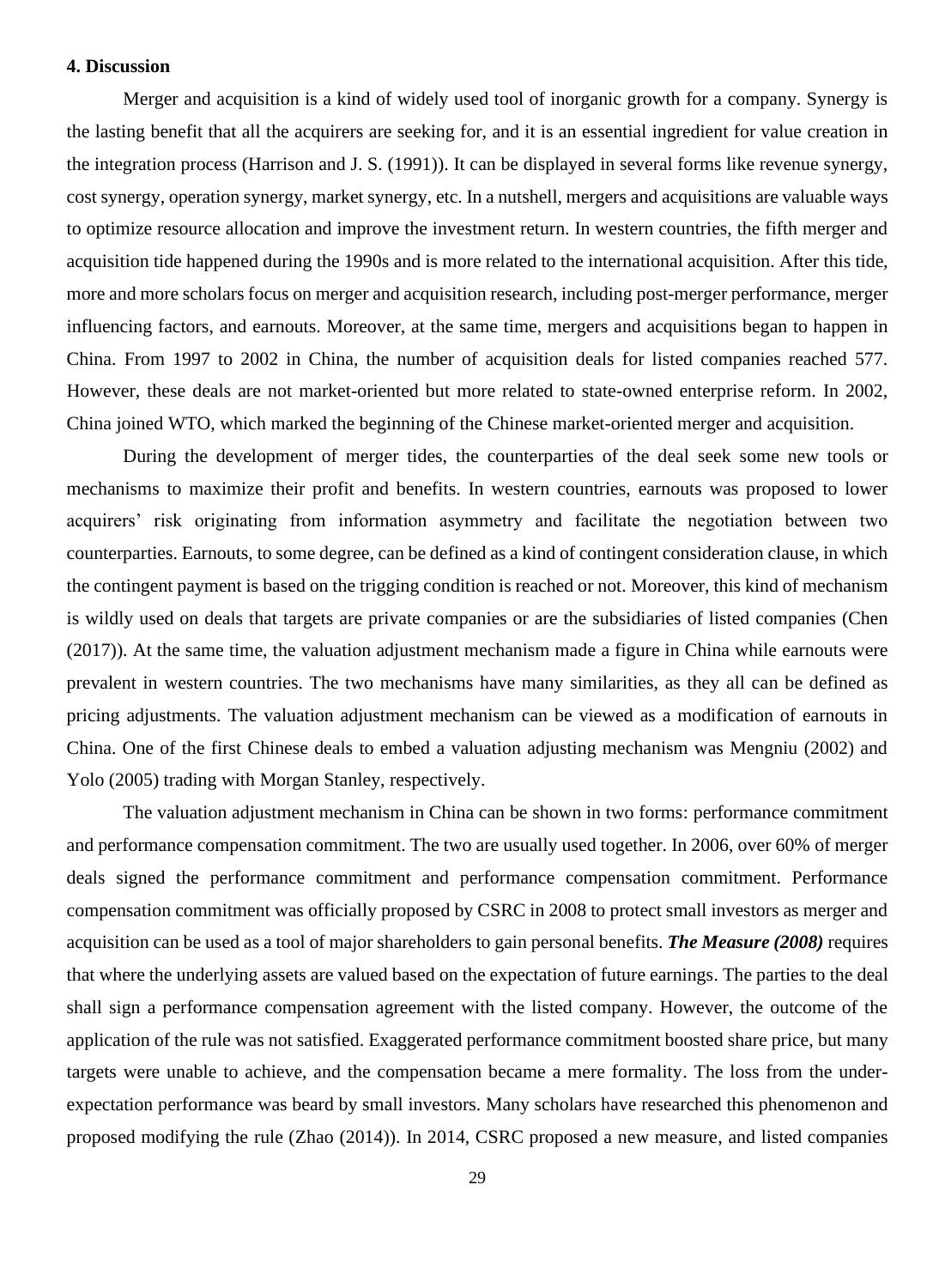can negotiate whether to adopt performance compensation commitment based on market rules. Under this background, the marketization degree of mergers and acquisitions and the application of valuation adjusting mechanism are deeper.

The research on valuation adjusting mechanisms would be more meaningful when application of this mechanism is more market-oriented. More information can be contained in the move whether performance compensation commitment is embedded in the deal contract or not. Thus, the motivation of signing a performance compensation commitment would be more significant.

However, very few researches have covered this part. Based on this situation, this study proposed three hypotheses covered factors on industry, company and transaction levels influencing the signing of performance compensation commitment, which enrich the papers in this filed. Through empirical analysis, two of them have been proved: industry risk and transaction risk have a significant positive impact on the signing of performance compensation commitment; while there are no significant relations between company risk and the signing.

This section would thoroughly expound the conclusion in the former empirical research, reasons behind and the way this study extends the previous related research.

#### <span id="page-30-0"></span>**4.1 Conclusion 1: Impact of industry risk on the signing of performance compensation commitment**

Hypothesis 1 proposed that the higher the industry risk is, the higher the possibility to sign the performance compensation commitment.

In Zhou's (2020) study, she measures the industry risk by using the average monthly risk of industries that targets belong to. In this study, after matching the industries targets belong to, we used an average daily risk with a weight of aggregate market value. Our research has considered the risk in a more precise way.

A company's growth is dependent on the growth of the industry and the competition within the industry. When the industry risk becomes higher, the uncertainty of operating a business would be more severe, and potential growth would be hard to predict. Thus, the risk related to the merger would be higher. In terms of risk aversion and risk control, acquirers would have higher motivation to urge targets to sign the commitment.

The result is different from Zhou's (2020) research, where she did not find a significant relationship between industry risk and the signing of performance compensation commitment. However, in our study, we found a positive correlation between industry risk and signing. A possible explanation proposed by Zhou is that the sample deals are mostly horizontal acquisitions, where the information asymmetry was lowered. However, in our study, the percentage of horizontal acquisition is only 23.3%.

#### <span id="page-30-1"></span>**4.2 Conclusion 2: Impact of company risk on signing of performance compensation commitment**

Hypothesis 2 proposed that the higher the company risk, the higher the possibility of signing the performance compensation commitment and measuring the company risk from financial and operational aspects.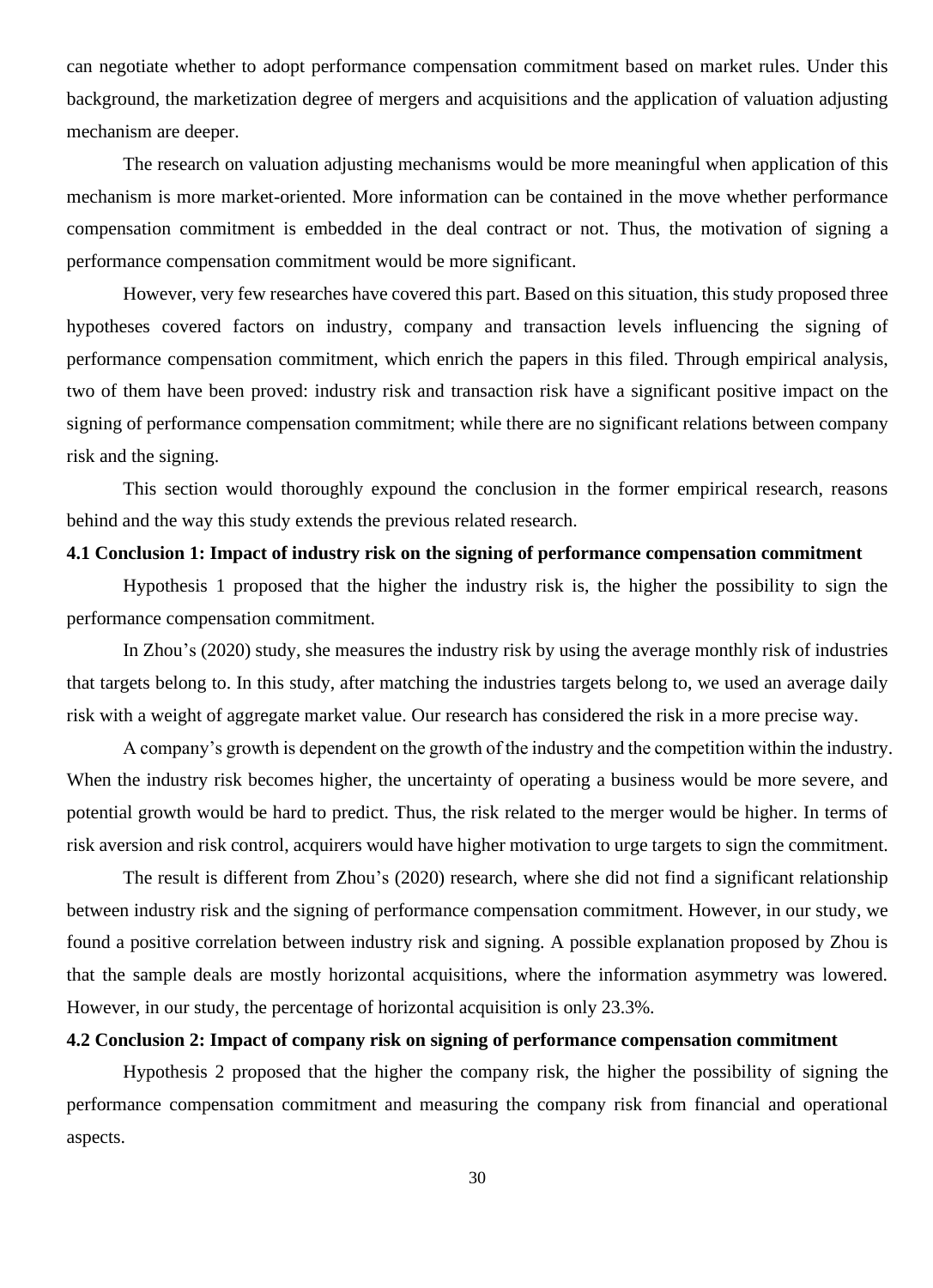No related papers analyzed the impact of company risk on the signing of performance compensation commitment as most of the targets are private companies and it is hard to get related information. In our study, we manually collected the financial information and operational information of targets, but the regression results are failed to prove what we proposed. We did not find a significant relationship between company risk and the signing of performance compensation commitment.

We still believe that the higher the company risk is, the higher the possibility of acquiring companies to urge to sign the performance compensation commitment. However, in real deals, usually, acquirers are unable to collect enough information to judge targets' financial and operating risk. At the same time, if a target has high risk financially or operationally, it would be more cautious about signing the commitment as they know their ability are restrained.

#### <span id="page-31-0"></span>**4.3 Conclusion 3: Impact of transaction risk on the signing of performance compensation commitment**

Hypothesis 3 put forward that the higher the transaction risk, the higher the possibility to sign the performance compensation commitment.

In this study, we followed Zhou's (2020) research and used acquisition premium to measure the risk at the transaction level. Target shareholders exited out with satisfied benefits when the acquisition premium is high, leaving the potential risk to acquirers. If target companies' future performance is under expectation, the loss would be beard by the acquirer's shareholders. Therefore, when paying a high premium, acquirers would be more motivated to sign the performance compensation commitment.

Our empirical result is consistent with Zhou's (2020) research: higher premium has a positive impact on the signing of performance compensation commitment.

In order to overcome the problem of sample selection bias, we used Heckman two-step to conduct a robust check. The results of industry risk and transaction risk are still significant.

To solve the problem of omitted variable bias, in the robust check, we add two indexes related to acquirer's profitability and growth potential, the results are still significant.

In conducting the empirical analysis, we faced the problem of lacking information related to private target firms. In order to solve this, we collected deals with targets were listed companies and used Probit regression. We got results consistent with the main research.

In summary, the main conclusions of our study are listed below:

- 1. Industry risk has a positive impact on the signing of performance compensation commitment. The higher the industry risk is, the higher the possibility to sign the commitment
- 2. There is no significant relationship between company risk and the signing of performance compensation commitment.
- 3. Transaction risk has a positive impact on the signing of performance compensation commitment. The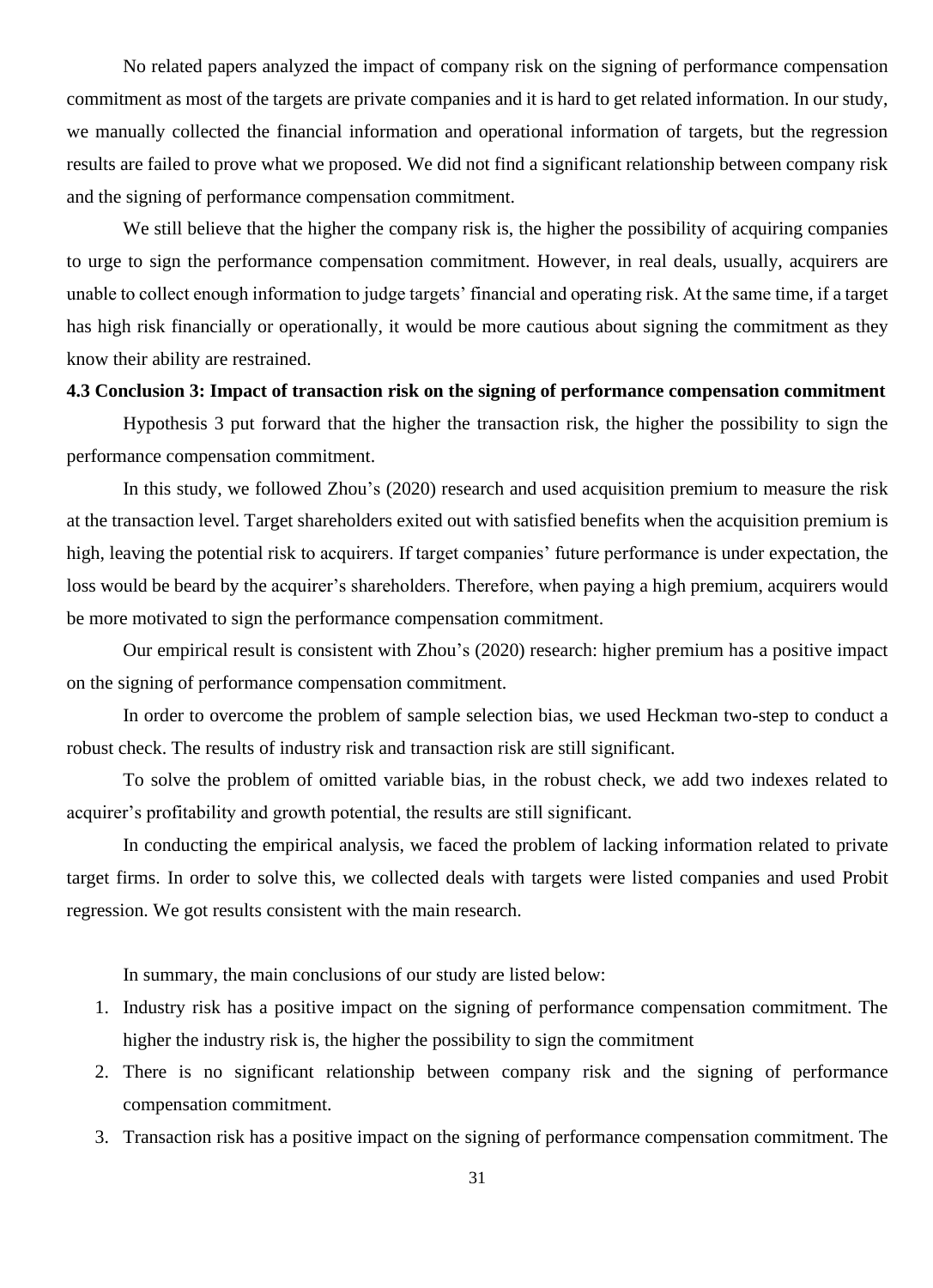<span id="page-32-0"></span>higher the transaction risk is, the higher the possibility to sign the commitment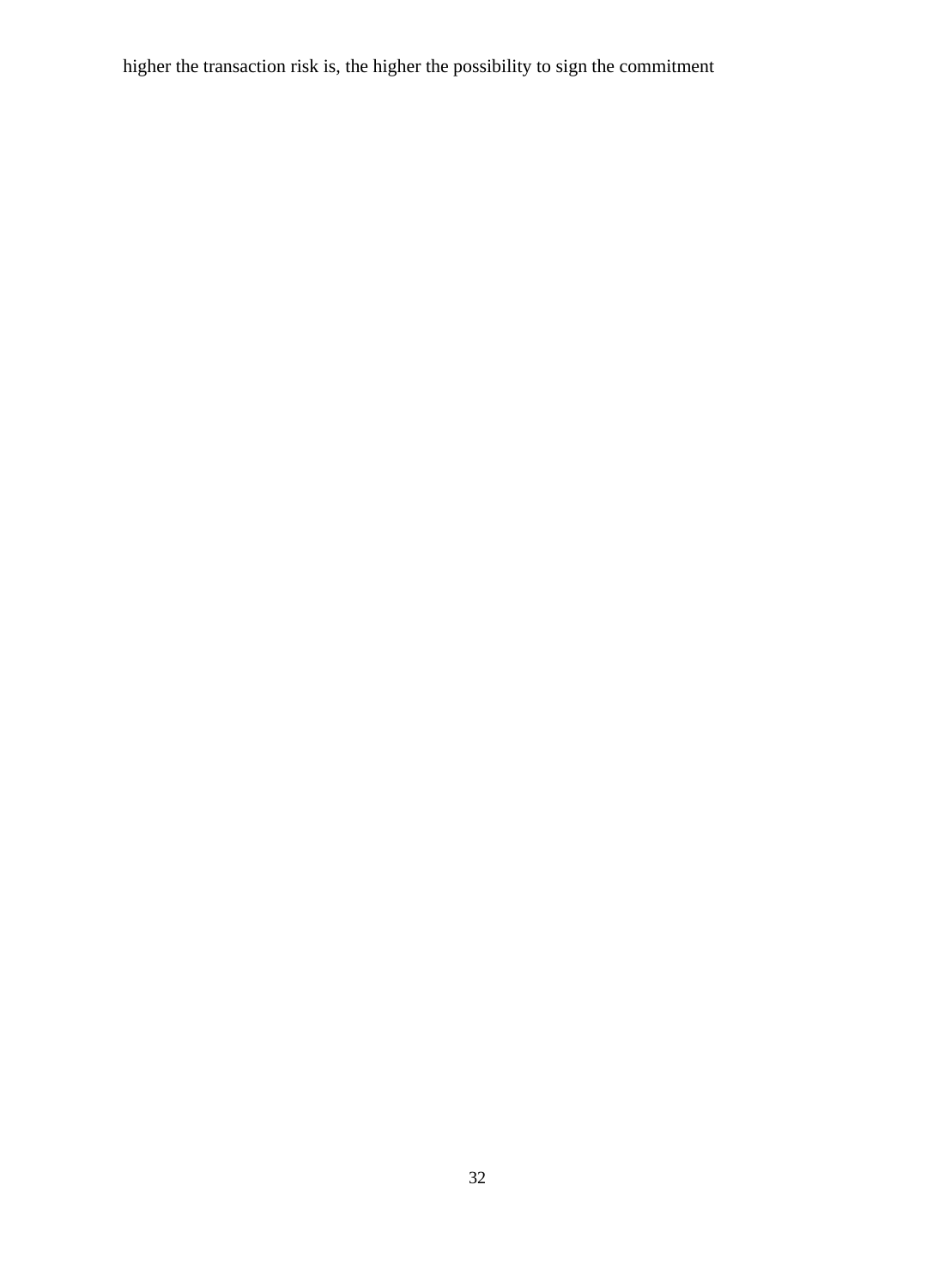#### **5. Managerial implications**

The performance compensation commitment is a unique mechanism put forward by CSRC in consideration of China's market specialness. After the issue of the *New Measure (2014)*, the application of performance compensation commitment became more and more market-oriented, embedding much more information in the signing move.

Another evidence that can indicate the marketization is the frequency of using performance compensation commitment. From 2018 to 2020, the percentage of transactions using the commitment is decreasing though the overall proportion of deals embedded with performance compensation commitment is still significant. The decreasing trend signifies cautiousness when using the commitment.

This study analyzed the factors influencing the signing of performance compensation commitment from industry, company, and transaction levels and found out the significant impact of industry and transaction risk. From the acquirer's perspective, our findings can provide acquirers with factors that need to be considered in urging targets to sign the commitment. For industries with high risk, the future operation uncertainty would be higher. Higher risk has been inserted into the acquisition, and urging for signing performance compensation commitment would be an excellent choice to protect acquirers' benefits.

From institutional investors and small shareholder's points of view, the motivation research can provide them with implications that the deal clause may include. For example, suppose a listed company completes a merger with a private company with performance compensation commitment clause. In that case, small shareholders can reasonably infer that the private company is in a high-risk industry or the acquisition premium is relatively high.

<span id="page-33-0"></span>As for targets, after considering the industry risk and acquisition premium, they may face heavy pressure of signing performance compensation commitment, then their focus should move from whether to sign to how to construct the deal clause like the performance targets.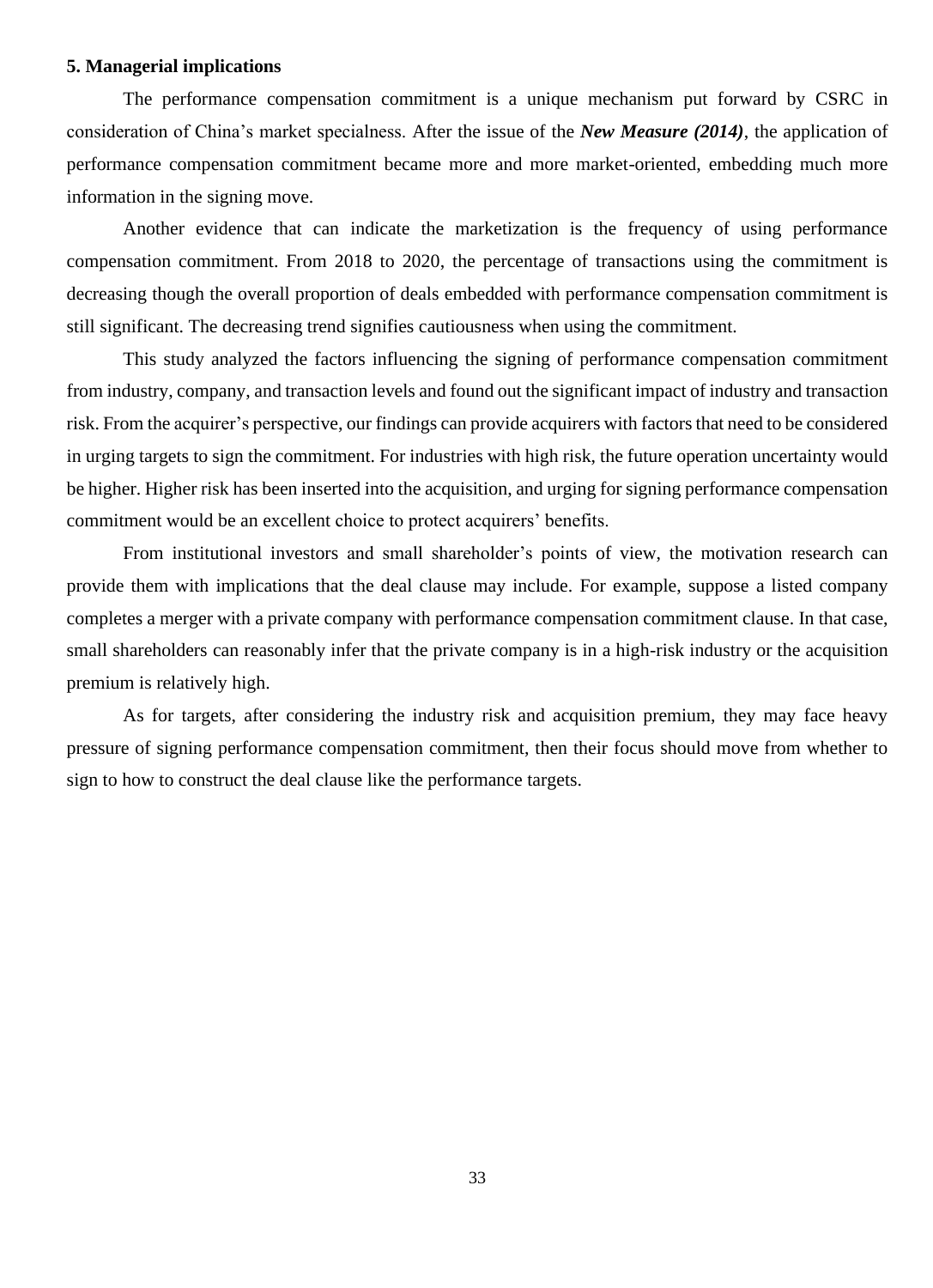#### **6. Limitations of the research and future improvements**

Despite the quality of the analysis conducted above, there are still three limitations have to be considered:

Firstly, there is a robust reverse causality between acquisition premium and performance compensation commitment signing. In this study, we assume the acquisition premium has an impact on the signing of performance compensation commitment. However, there still exists an opinion that the signing of a performance compensation commitment would boost the acquisition premium. For example, Song and Liu (2020) found that high-performance commitment can lead to a high acquisition premium through analyzing the acquisition of MJ company by HH company. Unfortunately, in the robustness test, the paper failed to find an appropriate instrumental variable to test the corresponding two-way causality.

Secondly, the limited availability of data regarding private targets' financial and operational information would lead to the inaccuracy of our results. As for financial risk, we use the asset-to-liability ratio to measure the risk targets have, but we failed to find other related indexes to proxy due to data limitation. Moreover, for operational risk, due to the data not in the same format, and consideration of data consistency, we processed the data as a dummy variable. Although we changed the data set with targets as listed company out of data availability in the robustness test, it might incur some problems of sample selection.

Thirdly, this paper fails to consider all the factors that affect the commitment signing. The problem of omitted variable bias cannot be thoroughly solved by adding new variables.

<span id="page-34-0"></span>Future studies could attempt to overcome the limitations by finding a proper instrumental variable to solve the listed problems. Furthermore, along with the trend that the signing of performance compensation commitment would be more market-oriented, we can find some new angles about motivations of performance compensation commitment signing and follow the same procedure of this study to examine their impacts.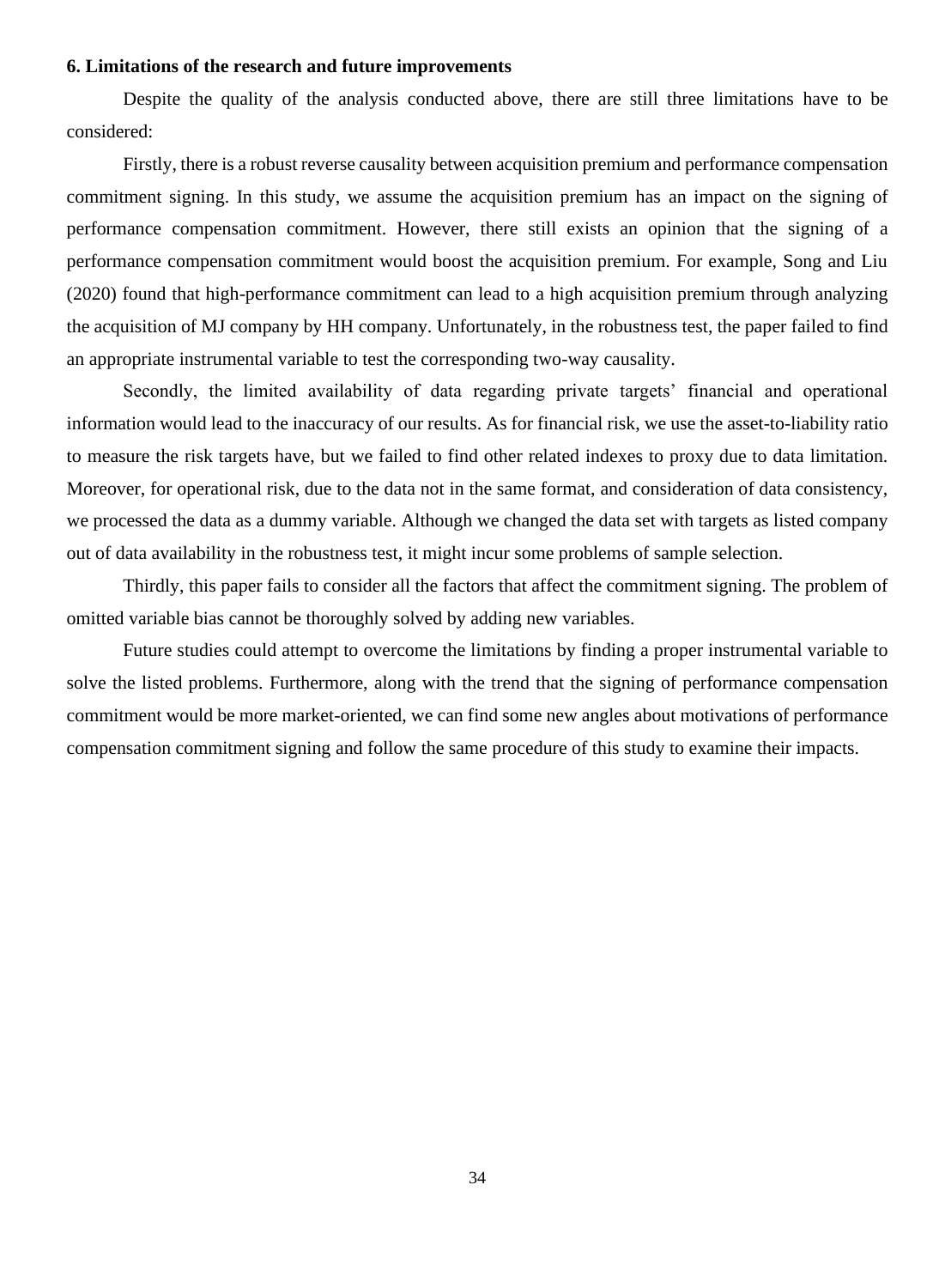#### **Bibliography**

- 1. A L B, B S S. 2012. Determinants of earnout as acquisition payment currency and bidder's value gains – ScienceDirect [J]. Journal of Banking & Finance, 36(3):678-694.
- 2. Shantanu Dutta, and V. J. B. The long-term performance of acquiring firms: A re-examination of an anomaly [J]. Journal of Banking & Finance, 33-8(2009):1400-1412.
- 3. Agrawal, A., Jaffee, J. J. and Mandelker, G. N. Sept. 1992. The post-merger performance of acquiring firms: A re-examination of an anomaly [J]. Journal of Finance, 47(4):1605-1621.
- 4. Ailing Pan, Jinlong Qiu, Yang Yang. 2017. Research on the Incentive Effect of Performance Compensation Commitment on Target Enterprises -- Empirical Test of Listed Companies on SME and GEM [J]. Accounting Research, 03: 46-52+95.
- 5. Barbopoulos L G, Paudyal K, Sudarsanam S. 2017. Earnout deals: Method of initial payment and acquirers' gains [J]. European Financial Management.
- 6. Bates T W, Neyland J B, Wang Y Y. 2018. Financing acquisitions with earnouts [J]. Journal of Accounting and Economics, 66(2-3):374-395.
- 7. Battauz A, Gatti S, Prencipe A, et al. 2021. Earnouts: The real value of disagreement in mergers and acquisitions [J]. European Financial Management.
- 8. Bereskin F L, Byun S K, Officer M S, et al. The Effect of Cultural Similarity on Mergers and Acquisitions: Evidence from Corporate Social Responsibility[J]. Social ence Electronic Publishing, 2017.
- 9. Bradley, M., Desai, A. and Kim, E. H. May 1983. Synergistic gains from corporate acquisitions and their division between the stockholders of target and acquiring firms [J]. Journal of Financial Economics, 21(1):3-40.
- 10. Cadman B, Carrizosa R, Faurel L. 2014. Economic Determinants and Information Environment Effects of Earnouts: New Insights from SFAS 141 (R) [J]. Strategic Finance.
- 11. Changjiang Lv, Huibo Han. 2014. Performance Compensation Commitment, Synergistic Effect and Income Distribution of Merger and Acquisition [J]. Auditing and Economic Research, 29(06):3-13.
- 12. Choi, H Albert. 2017. Facilitating Mergers and Acquisitions with Earnouts and Purchase Price Adjustments[J]. Journal of Law Finance & Accounting, 2(1):1-47.
- 13. Chuang Gao, Hongying Sun, Keguo Hu. 2010. Compensation Commitment of Large Shareholders and Protection of the Rights and Interests of Minority Shareholders in Merger and Acquisition: A Comparative Case Study between Suning Global and Shirong Zhaoye [J]. Economic Management, 11: 63-71.
- 14. Conglai Fan, Jin Yuan. 2002. Empirical analysis on performance of merger and acquisition of listed companies in growing, mature and declining industries [J]. China Industrial Economics, 000(008):65-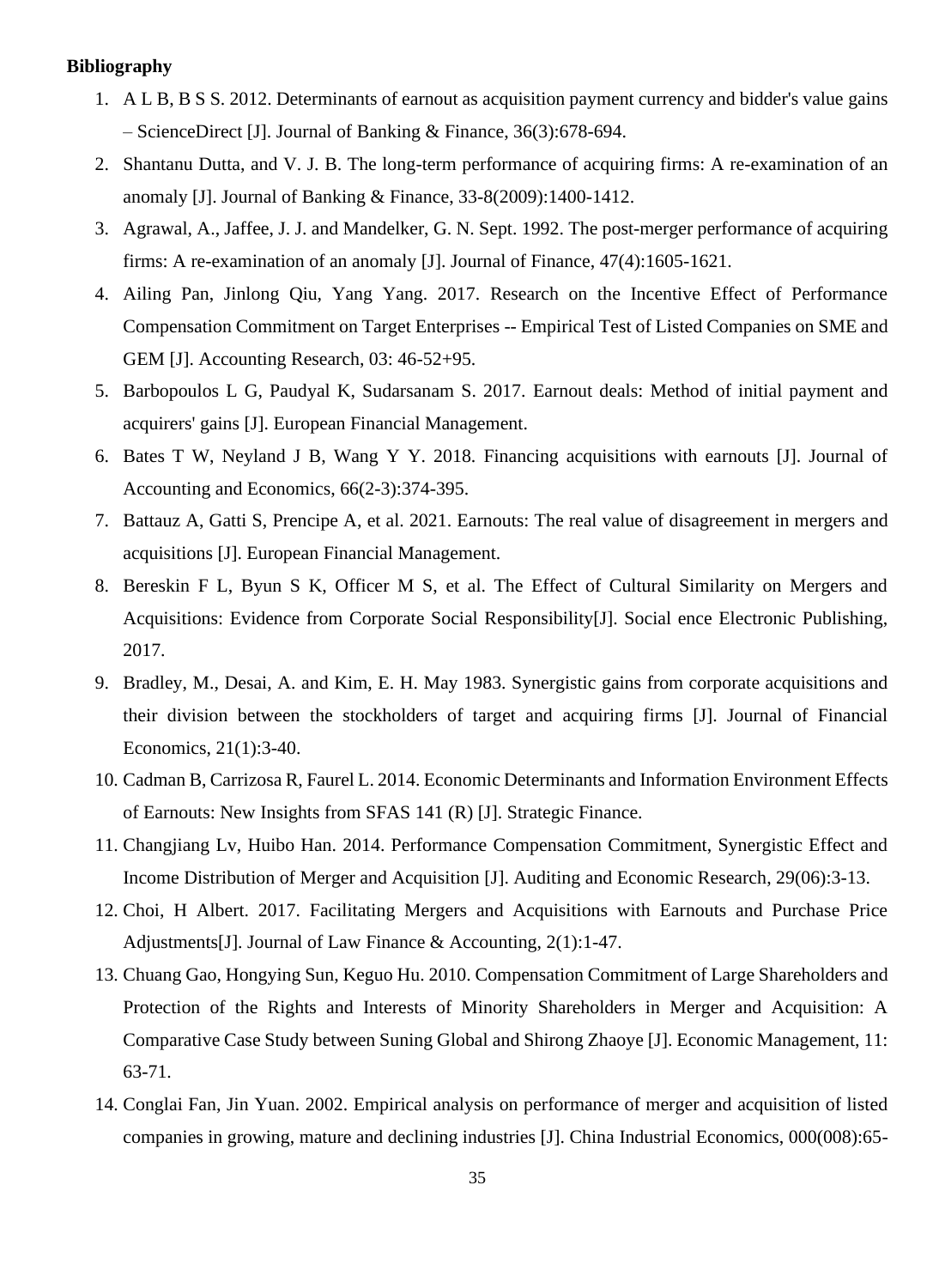72.

- 15. D 'Souza N. 2006. Long term share price performance of companies post mergers and acquisitions [D]. Nottingham Dissertation.
- 16. Datar, Frankel, Wolfson. 2001. Earnouts: the effects of adverse selection and agency costs on acquisition techniques [J]. Journal of Law, Economics & Organization.
- 17. Deepak K. 1991. Organizational Fit and Acquisition Performance: Effects of Post-Acquisition Integration [J]. Strategic Management Journal, 12(4):281-297.
- 18. Dennis, D. K. and McConnell, J. June 1986. Corporate mergers and security returns [J]. Journal of Financial Economics, 16(2):143-187.
- 19. Elmar, Lukas, Jeffrey, et al. 2012. Earnouts in mergers and acquisitions: A game-theoretic option pricing approach[J]. European Journal of Operational Research, 223(1):256-263.
- 20. Fangxin Yu, Zuyun Xue. 2015. Accounting treatment of performance compensation of listed companies [J]. Finance and Accounting, 03: 43-44.
- 21. Franks, J., Harris, R. and Titman. Nov. 1991. The post-merger share-price performance of acquiring firms [J]. Journal of Financial Economics, 29(1):81-96.
- 22. Genfu Feng, Linjiang Wu. 2001. Empirical study on M&A performance of listed companies in China [J]. Economic Research, 01:54-61+68.
- 23. Ghosh A. Does operating performance really improve following corporate acquisitions? [J]. Journal of Corporate Finance, 2001, 7.
- 24. Guixian Lu. 2012. Empirical Research on Merger and Acquisition Performance of Listed Companies in China -- Based on EVA Model [J]. Auditing and Economic Research, 27(02):104-109.
- 25. Hao Wu, Xintian Zhuang. 2008. Empirical Research on Merger and Acquisition Performance of Chinese Listed Companies [J]. Journal of Northeastern University (Natural Science Edition), 02:284- 286.
- 26. Harrison, J. S. 1991. Synergies and Post-Acquisition Performance: Differences versus Similarities in Resource Allocations [J]. Journal of Management, 17(1):173-190.
- 27. Healy, P. M., Palepu, K. G. and Ruback, R. S. April 1992. Do mergers improve corporate performance? [J]. Journal of Financial Economics, 31(2):135-175.
- 28. Hongbo Pan, Xinping Xia, Minggui Yu. 2008. Government intervention, political connection and mergers and acquisitions of local state-owned enterprises [J]. Economic Research, 04:41-52.
- 29. Hongjuan Zhang. 2014. Research on Application of Valuation Adjustment Mechanism in PE and Enterprise Mergers and Acquisitions - Taking Qinshang Photoelectric and Blue Cursor as an Example [D]. University of International Business and Economics.
- 30. Hu N , Li L , Li H , et al. Do mega-mergers create value? The acquisition experience and mega-deal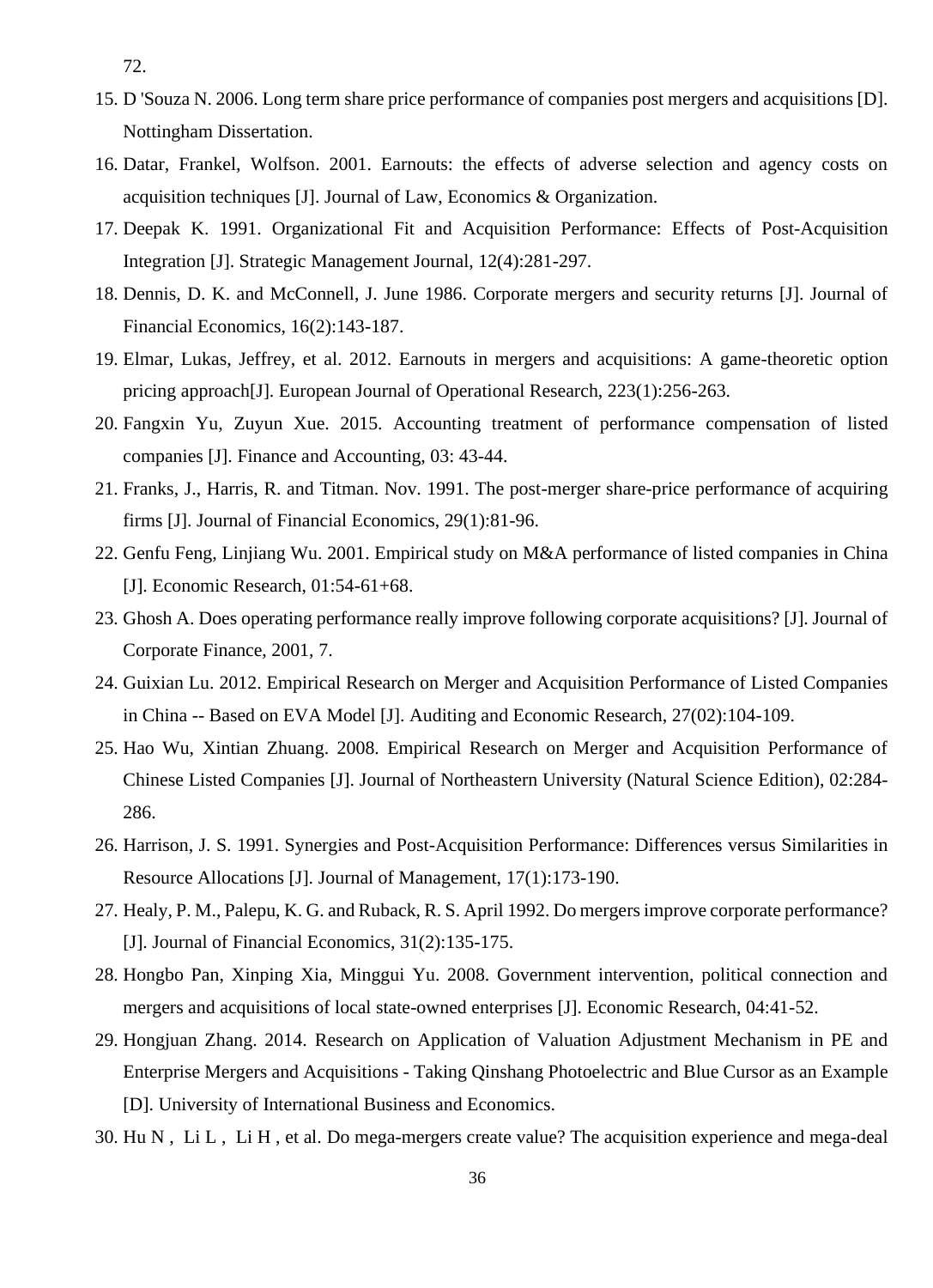outcomes[J]. Journal of Empirical Finance, 2019, 55.

- 31. Jakobsen, Jan, Voetmann, et al. 2000. Post-Acquisition Performance in the Short and Long Run Evidence from the Copenhagen Stock Exchange 1993-1997 [J]. The European Journal of Finance.
- 32. Jeannette A. Switzer. 1996. Evidence on real gains in corporate acquisitions [J]. Journal of Economics and Business, 48:443-460.
- 33. Jensen, M. C. and Ruback, R. S. April 1983. The market for corporate control: The scientific evidence [J]. Journal of Financial Economics, 11(1):5-50.
- 34. Jianyong Liu, Qing Dong. 2014. Large Shareholder Commitment, Cash Compensation and Protection of Minor Shareholder Interests in Asset Restructuring - Based on the Case Study of Hairun Photovoltaic [J]. Finance research, 025(001): 136-142,156.
- 35. Jiegen Ge. 2015. An Empirical Study on Merger Payment Method and Merger Performance -- Empirical Evidence Based on Shanghai and Shenzhen Listed Companies as Acquisition Targets [J]. Accounting Research, 09:74-80+97.
- 36. Jigang Xie, Qiusheng Zhang. 2016. Accounting Treatment of Performance Commitment Compensation in Holding Merger of Listed Companies - Based on the Case Analysis of Five Companies [J]. Accounting Research, 06: 15-20+94.
- 37. Jin Xiao. 2011. Analysis of the relationship between the valuation adjusting mechanism and the financial performance of enterprises [J]. Accounting Research, 01: 42-43.
- 38. Ju Zhou, Xin Chen. 2020. Research on the Motivation of the Choice of Merger and Acquisition Performance Compensation Commitment: Based on the Interpretation of Information Asymmetry [J]. Investment Research.
- 39. Juan Liu, Xiaoyong Huang. 2018. Who pays for substandard performance compensation commitments in mergers and acquisitions? - Take Zhangqu Technology as an example [J]. Research on Financial Education, 31(02):37-41+60.
- 40. Kim B, Na J, Kim S. Effects of target firm's inventory turnover on post-merger and acquisition performance[J]. International Journal of Applied Management Science, 2018, 10(3).
- 41. King D R, Dan R D, Covin D. 2010. Meta-analyses of post-acquisition performance: indications of unidentified moderators[J]. Strategic Management Journal, 25(2):187-200.
- 42. Kohers, Ninon, Ang, et al. 2000. Earnouts in Mergers: Agreeing to Disagree and Agreeing to Stay [J]. Journal of Business.
- 43. Lei Wang. 2018. Research on the effect of performance compensation commitment on synergistic effect in merger and reorganization of listed companies [D]. University of International Business and Economics.
- 44. Lei Zhang. 2018. Research on the effect of performance compensation commitment on synergistic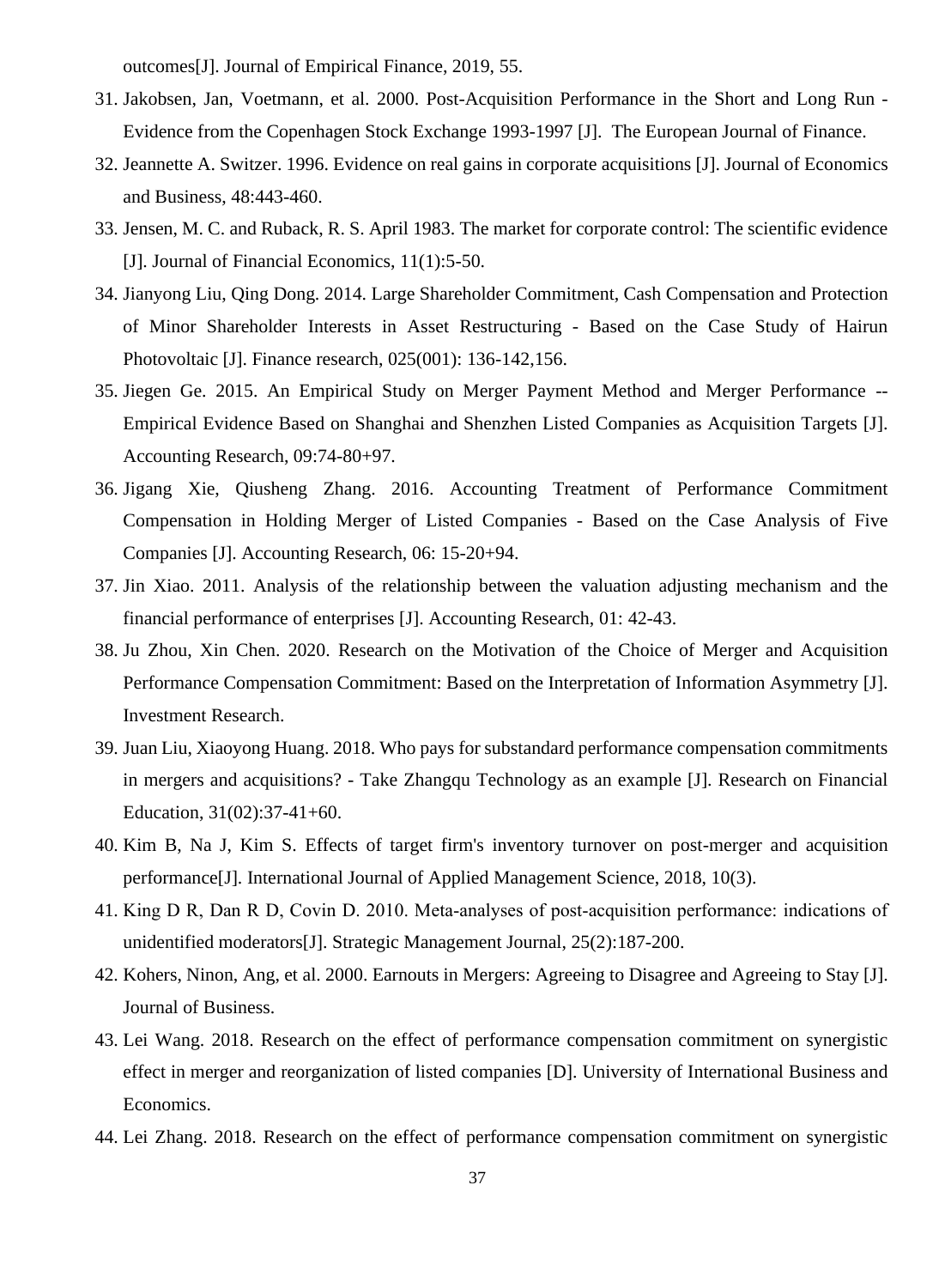effect in emerging industry merger and acquisition [D]. University of International Business and Economics.

- 45. Lifen Zhou, Wei Li. 2019. Research on the Relationship between Performance Compensation Commitment and Merger and Acquisition Risks - A Case Study of Huanghe Xuanfeng Merger and Acquisition of Shanghai Mingjiang [J]. China Prices, 000(008): 62-65.
- 46. Ling Rong, Qigui Zhu. 2018. An empirical test of the effect of performance compensation commitment on acquirer's short-term stock price performance [J]. Statistics and Decision Making, 34(13):163-167.
- 47. Liuhui Chen, Tiancai Xing. 2018. Merger and acquisition performance evaluation of listed companies in China and its development [J]. Gansu Social Sciences, 04:235-241.
- 48. Lixin Zhao, Youwen Yao. 2014. Analysis of the operation of profit forecast compensation system for restructuring and suggestions on improvement [J]. Stock market guide, 04: 4-8+15.
- 49. Matthew D. Cain, David J. Denis, Diane K. Denis. 2011. Earnouts: A study of financial contracting in acquisition agreements [J]. Journal of Accounting and Economics.
- 50. Meiqun Yin, Bo Wu. 2019. The mitigating effect of performance compensation commitment on information asymmetry: An empirical study of SMEs and GEM [J]. Journal of Central University of Finance and Economics, 10: 53-67.
- 51. Qian Li, Jing Wang. 2021. Analysis on the application of profitability payment plan in enterprise merger and acquisition [J]. Accounting communication, 08: 127-130.
- 52. Qian Rao, Xipei Hou. 2017. Performance Commitment and Operating Performance of Listed Companies in Merger and Reorganization: An Analysis Based on the Perspective of Expiration of Performance Commitment [J]. Business Research, 04: 89-96.
- 53. Qiandan Deng, Qingquan Xin. 2021. Disappearing Signals: A Study of Goodwill Impairment Before and After the Expiration of Performance Compensation Commitment [J]. Auditing and Economic Research, 36(02):85-94.
- 54. Qing Song, Huifang Liu. 2020. Research on the Role of Performance Compensation Commitment in Evading High Premium Merger and Acquisition Risks - Taking HH Listed Company Merger and Acquisition MJ Company as an Example [J]. Friends of the accounting.
- 55. Ragozzino R , Reuer J J . 2009. Contingent Earnouts in Acquisitions of Privately-held Targets [J]. Journal of Management, 35(4):857-879.
- 56. Riguang Wen. 2015. Risk Perception, Merger Premium and Merger Completion Rate [J]. Finance Research, 000(008): 191-206.
- 57. Rongrong Yan, Tianxi Zhang. 2019. Research on Short-term Market Reaction of Listed Companies' Merger and Acquisition Performance Compensation Commitment -- Based on Empirical Test of Listed Companies on SME and GEM [J]. Modern Management Science, 03: 90-93.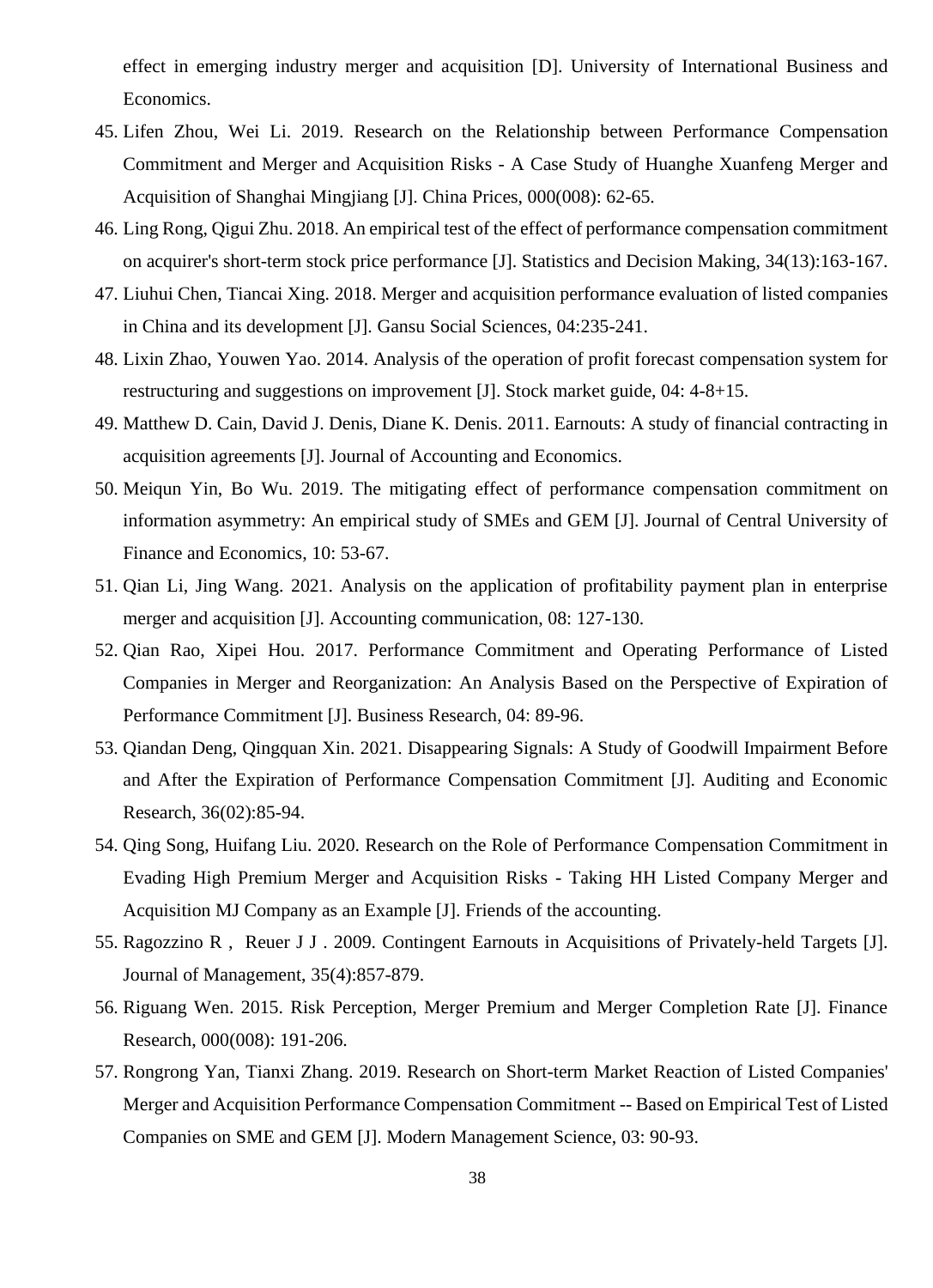- 58. Shanming Li, Tao Zhu, Yugang Chen, Zhaozao Zeng, Caiping Wang. 2004. Empirical analysis on the performance of the matching combination between acquisition company and target company [J]. Economic Research, 06:96-104.
- 59. Shanming Li, Tao Zhu. 2006. Can Diversification Mergers Create Value for Shareholders? Also on the factors affecting the long-term performance of diversified M&A [J]. Management of the World, 03:129-137.
- 60. Shanming Li, Zhaozao Zeng, Caiping Wang, Tao Zhu, Yugang Chen. 2004. Merger and Acquisition Performance of Listed Companies and Its Influencing Factors [J]. World Economy, 09:60-67.
- 61. Sharma, D. S., and J. Ho. The Impact of Acquisitions on Operating Performance: Some Australian Evidence [J]. Journal of Business Finance & Accounting, 29.1&2(2010):155-200.
- 62. Tao Chen, Shanming Li. 2015. Probe into the profitability of payment plan for merger and acquisition [J]. Stock market guide, 09: 16-20+32.
- 63. Ting Wang. 2021. Research on performance commitment and goodwill impairment risk in merger and acquisition [J]. Guangxi Quality Supervision Guide, 03: 184-185.
- 64. Wen Zhang. 2021. A multi-case study of performance compensation commitment and goodwill impairment [J]. Modern commercial industry, 42(11): 131-132.
- 65. Wenjuan Liu. 2017. Performance Compensation Commitment and Protection of Minority Shareholders in Emerging Industry Mergers and Acquisitions: A Case Study of Zhangqu Technology Mergers and Acquisitions from 2012 to 2016 [J]. International Business Accounting, 04: 38-42+58.
- 66. Winship, Christopher, Mare, Robert D. 1992. Models for Sample Selection Bias [J]. Annual Review of Sociology.18: 327–350.
- 67. Xiaoyong Huang, Yue Wang, Juan Liu. 2018. Performance Compensation Commitment and Protection of Minority Shareholders' Interests: A Case Study of Acquisition of Upstream Information by Zhangqu Technology [J]. Jiangxi Social Sciences, 38(06): 48-57.
- 68. Xindan Li, Hongliang Zhu, Bin Zhang, Hao Luo. 2003. Research on M&A efficiency of listed companies based on DEA [J]. Economic Research, 10:15-24+90.
- 69. Yan Cao. 2020. Effectiveness analysis of performance commitment to prevent goodwill impairment [J]. Cooperative economy and science and technology, 22: 128-129.
- 70. Yan Wang, Shuo Gan. 2014. Corporate culture and M&A performance [J]. Management of the world, 11:146-157+163.
- 71. Yanqiu Liu. 2020. The impact of transaction payment arrangement on M&A performance [D]. Beijing Jiaotong University.
- 72. Yi Zhang, Yuanbo Qiao, Xiaofeng He. 2015. Empirical analysis of M&A performance of listed companies in China [J]. Research on Financial and Economic Issues, 01:60-66.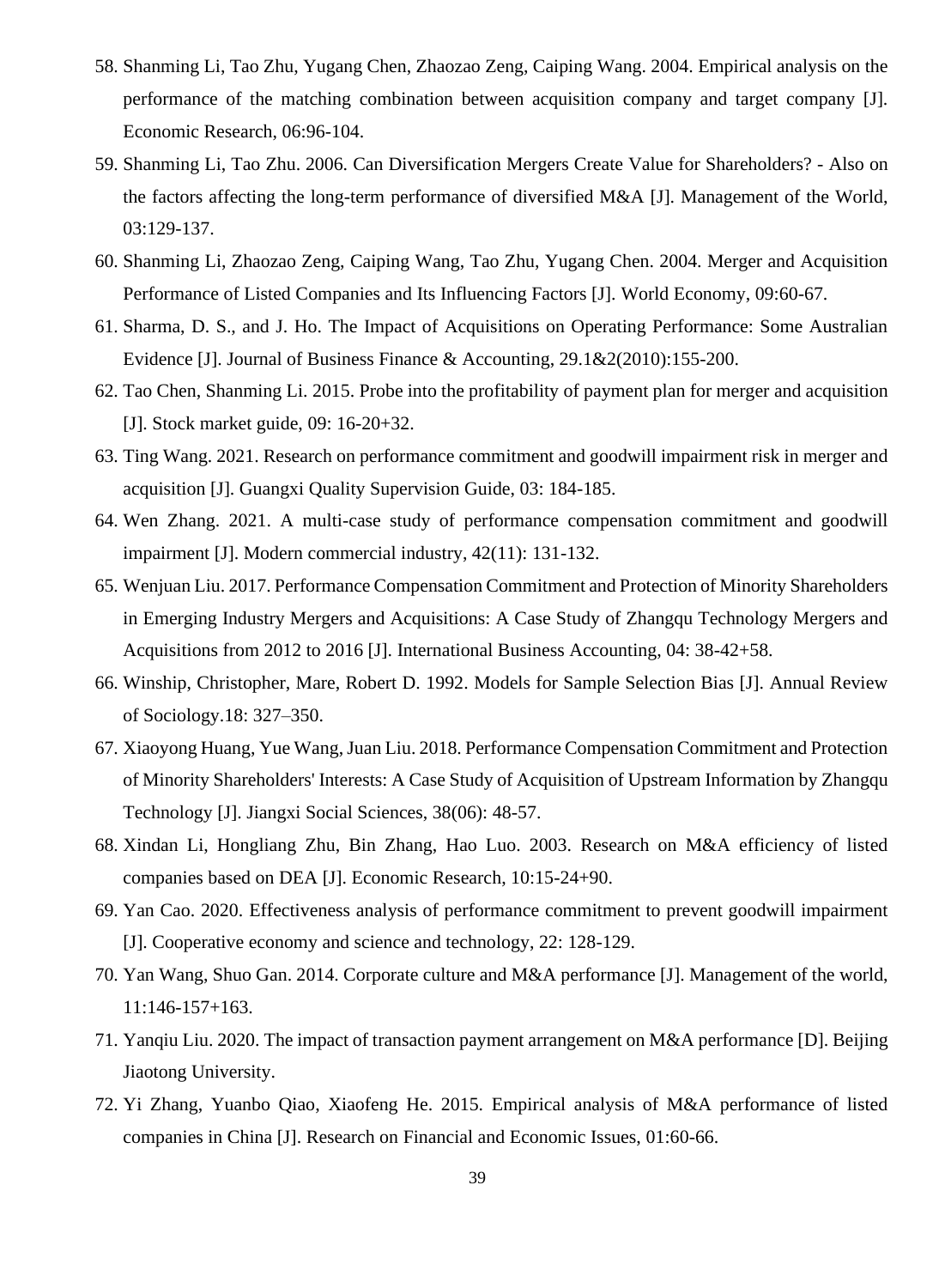- 73. Yixin Chen. 2017. Exploring the Approach to Earnouts Localization: Mechanism Deconstruction, Chinese Alienation and Prospects [J]. Shanghai's financial, 11: 37-46.
- 74. Youxing Li, Zeliang Feng. 2014. The thinking of institutional environment in China of valuation adjusting mechanism [J]. Journal of Zhejiang University (Humanities and Social Sciences), 44(01):159-167.
- 75. Yu Z, Yi C, University N, et al. 2017. The Study on Performance of Chinese Companies' Overseas M&As [J]. Future and Development.
- 76. Yunyan Jiang. 2020. The impact of payment mode and performance commitment compensation mode on M&A performance [D]. Zhejiang University.
- 77. Zhigang Li, Shoudong Chen, Zhiqiang Liu. 2008. Merger and Acquisition Performance Analysis of Listed Companies in China [J]. Taxation and Economics, 05:23-27.
- 78. Zhiqiang Yang, Xinyu Cao, Xiaolu Hu. 2019. Does the Performance Compensation Commitment of Major Shareholders Restrict the R&D and Innovation of Listed Companies? - Based on empirical evidence of major restructuring mergers and acquisitions [J]. Journal of Beijing Institute of Technology (Social Science Edition), 21(03):116-125.
- 79. Zhiqiang Yang, Xinyu Cao. 2017. Does Performance Compensation Commitment Improve the Synergies of Mixed Ownership Reform? - Based on empirical evidence of major mergers and acquisitions of state-owned listed companies [J]. East China Economic Management, 31(11): 166-176.
- 80. Zhong Liu, Huifang Wang. 2015. Suggestions on improving the supervision measures of valuation adjusting mechanism [J]. Stock market guide, 05: 68-71.
- <span id="page-40-0"></span>81. Zhongbin Wang, Yue Zhang, Panna Wang. 2021. Corporate Performance Compensation Commitment and Audit Input [J]. Audit Research, 01: 50-58.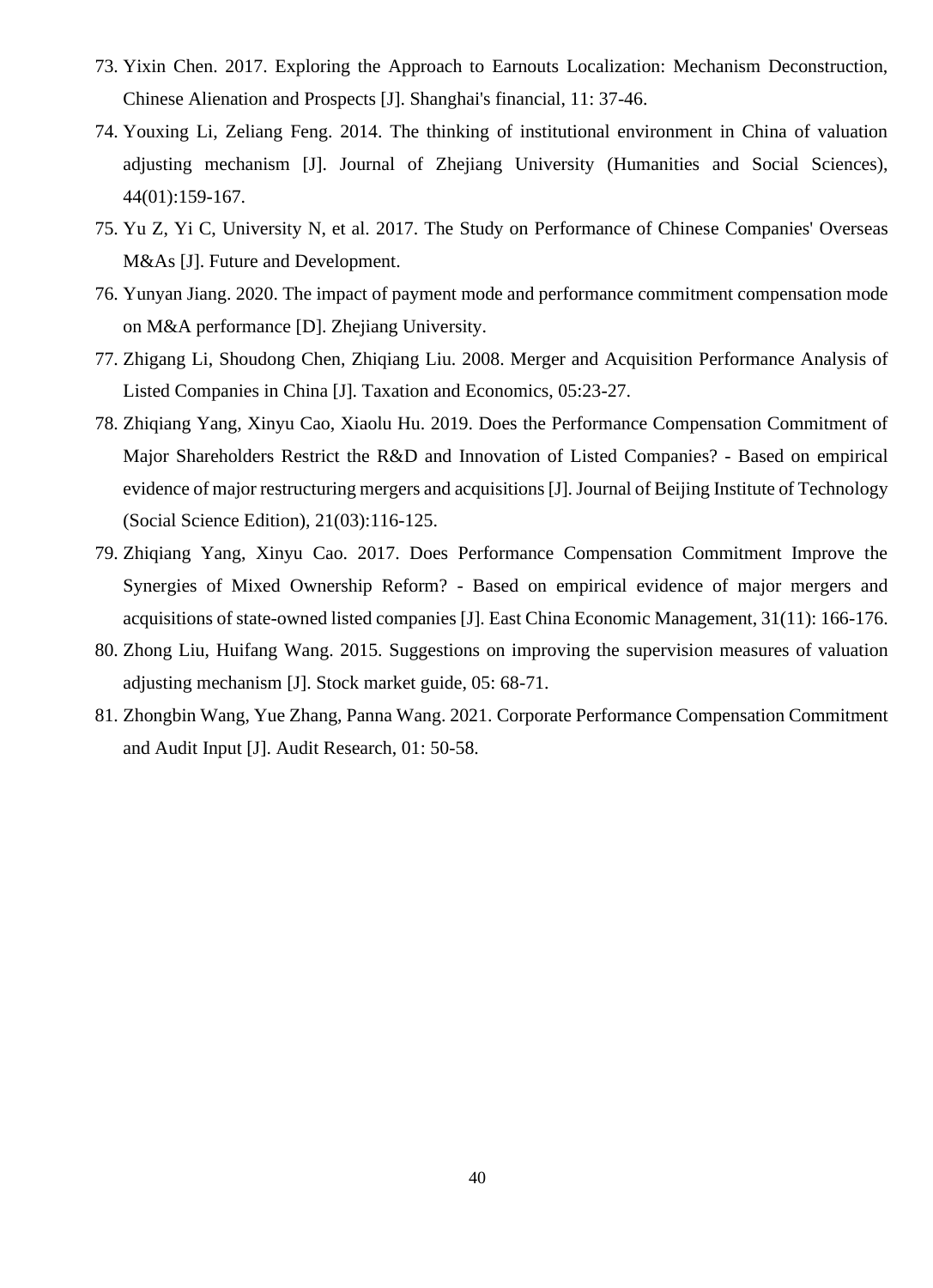#### **Acknowledgment**

The end of my student life is drawing near. It is a great honor for me to have the opportunity to complete my postgraduate study at Fudan University and Luiss Carli Guido. What these two honored universities in China and Italy respectively teach me is only knowledge, but also thinking and researching on how to become a better person. Due to the epidemic, we have not been studying in school for a long time, and the online learning mode has also brought us great challenges. Fortunately, with the joint efforts of the school and the students, we successfully pulled through the difficulties. On this last stop of my postgraduate study, I would like to express my gratitude to the following important people:

Professor Xin Zhang, for constantly giving me guidance and supporting thought out the whole process of my courses learning and paper writing. He is not only my teacher of International Accounting but also the mentor of my final dissertation. For courses, he is patient and is a man of deep learning, giving me a lot of insights in accounting. For my dissertation, he has given me a lot of advice in topic choosing and paper structuring. It is my luck to have such a considerate teacher in my postgraduate life.

Professor Marco Vulpiani, for the constant attention and the excellent insights giving to my final dissertation.

Fudan University, for providing me with the opportunity to study in such an excellent environment, teaching me to lean in and embrace culture difference.

Luiss Guido Carli, for providing me with the best condition to overcome difficulties encountered in online studies.

All the friends, for giving me encouragement and support during my hard times. Without your guys, my life would be plain.

My family, father, mother, and sister, for guiding me to enjoy every moment of my life, viewing every difficulty as a precious experience.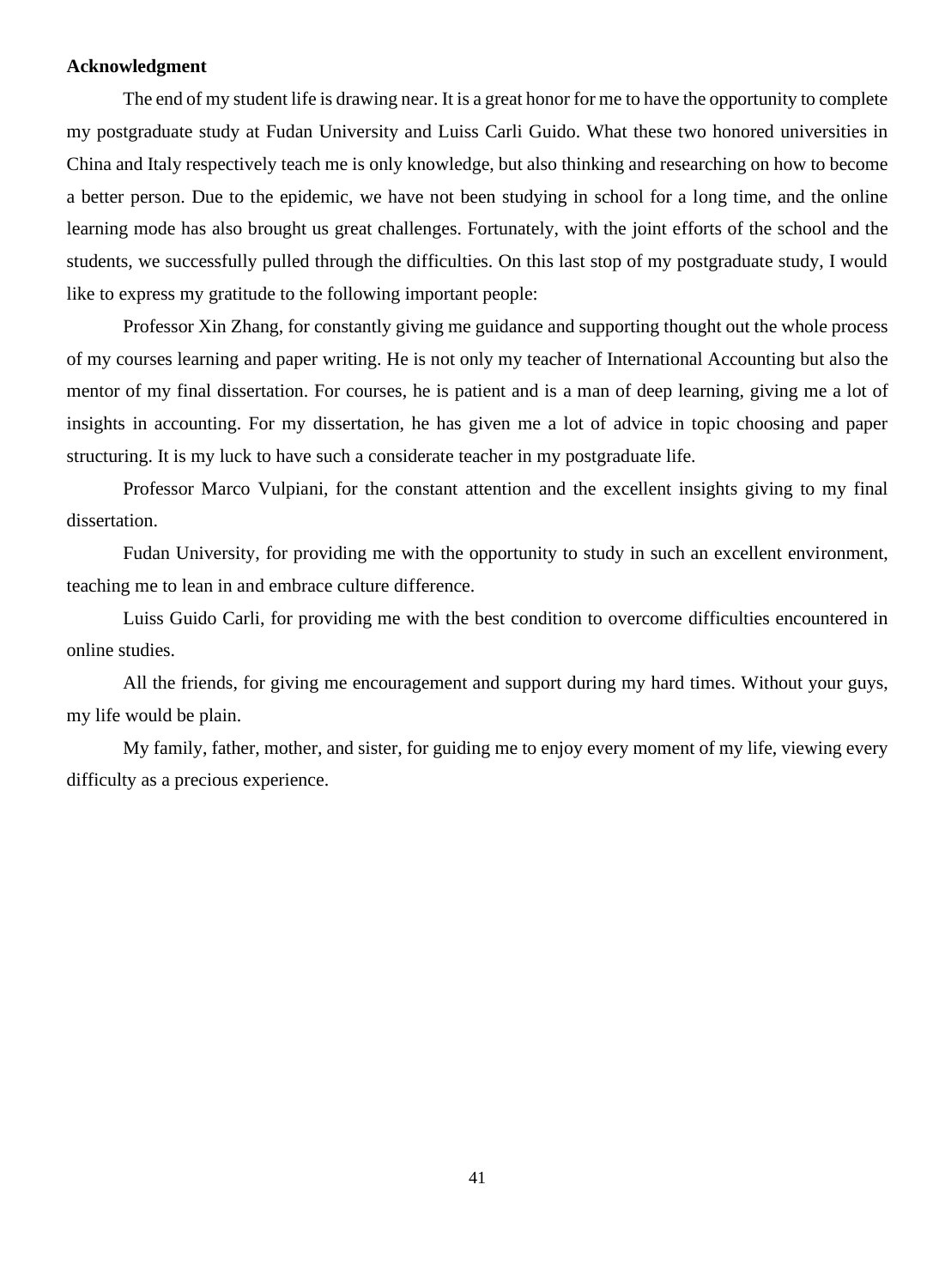#### **Summary**

Merger and acquisition is a kind of widely used tool of inorganic growth for a company. Synergy is the lasting benefit that all the acquirers are seeking for, and it is an essential ingredient for value creation to occur as a result of an acquisition. (Harrison and J. S. (1991)) It can be displayed in several forms like revenue synergy, cost synergy, operation synergy, market synergy, etc. In a nutshell, mergers and acquisitions are valuable ways to optimize resource allocation and improve the investment return. In western countries, the fifth merger and acquisition tide happened during the 1990s and is more related to the international acquisition. After this tide, more and more scholars focus on merger and acquisition research, including post-merger performance, merger influencing factors, and earnouts. Moreover, at the same time, mergers and acquisitions began to happen in China. From 1997 to 2002 in China, the number of acquisition deals for listed companies reached 577. However, these deals are not market-oriented but more related to state-owned enterprise reform. In 2002, China joined WTO, which marked the beginning of the Chinese market-oriented merger and acquisition.

During the development of merger tides, the counterparties of the deal seek some new tools or mechanisms to maximize their profit and benefits. In western countries, earnouts was proposed to lower acquirers' risk originating from information asymmetry and facilitate the negotiation between two counterparties. Earnouts, to some degree, can be defined as a kind of contingent consideration clause, in which the contingent payment is based on the trigging condition is reached or not. Moreover, this kind of mechanism is wildly used on deals that targets are private companies or are the subsidiaries of listed companies (Chen (2017)). At the same time, the valuation adjustment mechanism made a figure in China while earnouts were prevalent in western countries. The two mechanisms have many similarities, as they all can be defined as pricing adjustments. The valuation adjustment mechanism can be viewed as a modification of earnouts in China. One of the first Chinese deals to embed a valuation adjusting mechanism was Mengniu (2002) and Yolo (2005) trading with Morgan Stanley, respectively.

This study aims at deepening our understanding of performance compensation commitment, which was put forward by the China Securities Regulatory Commission (hereafter as CSRC) in 2008 under the background of equity division reform. We analyzed the signing motivation of performance compensation commitment based on risk aversion perspective. Moreover, this paper tries to split the risk into three different levels: industry, company, and transaction, enriching the analysis of performance compensation commitment and providing some hints to practical applications.

The performance compensation commitment requires that for transactions of underlying assets valued based on future earnings expectations, the listed companies should sign the performance compensation agreements with their counterparties. However, in the concrete implementation process, it failed to give play to protect the interests of young investors. The signing of the agreement more or less became formalistic,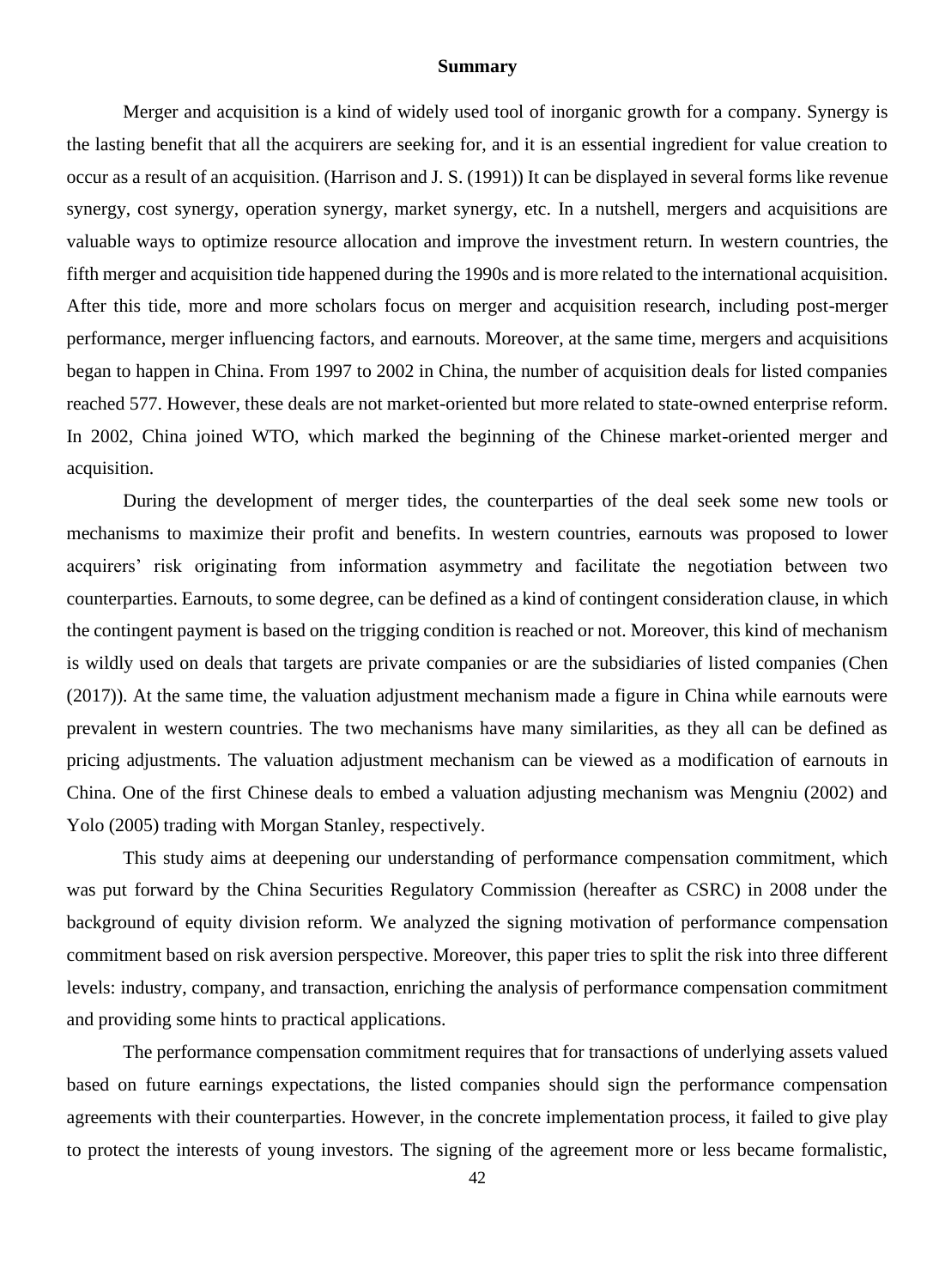leading to the occurrence of major shareholders arbitrage away from the market while young shareholders beard the loss ultimately. After introducing the new regulations in 2014, listed companies can negotiate whether to sign the performance compensation commitment according to market-oriented principles. The signing of performance compensation commitment has become more of a market-oriented behavior. Under this background, the research on why acquirers would actively propel to sign performance compensation commitment is more practical. Moreover, the signing behavior can also send some valuable signals to the market.

There has been abundant literature about mergers and acquisitions, covering topics like postacquisition performance (Healy, Palepu and Ruback (1992); Franks, Harris, and Titman (1991); Feng et al. (2001); Li et al. (2004), etc.), valuation adjustment mechanism (Datar, Frankel, and Wolfson (2001); Barbopoulos, Paudyal, and Sudarsanam (2012, 2017); Cadman et al. (2014); Lv and Han (2014); etc.) and performance compensation commitment (Pan, Qiu, and Yang (2017); Yin and Wu et al. (2019); etc.).

In western countries, many scholars devoted to the analysis of post-acquisition performance and found out different empirical shreds of evidence. The way to measure post-acquisition performance can be divided to two categories: operation performance and share price performance. For operation performance, some held the view that mergers and acquisitions could significantly increase acquirers' operation performance by creating synergies through resource sharing and complementarity and some scholars found no evidence that operation performance improved post acquisition. Furthermore, many scholars tried to find out intermediate factors influencing the performance, including acquisition experience (Hu, Li, Li and Wang (2020)), culture difference (Bereskin, Byun, Office and Oh (2018)), target companies' operation efficiency (Kim, Na, and Kim (2018)), the organizational difference (Datta (1991)), etc. However, in China, scholars generally believed that mergers and acquisitions failed to give full play to due synergies and failed to improve performance as expected.

As for valuation adjustment mechanism, in western countries, the valuation adjustment mechanism appears more as earnouts on merger and acquisition transactions in western countries. Earnouts (contingent considerations) provide sellers with future payments conditional on meeting certain commitment. In essence, earnouts enable less-informed bidders to shift the risk of mis-valuation of the more informed targets under the background that acquiring companies and target companies have different expectations to the target value. (Kohers, Ninon, Ang, James (2000)). And the influence of earnouts to performance can be divided into 2 different stages: pre-SFAS 141R period and post-SFAS 141R period. Generally, earnout deals outperformed non-earnout deals (Barbopoulos, Paudyal, and Sudarsanam (2017); Datar, Frankel, and Wolfson (2001)) in the pre-SFAS 141R period. However, it also had risks, which may easily lead to the short-sighted behavior of the company management that only focused on achieving the promised performance and neglecting the longterm development of the company in post-SFAS 141R period. Unlike valuation adjusting mechanism in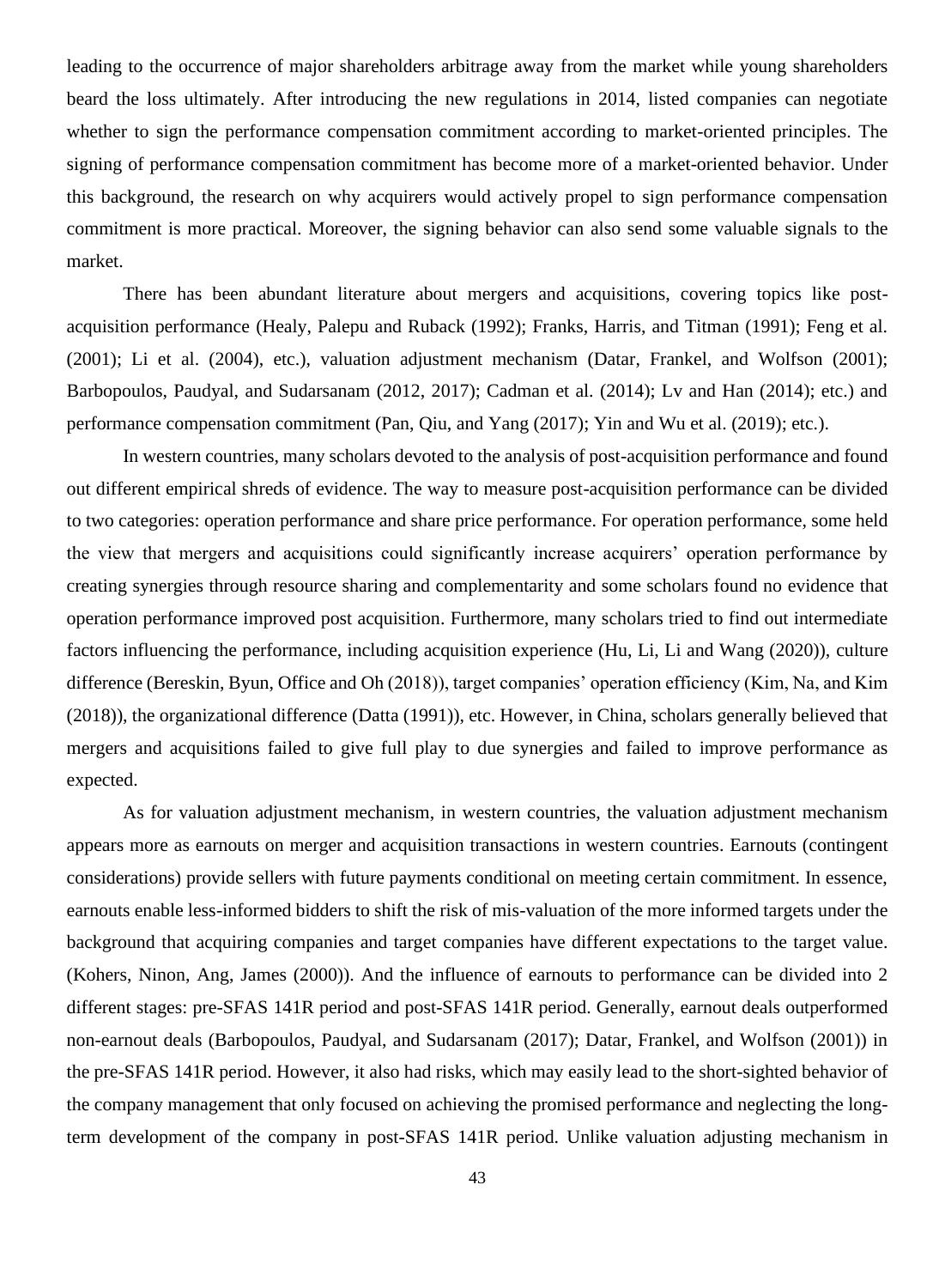western countries, domestic valuation adjusting mechanism includes two parts: performance commitments, an investing agreement between acquiring companies and target companies and the latter promise to achieve a particular growth of the business, and performance compensation commitment. The two are usually used together.

In terms of performance compensation commitment, the current kinds of literature mainly cover the signal and incentivization effect of performance compensation commitment (Lv and Han (2014); Pan, Qiu and Yang (2017); etc.), performance compensation direction and methods (Pan, Qiu and Yang (2017); Wang (2018); etc.), accounting treatment of different methods (Xie (2016); Yu and Xue (2015); etc.), and related goodwill impairment (Zhang (2021); Wang (2021); etc.).

Lv and Han (2014) believed that the introduction of performance compensation commitment could provide signal value for the acquiring companies, reduce the transaction costs of mergers and acquisitions, improve the chances of high-quality companies being acquired, and improve the synergistic effect of mergers and acquisitions. At the same time, the pressure of performance compensation commitment could motivate management to promote integration further.

From compensation direction points of view, performance compensation commitment can be divided into: one-way performance compensation and two-way performance compensation. One-way compensation means that the target should compensate for the loss if they fail to meet the performance targets agreed on the prior contract. Two-way compensation includes the clause in one-way compensation and requires the acquirer to award the targets if they achieved high performance beyond expectations. However, Pan, Qiu, and Yang (2017) and Wang (2018) found that two-way performance compensation commitment did not show a more significant incentive effect.

Performance compensation methods are mainly divided to: cash compensation, stock compensation, and mixed compensation. Over 70% of performance compensation agreements chose cash compensation as it is more direct and has less uncertainty, but share-based payment had a more significant incentive effect on companies (Pan et al. (2017)).

As for the accounting treatment of performance compensation commitment, scholars' research concentrates on two aspects: cash compensation and stock compensation. Generally, scholars reached a consensus that performance compensation commitment can be classified as contingent consideration based on China Accounting Standards (CAS), and it is essentially a kind of financial asset. However, they hold different opinions in its specific categorization (Xie (2016)). For example, Xie et al. (2016) believed that the accounting of performance compensation commitment should be distinguished between cash compensation and stock compensation. The cash compensation should be booked into the current profit and loss, while the stock compensation should be booked into capital reserves (equity premium).

As for goodwill impairment under the background of performance compensation commitment,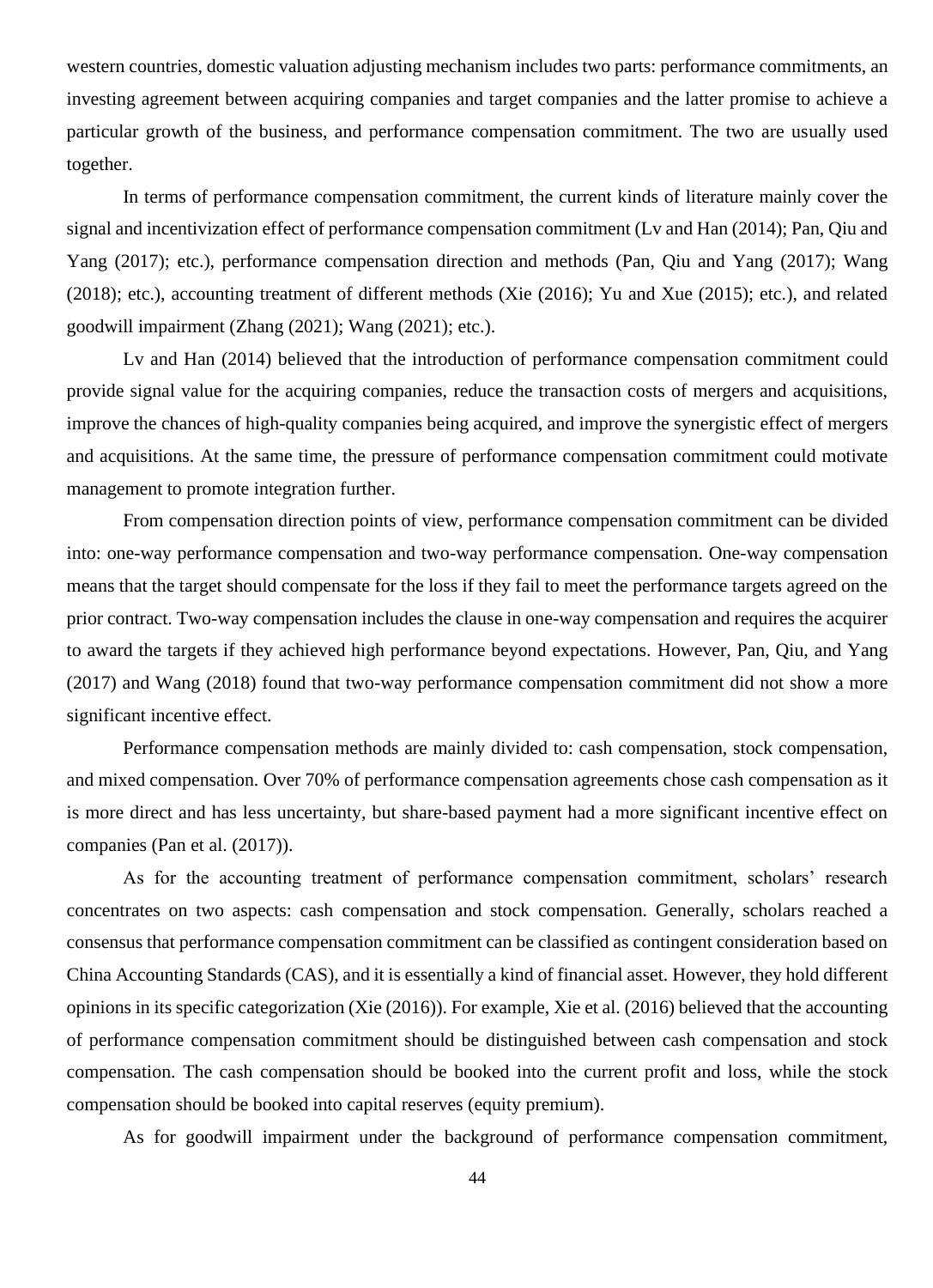goodwill impairment was highly related to the realization of performance commitment. When the performance commitment was realized well, the acquirer did not withdraw or withdraw a small amount of goodwill impairment; when the performance commitment was realized poor, the acquirer would set aside a large or total amount of goodwill impairment (Zhang (2021)).

However, few pieces of research have focused on the analysis of motivation for signing performance compensation commitment (Zhou and Chen (2020); Rao and Zhou (2020); etc.). Zhou and Chen (2020) analyzed the impact of industry risk, acquisition premium, and payment method on the signing of performance compensation commitment. They found that high premium and stock payment could lead to a high possibility of signing the commitment. While under the background of horizontal mergers and acquisitions prevailing, high industry risk led to lower possibility in signing the commitment. Yin et al. (2019), from the perspective of agency theory, found that the higher the excess cash holdings and the more concentrated the equity, the less likely the target company to adopt performance compensation commitment. The larger the merger and acquisition scale was, the more likely the performance compensation commitment might be signed. Rao and Zhou (2020) divided the motivation of introducing the valuation adjusting mechanism to two aspects. From the acquirer's point of view, performance compensation commitment could effectively boost acquisition, lower acquisition risk, and incentivize target companies' management team. As for targets, the valuation adjusting mechanism could facilitate the equity financing process while retain the control for managing the company.

More importantly, few studies cover the influence of financial risk and operational risk at the company level on performance compensation commitment signing. Therefore, this study, to some degree, can fill this gap in the existing literature.

Based on the literature review, this paper proposes the following three hypotheses related to performance compensation commitment motivation from the perspectives of industry, company, and transaction:

Under the theory of information asymmetry, acquiring companies, to some degree, can judge targets' future operating risks by using industry risk information. The higher the industry risk is, the higher the uncertainty and volatility of target companies' profitability. A company's development, especially its performance growth, is highly influenced by industry and market change. (Zhang (2017)). In order to ease the risk brought by industry, acquiring companies would have higher motivation to urge targets to sign performance compensation commitment. Therefore, the first hypothesis is proposed:

#### *H1: The higher the industry risk, the more likely it is to sign the performance compensation commitment*

Whether the performance commitment can be fulfilled is highly related to the enterprise's financial situation and operational situation. When an enterprise's capital structure is unreasonable, it would lead to high financial risk and face high financial pressure in the future. If there were better investment opportunities, it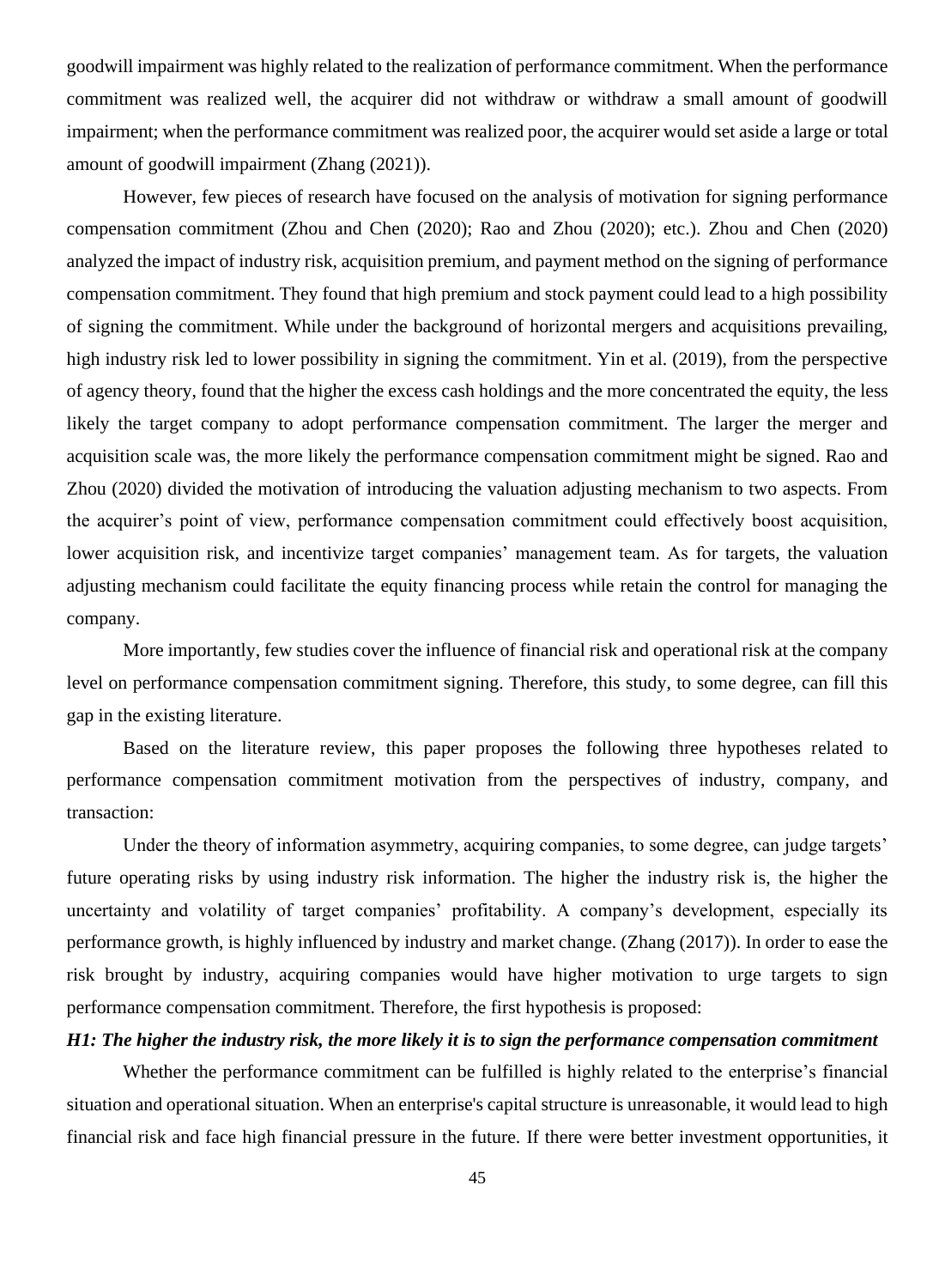could only choose to give up, which will eventually lead to the decline of the overall return on investment. When the operating risk of the enterprise is significant, the acquirer will face the greater risk of substandard performance after acquisition (Zhang (2017)), and the stronger the incentive to sign performance compensation commitment will be. Based on this, the second hypothesis is proposed:

# *H2a: The higher the company's financial risk, the more likely it is to sign the performance compensation commitment*

# *H2b: The higher the company's operational risk, the more likely it is to sign a performance compensation commitment*

In essence, merger and acquisition is a process of optimal allocation of resources, and the acquisition premium contains expectations of the benefits by acquiring companies. However, the study found a significant negative correlation between the merger premium and the efficiency of the acquisition (Wen (2015)). Meanwhile, a high premium was often accompanied by undesirable phenomena such as arbitrage, corruption and earnings management (Huang et al. (2018)). That is to say, high risks accompany high premium. In cases where performance commitment is failed to be met, the acquirer will suffer more significant losses. Based on this, a third hypothesis is proposed:

# *H3: The higher the M&A premium rate is, the more likely it is to sign the performance compensation commitment*

The sample of this study was drawn from CSMAR and Wind databases, which include the information of all merger and acquisition transactions and primary financial and operational data of un-listed companies.

Since the performance commitment period is generally three years, and to maintain data freshness, this paper selected transaction samples from the merger and acquisition database in CSMAR from January 1, 2018 to December 31, 2020.

Considering the availability of data, we set the criterion that acquirers should be listed companies. The transaction samples with acquiring companies of abnormal operating conditions such as ST and delisting of the acquirer were also removed. More importantly, the evaluation method of target companies was defined as the income method (valuation method based on future earnings expectation) in order to fit the new policy (*New Measure (2014)*).

We also set the standard that all transactions should have already been closed successfully. In consideration that information asymmetry of non-affiliated transactions is relatively significant and that *New Measure (2014)* mainly targets non-affiliated deals, affiliated transactions in the data samples were cut out in this paper. As transactions such as backdoor listing do not conform to merger and acquisition's economic nature, this paper also eliminated these transactions. Considering the stability of data, this paper set the transaction amount threshold as RMB 1 million.

After the above selection, we retained 180 pierces of data.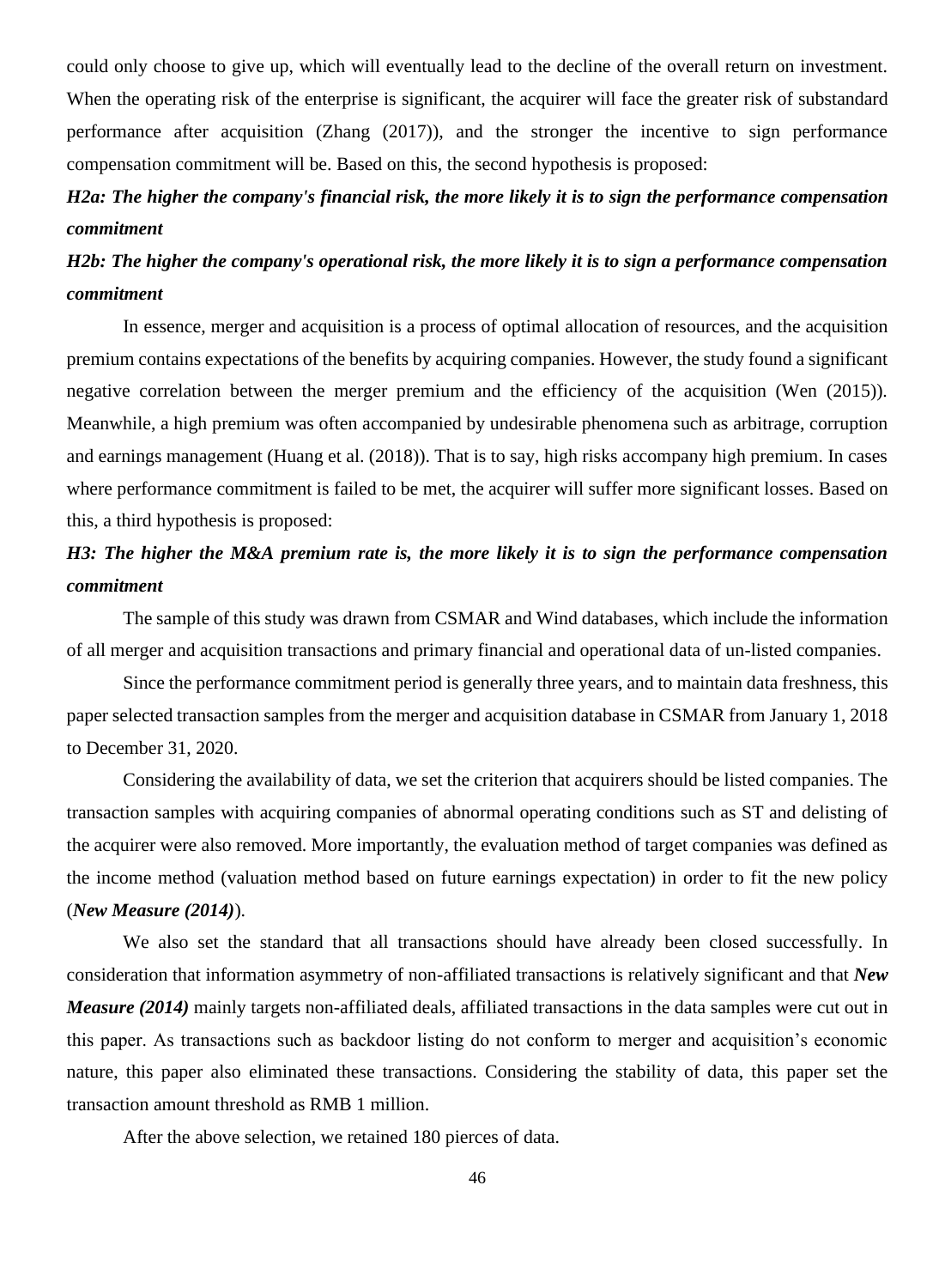Since target companies in the selected sample were mostly non-listed companies, indicating the difficulty of data collection. We had to process them manually for variables related to target companies' industry risk, target companies' financial and operational risk. For industry risk, firstly, we used Wind Global Enterprise Database to locate the industry target companies are in, then matched related industry code, and extracted data from CSMAR. Data related to target companies' financial and operational risk could be collected from Wind Global Enterprise Database and Skycheck.

In order to examine the three hypotheses we raised above, we had one dependent variable and four independent variables in total.

The dependent variable of this analysis is whether to sign a performance compensation commitment *(\*PCC).* Data regarding the signing of performance compensation commitment were collected from CSMAR with the criteria that if there existed performance compensation commitment clause, the value of the index would be 1, other than it would be assigned 0.

In the first analysis of this study, aimed to test hypothesis 1, the independent variable is industry risk *(\*IndRisk),* which is designed to measure the industry risk of target companies. In consideration of data accessibility, we were unable to get the industry risk of target companies directly. Therefore, we used the industry risk (β) of listed companies corresponding to the target industry as the proxy to measure the target company's industry risk. The time interval was limited to one year before the date of first announcement of the transaction. In the calculation of target companies' industry risk, we used data from the last 365 trading days before the first deal announcement date. According to the capital asset pricing model, we adopted the daily market return average method considering the reinvestment of cash dividends and adopted the daily riskfree rate as parameter.

This paper adopted two different independent variables in order to measure financial risk *(\*TarLev)* and operational risk *(\*OpeRisk)* of target companies to verify the second hypothesis. As for financial risk, since the company's financial risk is highly related to the capital structure, this paper used the asset-to-liability ratio to measure the financial risk of the target enterprise. Due to the lag of the financial report, the data available to the acquiring company at the time of actual transaction is not current data. Therefore, the reporting period of assets and liabilities was set at the end of the previous year nearest to the first announcement date of the transaction. The operational risk data were obtained from the Wind database and Skycheck. The operational risk of the corresponding target company was determined by the number of operating risk items displayed in the database. Due to the inconsistencies in the data structure of Wind and Skycheck, we processed the variable into a dummy variable (if there exists any risk item, the value would be 1 or it would be 0). The items showing "no risk" in the routine check part were not included in the risk calculation.

In the third model of the study, designed to prove hypothesis 3, the independent variable is acquisition premium *(\*AcqPremium).* The index is calculated by the formula (Acquirer's Expenditure/Book value of the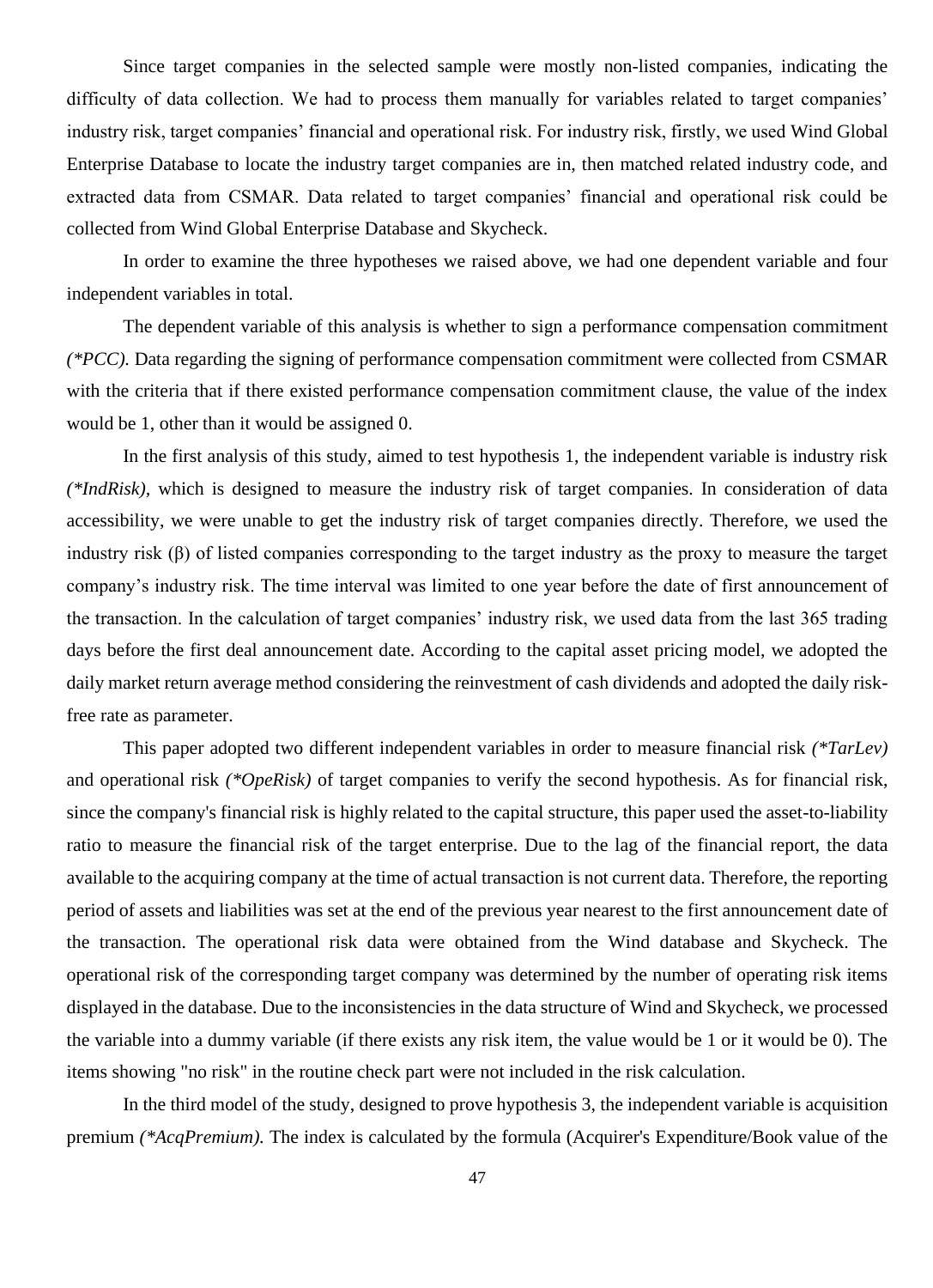underlying transaction -1). Furthermore, the data could be collected from CSMAR directly.

In all the three analyses, we included control variables in terms of acquiring company's features and transaction features: acquiring companies' leverage *(\*AcqLev)*, percentage of shares held by the first shareholder of acquiring companies *(\*ShProp1st)*, asset size comparison between acquiring and target companies *(\*SizeComp)*, payment methods *(\*PayMethod)*, and share transferred to acquiring companies *(\*ShareTrans)*.

The asset-liability ratio of the acquirer *(\*AcqLev)* reflects the degree of financing constraints of the acquirer. The higher the debt level of the acquirer is, the greater the financial risk it will face, and the control of the potential risk of the acquisition will be more cautious. Therefore, the asset-liability ratio of the acquirer was set as the control variable in this paper.

According to the research of Yin et al.(2019), the higher the ownership concentration, the major shareholders will have the absolute right to vote when making strategic decisions, and the stronger the motivation to infringe the interests of small and medium shareholders to obtain their interests. The signing of performance compensation commitment to some extent inhives the transfer of interests of major shareholders, so they tend not to sign performance compensation commitment. In this paper, the ownership concentration of the largest shareholder *(\*ShProp1st)* was set as the control variable.

In Zhou's (2020) research, the comparison of net asset size between acquirers and targets *(\*SizeComp)* has been set as control variables. We followed this routine and control the variable in our regression as we believe the size difference would have specific effects on the signing of performance compensation commitment through the market influence brought by company size.

When the acquirer uses stock for payment, on the one hand, it reduces the large outflow of cash and reduces the financing constraint; on the other hand, it also enables both parties to share risks and benefits. The acquirer chooses to adopt share-based payment rather than cash because the potential risk of the acquisition event is observed under the condition of misinformation, and thus has an impact on the willingness to sign performance compensation commitment. (Zhou and Chen (2020)) Thus, we included payment method *(\*PayMethod)* as one of our control variables in our study.

The percentage of share transferred *(\*ShareTrans)* is the main aspect of transaction features. Most kinds of literature have included this point as a control variable (Zhou (2020); Yin and Wu (2019); Lv and Han (2014), etc.). The percentage of shares transferred can determine the control ability that acquirers would have after acquisition, and the risk acquirers bear in the business.

We performed our analyses by testing four models.

Model 1 involves the full sample of merger and acquisition deals after screening from 2018 to 2020. It aims to test the impact of industry risk to the signing of performance compensation commitment. (Hypothesis

1)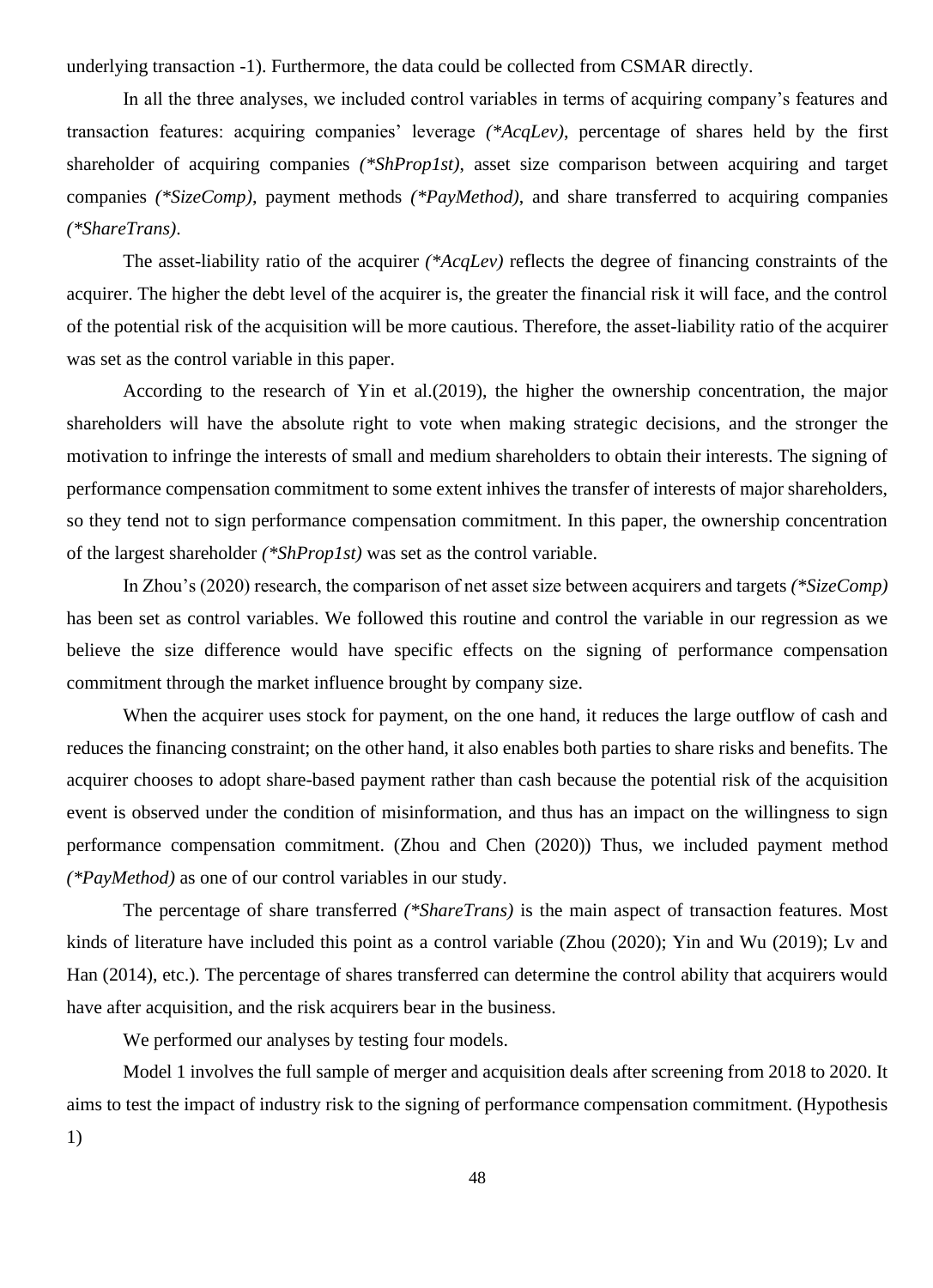Model 2 focuses on the analysis of the impact of company risk on performance compensation commitment, and it measures the company risk from two aspects, including financial risk and operating risk, and analyzes whether the two kinds of risk influence the signing of performance compensation commitment (Hypothesis 2a and Hypothesis 2b)

Models 3 uses to test the impact of transaction risk on the signing of performance compensation commitment (Hypothesis 3)

Model 4 is based on the former three models and results, including all the independent variables that are significant in 5% level, and test whether they all significant or not (Hypothesis 1 and 3)

Due to the nature of the independent variable being a binary variable, the paper uses Probit regression to carry on empirical analysis. It is found that:

#### *Conclusion 1: Impact of industry risk on the signing of performance compensation commitment*

Hypothesis 1 proposed that the higher the industry risk is, the higher the possibility to sign the performance compensation commitment.

In Zhou's (2020) study, she measures the industry risk by using the average monthly risk of industries that targets belong to. In this study, after matching the industries targets belong to, we used an average daily risk with a weight of aggregate market value. Our research has considered the risk in a more precise way.

A company's growth is dependent on the growth of the industry and the competition within the industry. When the industry risk becomes higher, the uncertainty of operating a business would be more severe, and potential growth would be hard to predict. Thus, the risk related to the merger would be higher. In terms of risk aversion and risk control, acquirers would have higher motivation to urge targets to sign the commitment.

The result is different from Zhou's (2020) research, where she did not find a significant relationship between industry risk and the signing of performance compensation commitment. However, in our study, we found a positive correlation between industry risk and signing. A possible explanation proposed by Zhou is that the sample deals are mostly horizontal acquisitions, where the information asymmetry was lowered. However, in our study, the percentage of horizontal acquisition is only 23.3%.

#### *Conclusion 2: Impact of company risk on signing of performance compensation commitment*

Hypothesis 2 proposed that the higher the company risk, the higher the possibility of signing the performance compensation commitment and measuring the company risk from financial and operational aspects.

No related papers analyzed the impact of company risk on the signing of performance compensation commitment as most of the targets are private companies and it is hard to get related information. In our study, we manually collected the financial information and operational information of targets, but the regression results are failed to prove what we proposed. We did not find a significant relationship between company risk and the signing of performance compensation commitment.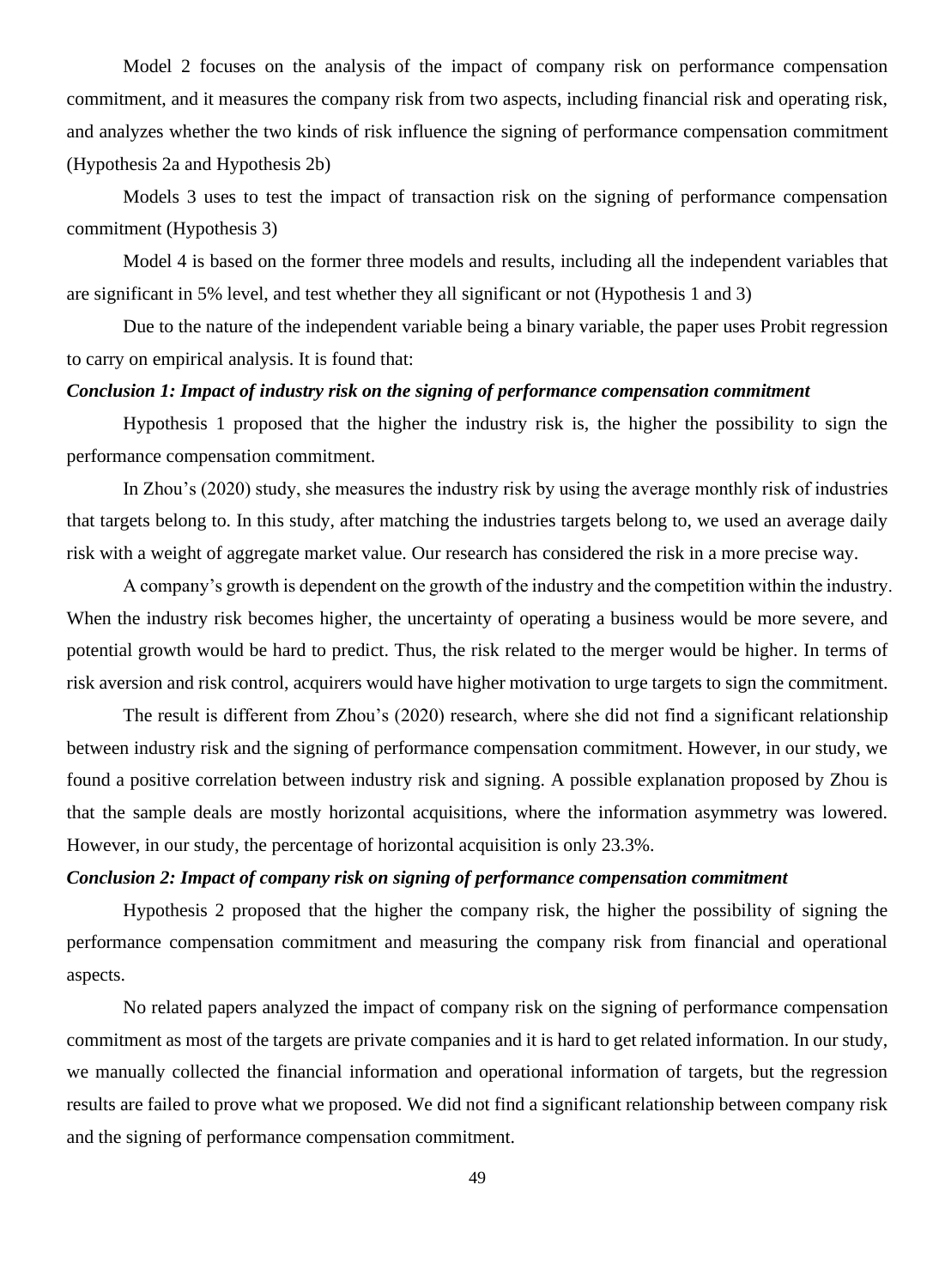We still believe that the higher the company risk is, the higher the possibility of acquiring companies to urge to sign the performance compensation commitment. However, in real deals, usually, acquirers are unable to collect enough information to judge targets' financial and operating risk. At the same time, if a target has high risk financially or operationally, it would be more cautious about signing the commitment as they know their ability are restrained.

#### *Conclusion 3: Impact of transaction risk on the signing of performance compensation commitment*

Hypothesis 3 proposed that the higher the transaction risk, the higher the possibility to sign the performance compensation commitment.

In this study, we followed Zhou's (2020) research and used acquisition premium to measure the risk at the transaction level. Target shareholders exited out with satisfied benefits when the acquisition premium is high, leaving the potential risk to acquirers. If target companies' future performance is under expectation, the loss would be beard by the acquirer's shareholders. Therefore, when paying a high premium, acquirers would be more motivated to sign the performance compensation commitment.

Our empirical result is consistent with Zhou's (2020) research: higher premium has a positive impact on the signing of performance compensation commitment.

In order to overcome the problem of sample selection bias, we used Heckman two-step to conduct a robust check. Firstly, we constructed a Probit model related to factors influencing the signing of performance compensation commitment. The independent variable is the signing of performance compensation commitment, which is a dummy variable. Moreover, the dependent variables include industry risk, acquisition premium, payment method, acquirer's leverage, the share proportion held by the first shareholder, size comparison, share transferred in the deal. Then based on the regression result, we calculated the Inverse Mills index (imr). We included the imr in the second stage of regression, the results of industry risk and transaction risk are still significant.

To solve the problem of omitted variable bias, in the robust check, we add two indexes related to acquirer's profitability and growth potential. Suppose the acquirer has better profitability and growth potential. In that case, it will have a stronger ability to deal with future uncertain risks, and the motivation to control the future risks of the acquisition is relatively weak. In consideration of this, we put acquirer's ROE and growth rate of net asset per share as newly added control variables into our Probit regression model. After adding, the results are still significant.

In conducting the empirical analysis, we faced the problem of lacking information related to private target firms. In order to solve this, we collected deals with targets were listed companies and used Probit regression. We got results consistent with the main research.

In summary, the main conclusions of our study are listed below:

1. Industry risk has a positive impact on the signing of performance compensation commitment. The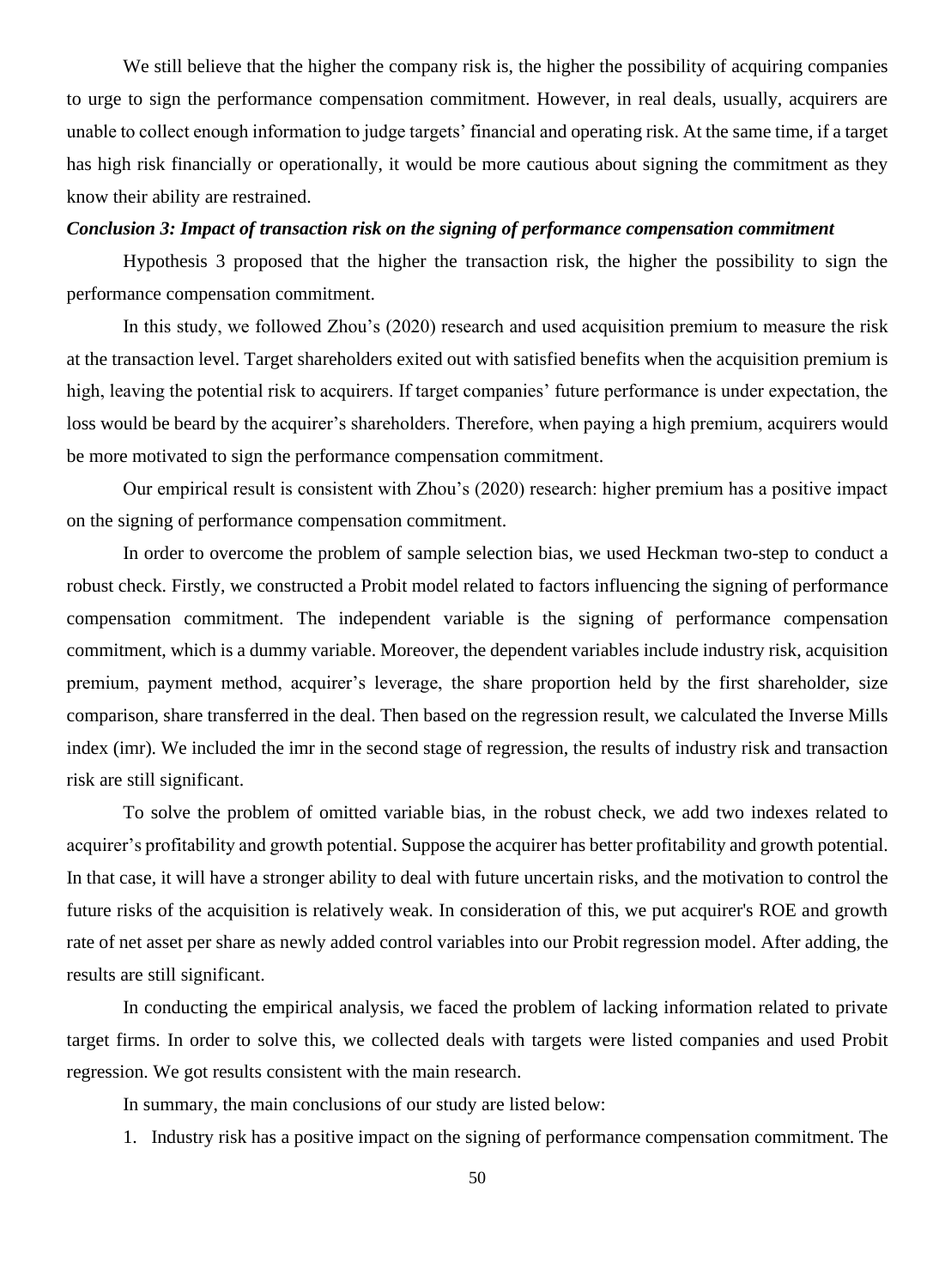higher the industry risk is, the higher the possibility to sign the commitment

- 2. There is no significant relationship between company risk and the signing of performance compensation commitment.
- 3. Transaction risk has a positive impact on the signing of performance compensation commitment. The higher the transaction risk is, the higher the possibility to sign the commitment

To sum up, the performance compensation commitment is a unique mechanism put forward by CSRC in consideration of China's market specialness. After the issue of the *New Measure (2014)*, the application of performance compensation commitment became more and more market-oriented, embedding much more information in the signing move. Another evidence that can indicate the marketization is the frequency of using performance compensation commitment. From 2018 to 2020, the percentage of transactions using the commitment is decreasing though the overall proportion of deals embedded with performance compensation commitment is still significant. The decreasing trend signifies cautiousness when using the commitment.

This study analyzed the factors influencing the signing of performance compensation commitment from industry, company, and transaction levels and found out the significant impact of industry and transaction risk. From the acquirer's perspective, our findings can provide acquirers with factors that need to be considered in urging targets to sign the commitment. For industries with high risk, the future operation uncertainty would be higher. Higher risk has been inserted into the acquisition and urging for signing performance compensation commitment would be an excellent choice to protect acquirers' benefits.

From institutional investors and small shareholder's points of view, the motivation research can provide them with implications that the deal clause may include. For example, suppose a listed company completes a merger with a private company with performance compensation commitment clause. In that case, small shareholders can reasonably infer that the private company is in a high-risk industry or the acquisition premium is relatively high.

As for targets, after considering the industry risk and acquisition premium, they may face heavy pressure of signing performance compensation commitment, then their focus should move from whether to sign to how to construct the deal clause like the performance targets.

Despite the quality of the analysis employed in the study, there are still three limitations embedded in the research:

Firstly, there is a robust reverse causality between acquisition premium and performance compensation commitment signing. In this study, we assume the acquisition premium has an impact on the signing of performance compensation commitment. However, there still exists an opinion that the signing of a performance compensation commitment would boost the acquisition premium. For example, Song and Liu (2020) found that high-performance commitment can lead to a high acquisition premium through analyzing the acquisition of MJ company by HH company. Unfortunately, in the robustness test, the paper failed to find